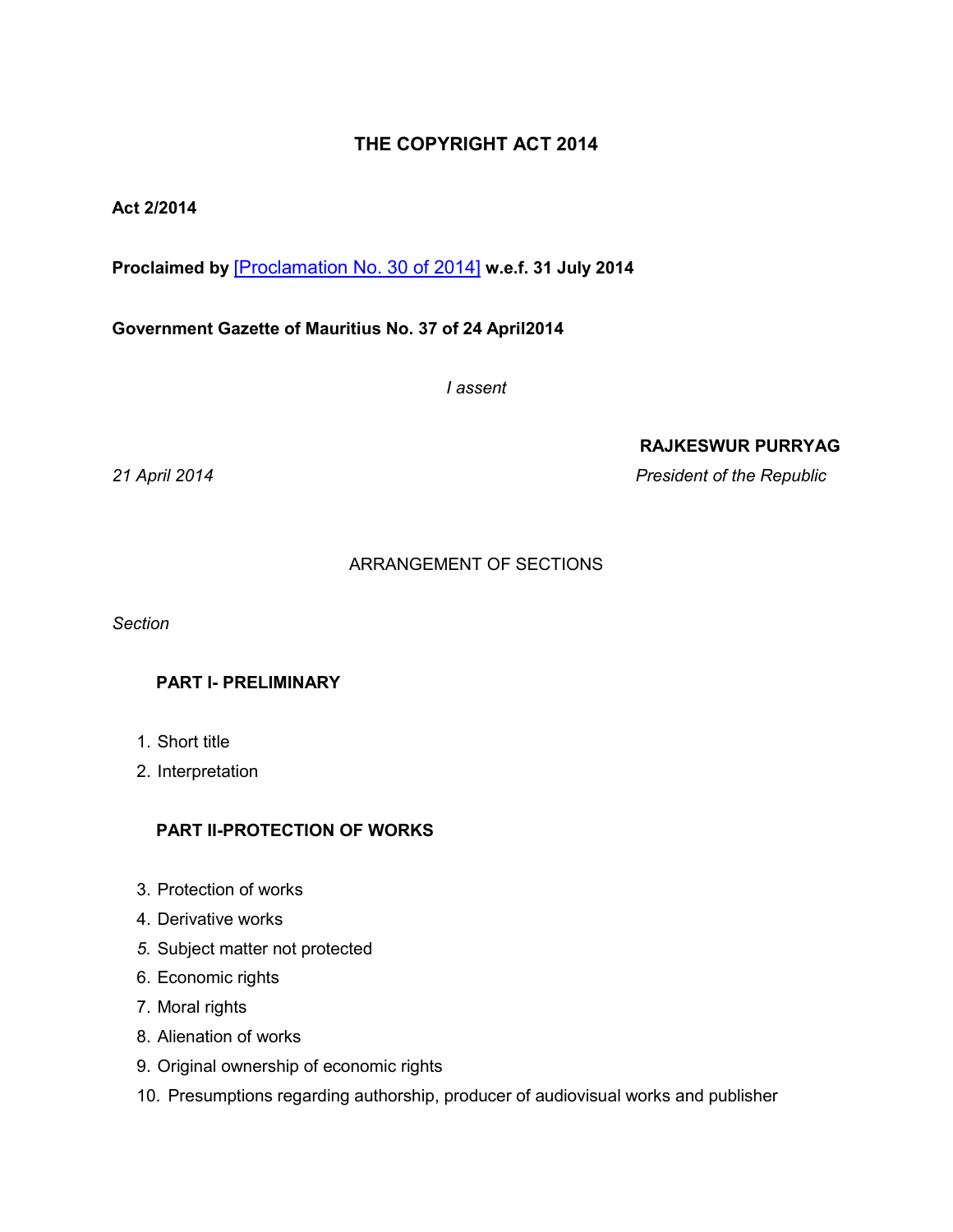11. Contracts for commissioned works

# **PART III - FEATURES OF ECONOMIC RIGHTS**

- 12. Assignment and licensing of rights of author
- 13. Agreement regarding future works
- 14. Non-use of economic rights
- 15. Duration of copyright

# **PART IV** - **LIMITATIONS ON ECONOMIC RIGHTS**

- 16. Private reproduction for personal purposes
- 17. Temporary reproduction
- 18. Quotation
- 19. Reproduction and other utilisation for teaching and scientific non-commercial purposes
- 20. Reproduction by libraries and archives
- 21. Reproduction, broadcasting and other communication to the public for informatory purposes
- 22. Reproduction, adaptation of computer programmes and decompilation
- 23. Visually impaired person
- 24. Ephemeral recordings
- 25. Importation for personal purposes
- 26. Distribution of copies of works
- 27. Public lending
- 28. Display of works

# **PART V** - **BROADCASTING ORGANISATIONS, PERFORMERS AND PRODUCERS**

- 29. Rights of broadcasting organisation
- 30. Rights of performer
- 31. Grant of authorisation by performer
- 32. Rights of phonogram producer
- 33. Obligations of producer
- 34. Notice of protection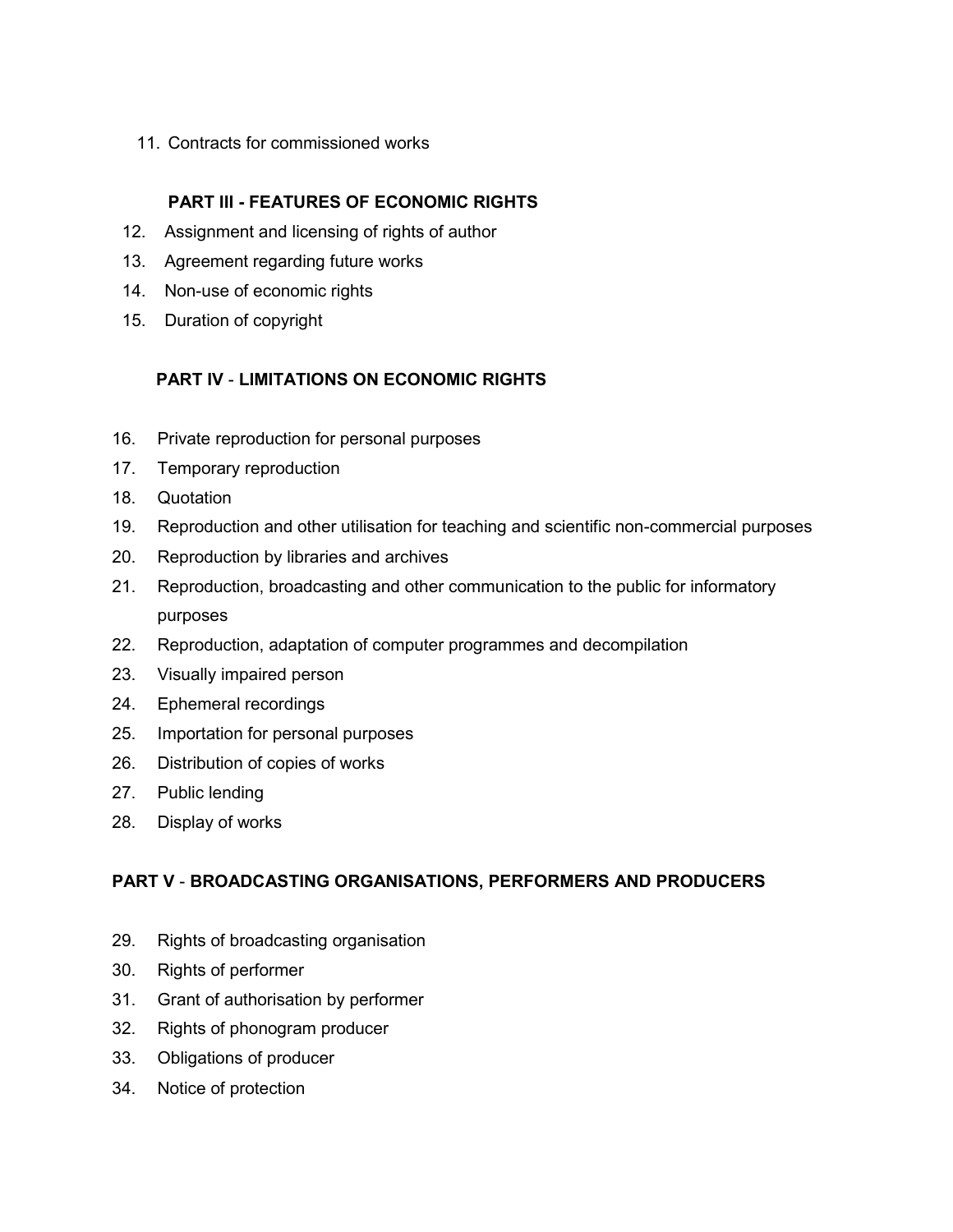- 35. Equitable remuneration for use of phonogram
- 36. Limitation on protection

# **PART VI - ANTI-CIRCUMVENTION**

- 37. Technological protection measures
- 38. Protection of rights management information
- 39. Prohibited acts assimilated to infringement of rights

# **PART VII** - **APPLICATION OF ACT**

- 40. Scope of application of copyright
- 41. Scope of application of related rights

# **PART VIII- THE SOCIETY**

- 42. Management of rights
- 43. Establishment of Society
- 44. Appointment of staff
- 45. Objects and functions of Society
- 46. Membership of the Society
- 47. Genóral Fund
- 48. Publication of accounts
- 49. Execution of documents
- 50. Exemptions
- 51. Rules
- 52. Protection from liability

# **PART IX** - **JUDICIAL PROCEEDINGS**

- 53. Special remedies
- 54*.* Presumptions
- 55. Vain threats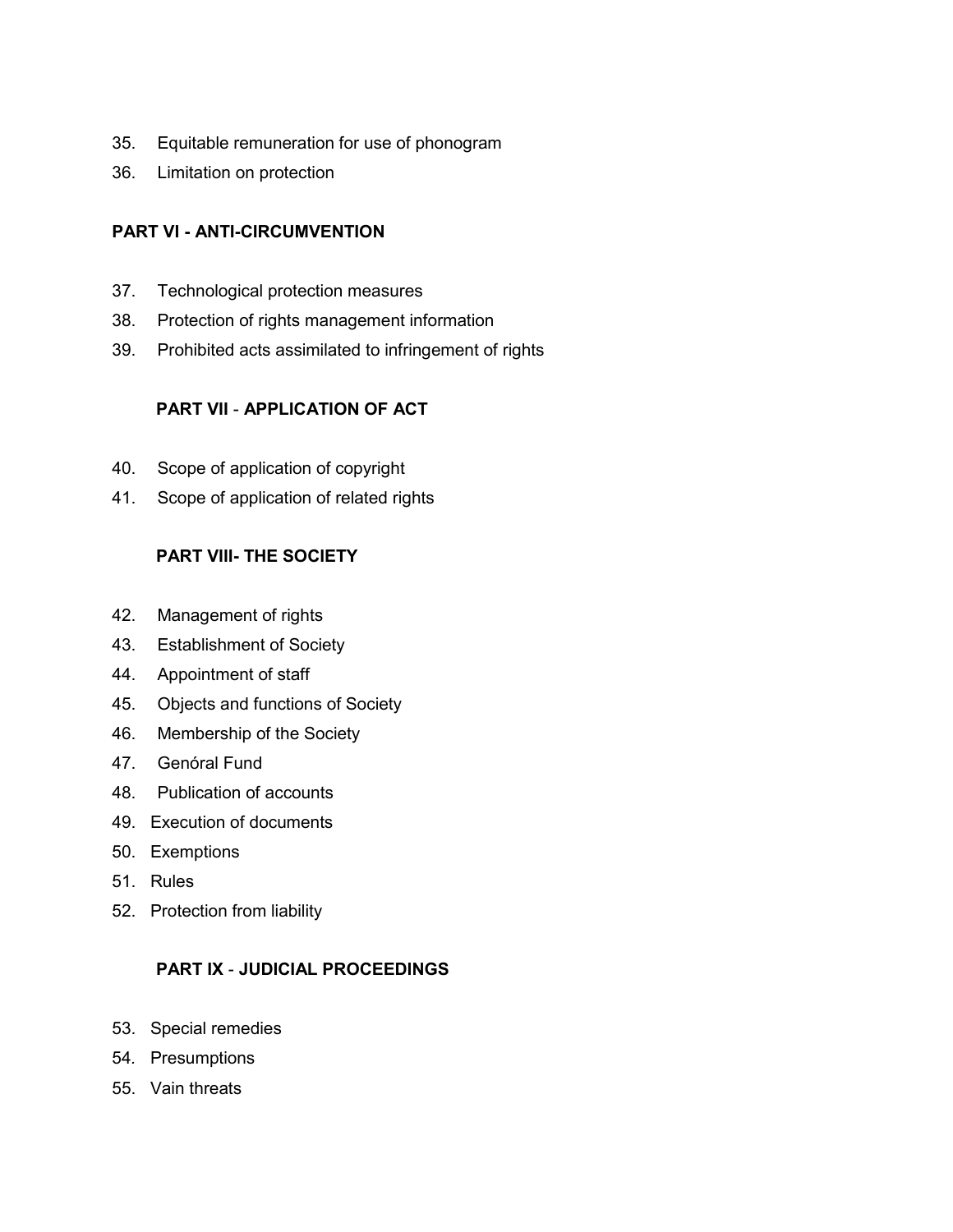56*.* Offences

## **PART X** – **MISCELLANEOUS**

- 57. Regulations
- 58*.* Transitional provisions
- 59. Repeal and savings
- 60. Commencement

### **An Act**

# **To provide for more effective protection of copyright and related rights**

ENACTED by the Parliament of Mauritius, as follows —

## **PART I** - **PRELIMINARY**

### **1. Short title**

This Act may be cited as the Copyright Act 2014.

## **2. Interpretation**

In this Act -

"acknowledgement", in relation to a work, means the identification of the work —

- (a) by its title or other description; and
- (b) unless the work is anonymous or the author of the work has agreed not to be identified, by its author;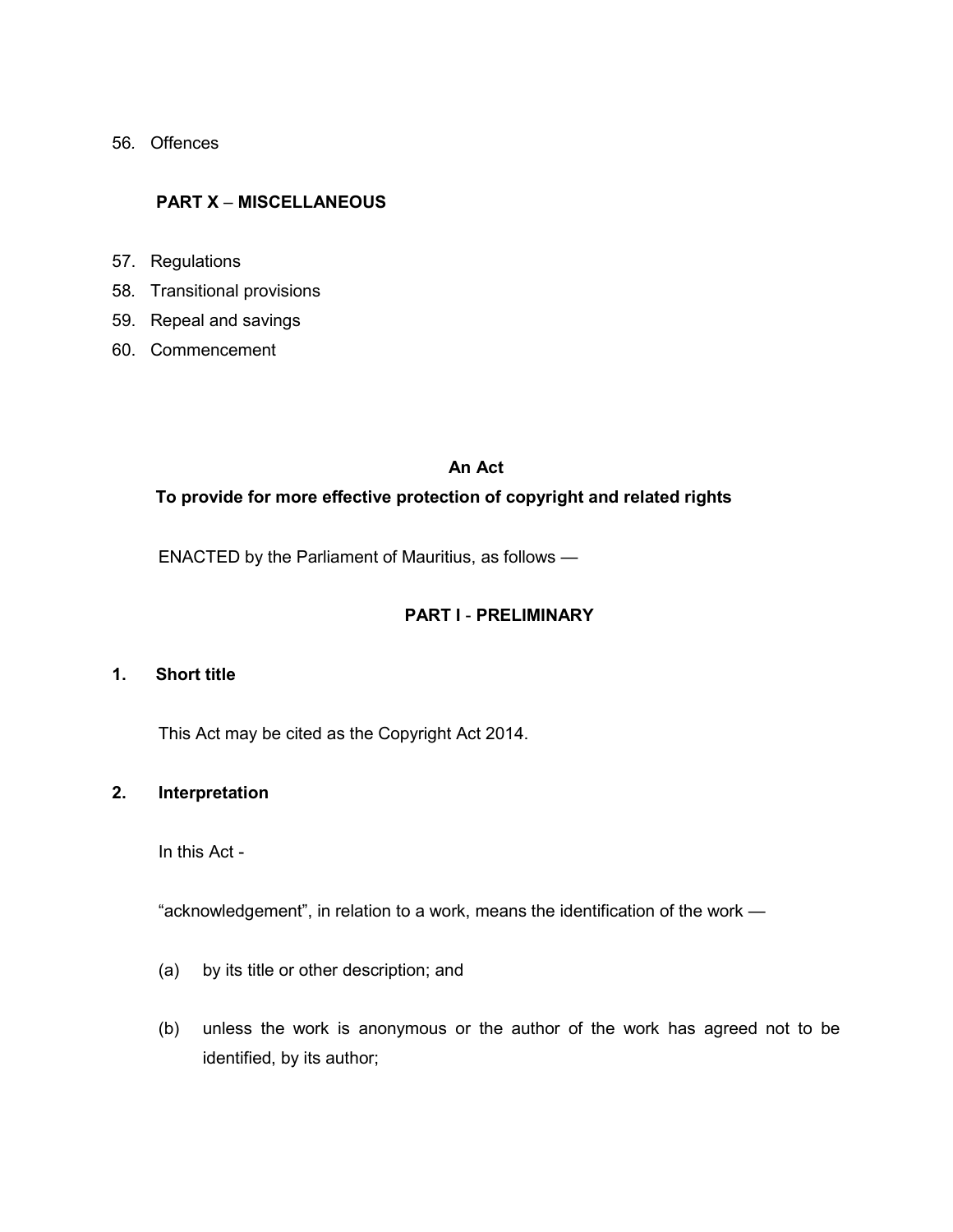"artistic, literary or scientific work" —

- (a) means a production in the artistic, literary or scientific domain;
- (b) includes
	- (i) a book, pamphlet or other writing;
	- (ii) an illustration, a map, plan or sketch;
	- (iii) a lecture, sermon or any other address of a similar nature;
	- (iv) a dramatic or dramatico-musical work;
	- (v) a musical work;
	- (vi) a choreographic work or pantomime;
	- (vii) an audiovisual work;
	- (viii) a sound recording;
	- (ix) a work of
		- (A) fine art, such as a drawing or painting; or
		- (B) architecture or sculpture, an engraving or lithography or applied art;
	- (x) a photographic work;
	- (xi) a computer programme;
	- (xii) the national flag

# **Amended by** [\[Act No. 26 of 2015\]](https://supremecourt.govmu.org/get-doc-link/Act_No._26_of_2015)

(c) does not include items specified in section 5*;*

"audiovisual work" -

- (a) means a work consisting of a series of related images and accompanying sounds which are intended to be shown by any appropriate device;
- (b) includes a cinematograph or other film, and cinematographic elements of computer games;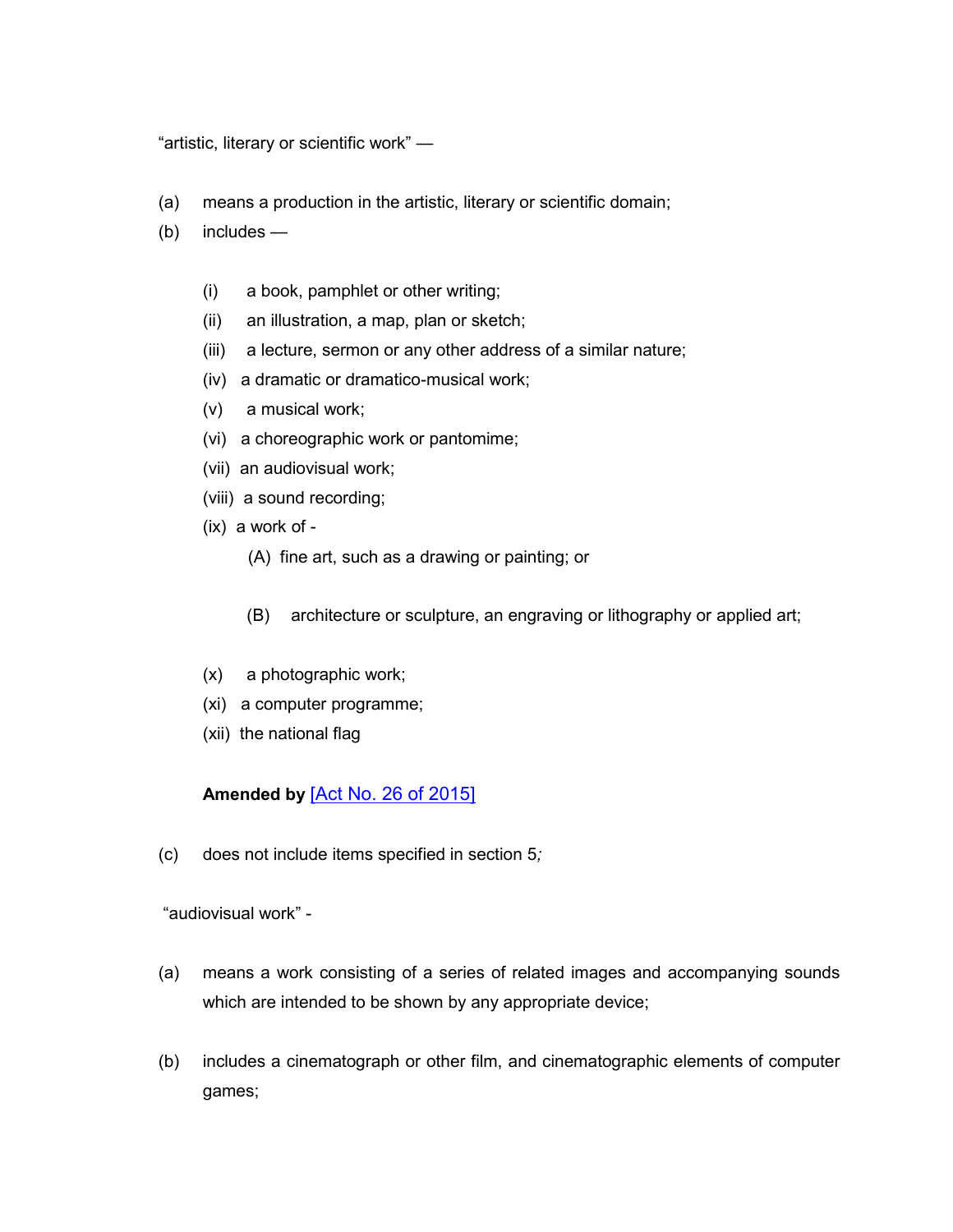"author" means the natural person who has created the work;

"Berne Convention" means the Convention for the Protection of Literary and Artistic Works signed in Berne;

"Board" means the Board referred to in section 43;

"broadcasting" means the communication of a work, a performance or a phonogram to the public by wired or wireless transmission, including transmission by satellite;

"broadcasting organisation" means a legal entity which takes –

- (a) the initiative of packaging, assembling and scheduling programme content for which it has, where necessary, been authorised by right holders; and
- (b) the legal and editorial responsibility for the communication to the public of everything which is included in its broadcast signal;

"Chairperson" means the Chairperson of the Board;

"circumvent" in relation to technological protection measures means to avoid, bypass, remove, deactivate, or impair these measures, including descrambling a scrambled work or object of related right or decrypting an encrypted work or object of related right;

"communication to the public" means the transmission by wire or by wireless means of a work, a performance, a phonogram or a broadcast in such a way that it can be perceived by persons outside the normal circle of a family and its closest social acquaintances at a place or places so distant from the place where the transmission originates that, without the transmission, the work, performance, phonogram or broadcast would not be perceivable, including the making available of the work or other protected subject matter in such a way that members of the public may access it from a place and at a time individually chosen by them;

"computer" means an electronic or similar device having information processing capabilities;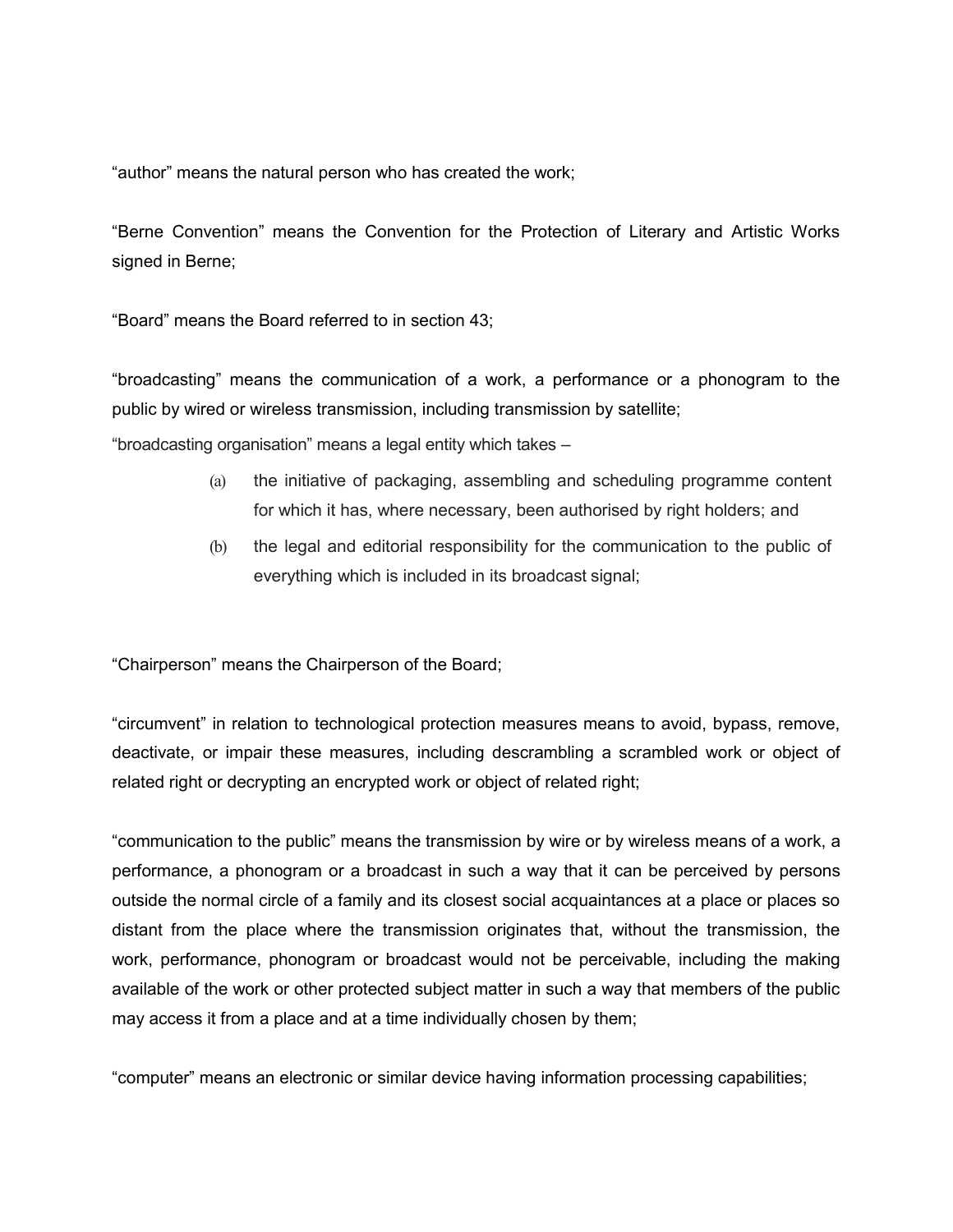"computer programme" means a set of instructions, expressed in words, codes, schemes or in any other form, which is capable, when incorporated in a machine-readable medium, of causing a computer to perform or achieve a particular task or result;

"copy" includes a reproduction of a work in —

- (a) a written form;
- (b) the form of a recording; or
- (c) any other form;

"copyright" means the economic and moral rights subsisting in a work;

"copyright owner" means where —

- (a) the economic rights are vested in the author;
- (b) the economic rights are originally vested in a natural person other than the author or in a legal entity, that person or entity;
- (c) the ownership of the economic rights has been transferred to a natural person or a legal entity, that person or entity;

"derivative work" means a translation, adaptation, arrangement or other alteration of a pre-existing artistic, literary or scientific work and which work includes —

- (a) a collection, compilation or arrangement or other transformation of pre-existing works, of expressions of foildore or traditional cultural expression of mere facts or data whether in machine readable or other form;
- (b) an anthology, an encyclopedia or a database; or
- (c) any other work, which, by reason of selection and arrangement of its contents, is original;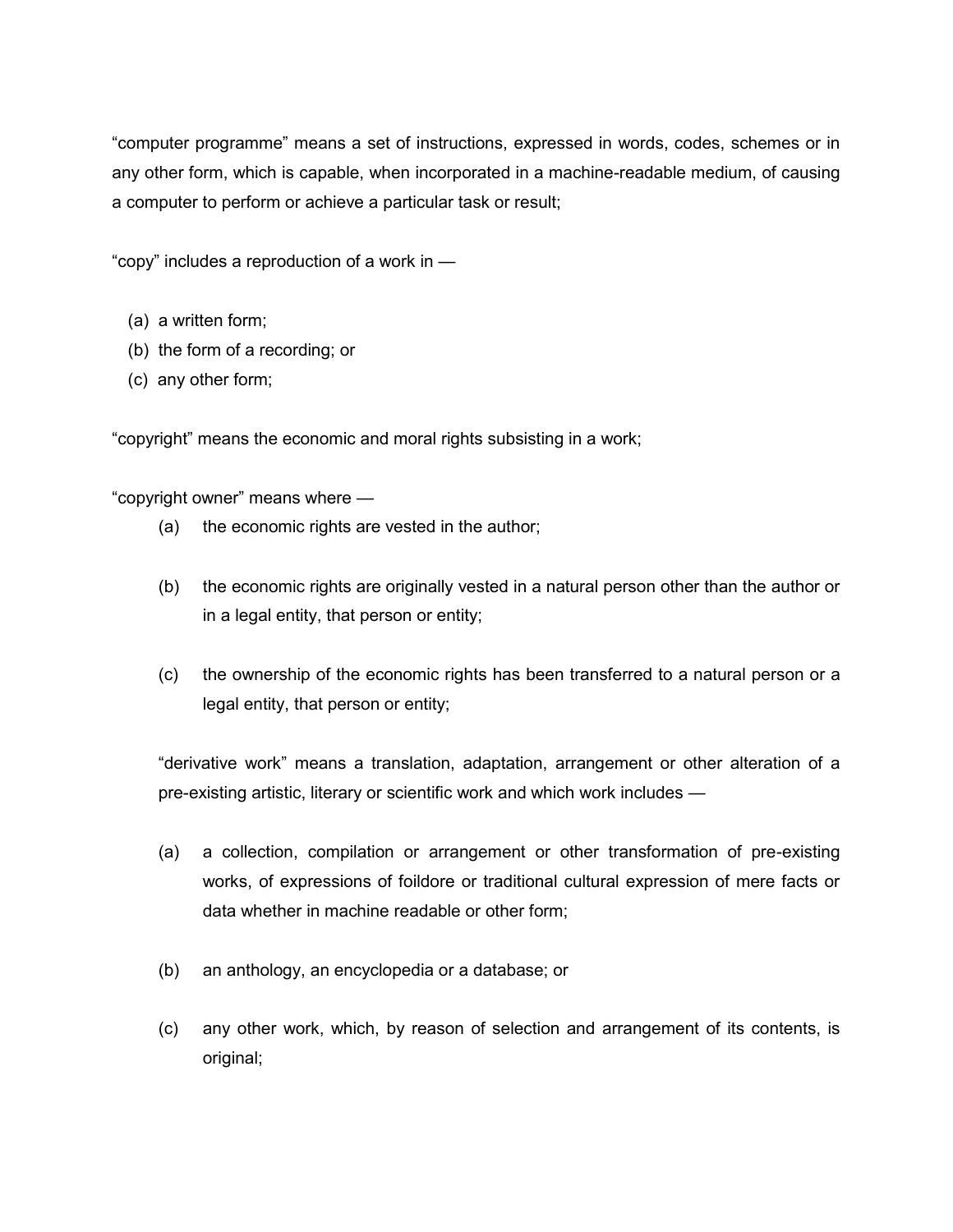"display" means to show —

- (a) a copy of a work directly, or by means of a film, slide, television image or otherwise on screen, or by means of any other device or process;
- (b) in the case of audiovisual work, individual images non-sequentially;

"distribution to the public" means putting, into public circulation, the original or a copy of a work, fixation of a performance or a phonogram, in tangible form, through sale or other transfer of ownership, including importing for the purpose of such putting into circulation and public offering for sale and other transfer of ownership;

"economic right" means a right specified in section 6;

"equipment" means any recording or transmission equipment;

"equitable remuneration" means —

- (a) such remuneration as may be prescribed; or
- (b) where no such remuneration has been prescribed, such remuneration as may, in default of agreement between the relevant parties, be determined by a recognized dispute settlement mechanism or a court of law;

"exclusive licence" means a licence to the exclusion of all other persons;

"expressions of folklore" —

- (a) means production of characteristic elements of the traditional artistic heritage developed and maintained by a community or by individuals reflecting the traditional artistic expectations of a community;
- (b) includes folk tales, folk poetry, folk songs, instrumental folk music, folk dances and plays, artistic forms or rituals and production of folk art;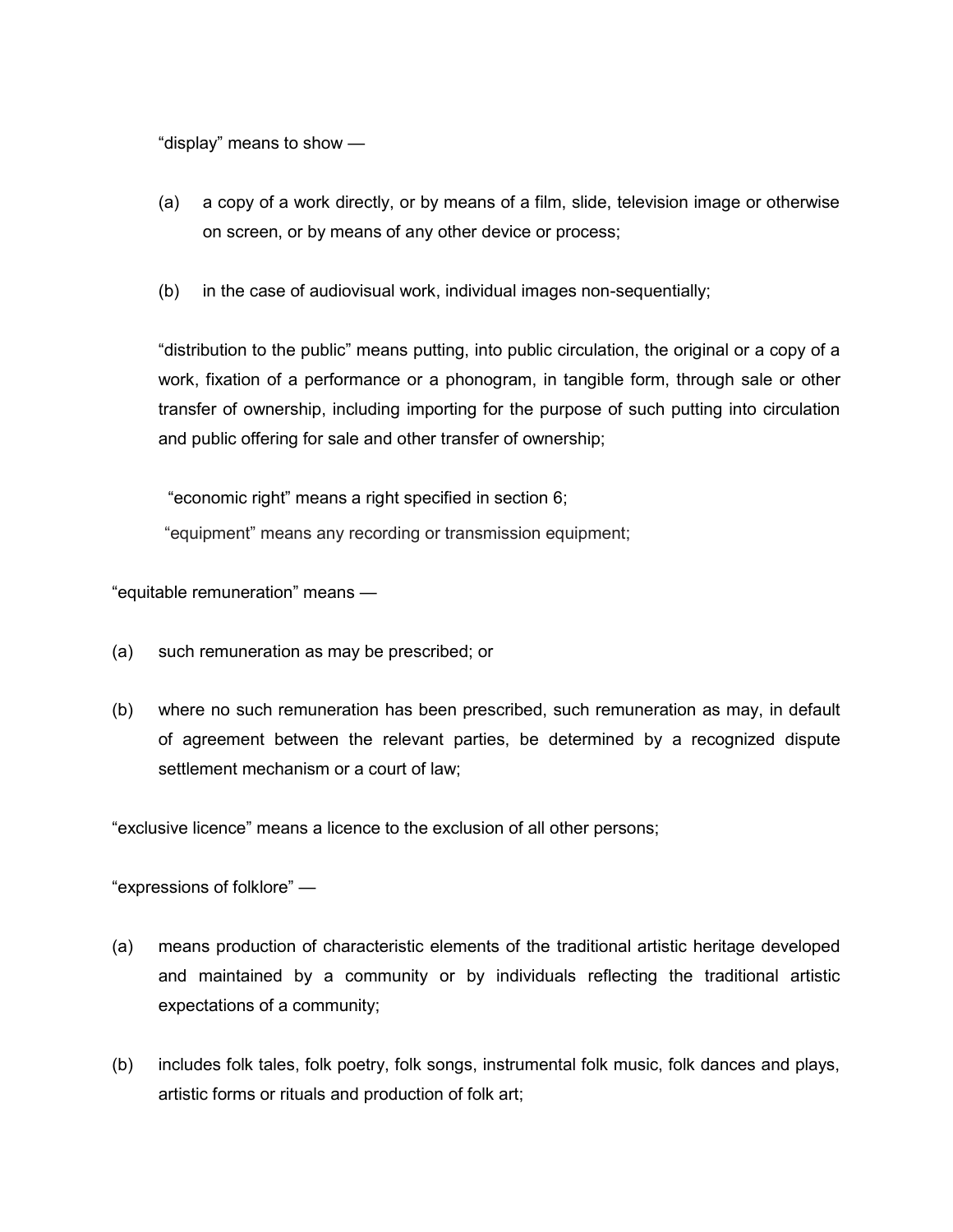"first published" means —

- (a) first published in Mauritius; or
- (b) first published outside Mauritius and published in Mauritius not later than 30 days thereafter;

"fixation" means the embodiment of sounds, images or both or of the representations thereof, from which they can be perceived, reproduced or communicated through a device;

"infringing copy" —

(a) means a copy of a work which infringes copyright subsisting in the work;

(b) includes a counterfeit copy;

"licence" means a written authorisation granted by a copyright owner to another person to exploit the copyright wholly or in part;

"local production" means a work wholly or substantially produced in Mauritius;

"Minister" means the Minister to whom responsibility for the subject of copyright and related rights are assigned;

"Ministry" means the Ministry responsible for the subject of copyright and related rights;

"moral right" means a right specified in section 7;

"national flag" has the same meaning as in the National Flag Act 2015;

**Added by** [\[Act No. 26 of 2015\]](https://supremecourt.govmu.org/get-doc-link/Act_No._26_of_2015)

"original work" —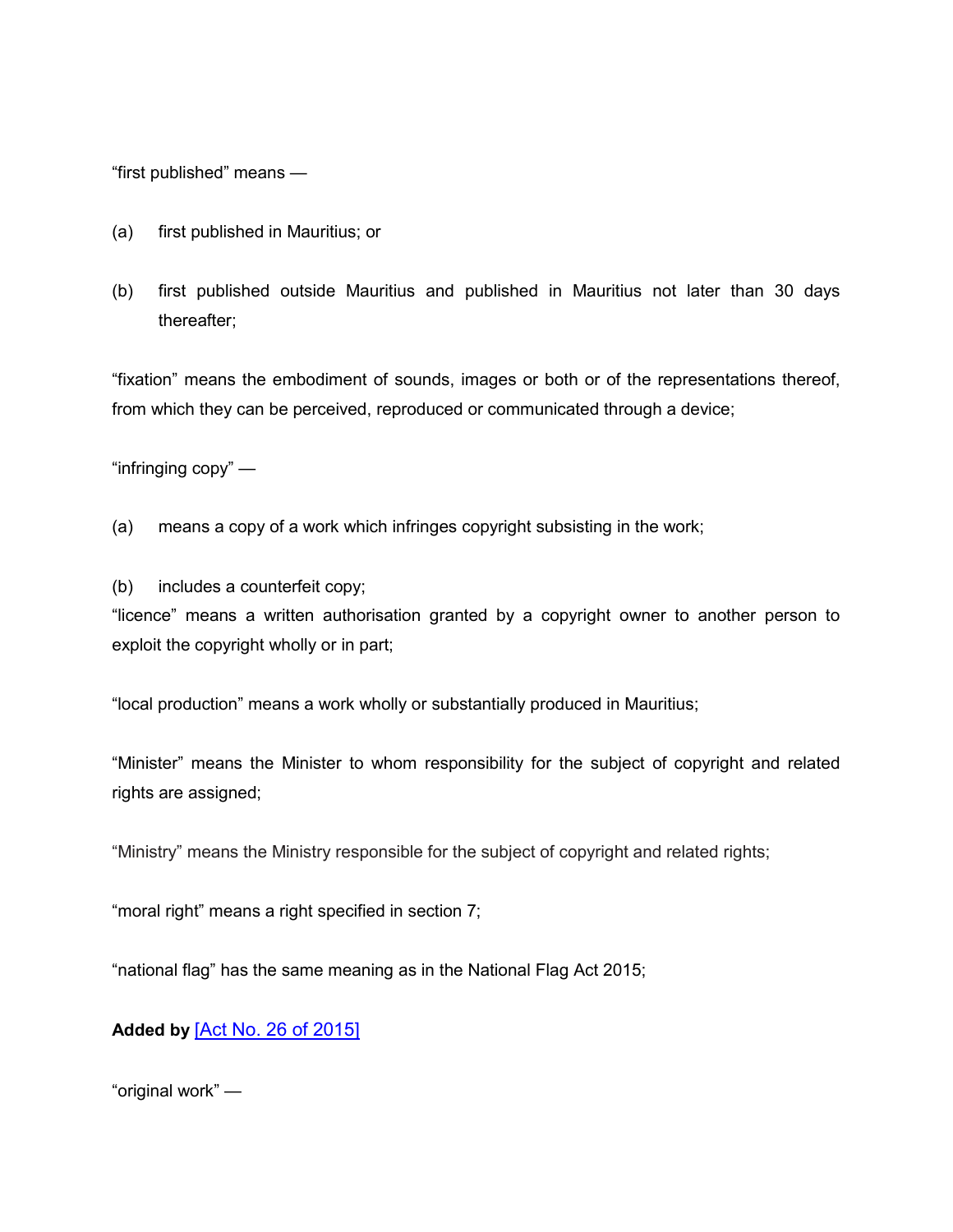- (a) means a work which is the product of a person's individual creation; but
- (b) excludes a work which is essentially a copy of another work;

"perform" means to present a work or expressions of folklore by a personal rendition;

"performer" means actors, singers, musicians, dancers, and other persons who act, sing, deliver, declaim, play in, interpret or otherwise perform literary or artistic works or expressions of folklore;

"phonogram" is the fixation of the sounds of a performance or of other sounds, or of a representation of sounds, other than in the form of a fixation incorporated in a cinematographic or other audiovisual work;

"photographic work" is a recording of light or other radiation on any medium on which an image is produced or from which an image may be produced, irrespective of the technique (chemical, electronic or other) by which such recording is made;

"producer of an audiovisual work or a phonogram" is the natural person or legal entity who undertakes the initiative and responsibility for the making of the audiovisual work or phonogram;

"public performance" means, in the case of —

- (a) a work other than an audiovisual work, the recitation, playing, dancing, acting or otherwise performing the work, either directly or by means of any device or process;
- (b) an audiovisual work, the showing of images in sequence and the making of accompanying sounds audible;
- (c) a phonogram, making the recorded sounds audible and,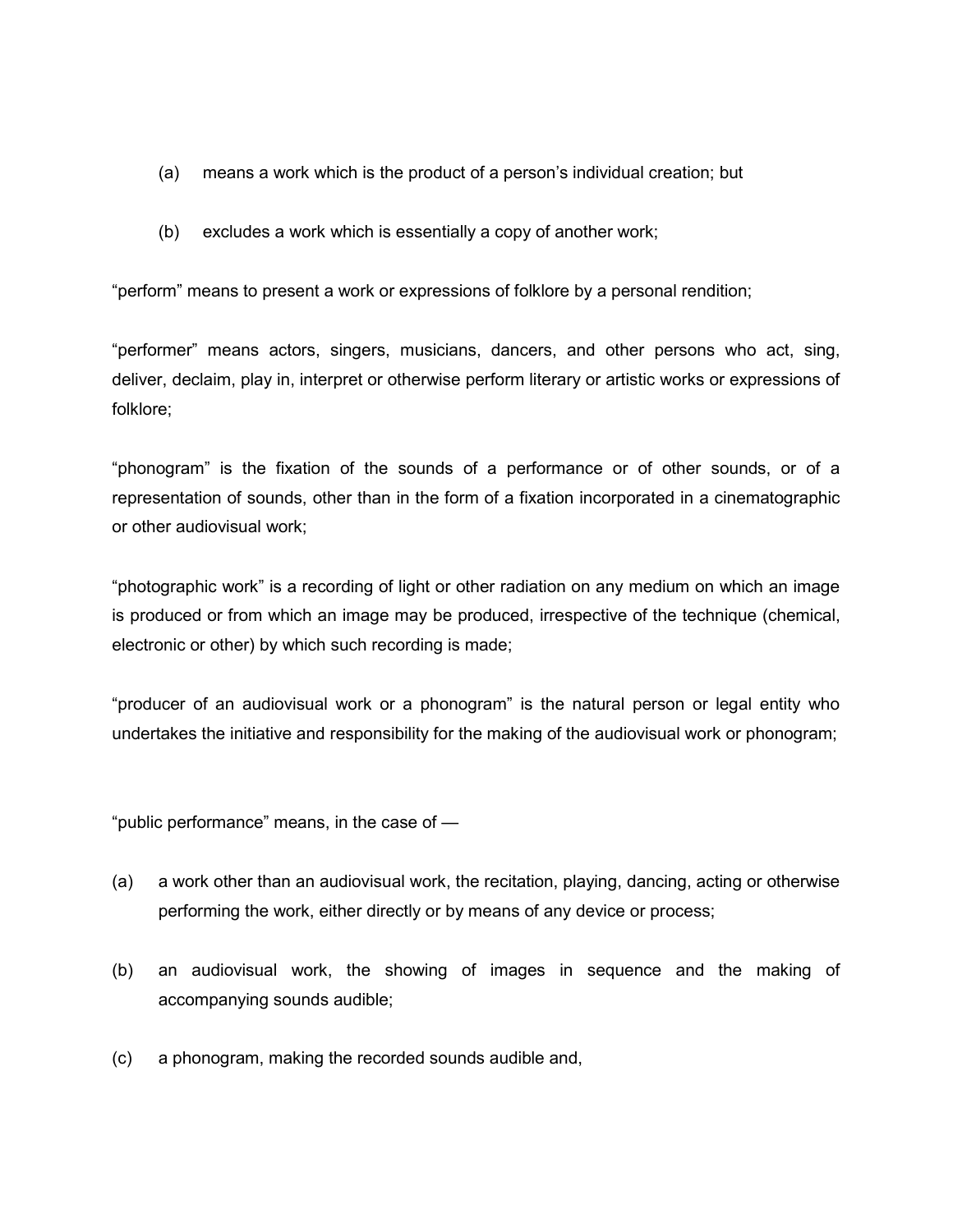where such performances can be at a place or places where persons outside the normal circle of the family and its closest acquaintances can be present;

"publication or published works" means works published with the consent of their authors, whatever may be the means of manufacture of the copies, provided that the availability of such copies has been such as to satisfy the reasonable requirements of the public, having regard to the nature of the work";

"related rights" means those rights conferred upon a performer, a producer of phonograms and a broadcasting organisation by this Act;

"rental" means the transfer of the possession of the original or a copy of a work or phonogram for a limited period of time for profit;

"reproduction" means the making of one or more copies of a work or phonogram in any manner or form, including any permanent or temporary storage of the work or phonogram in electronic form;

"reprographic reproduction" means the making of facsimile copies of the original or a copy of a work by means other than printing, such as photocopying, whether or not they are reduced or enlarged in scale;

"rights management information" means —

- (a) any information that identifies the author, work, performer, performance of the performer, the producer of the phonogram, the phonogram, the broadcaster, the broadcast, the owner of any right under this Act; or
- (b) information about the terms and conditions of use of the work, the performance, the phonogram or the broadcast; and
- (c) any number or code that represents such information, when any of these items of information is attached to a copy of a work, a fixed performance, a phonogram or a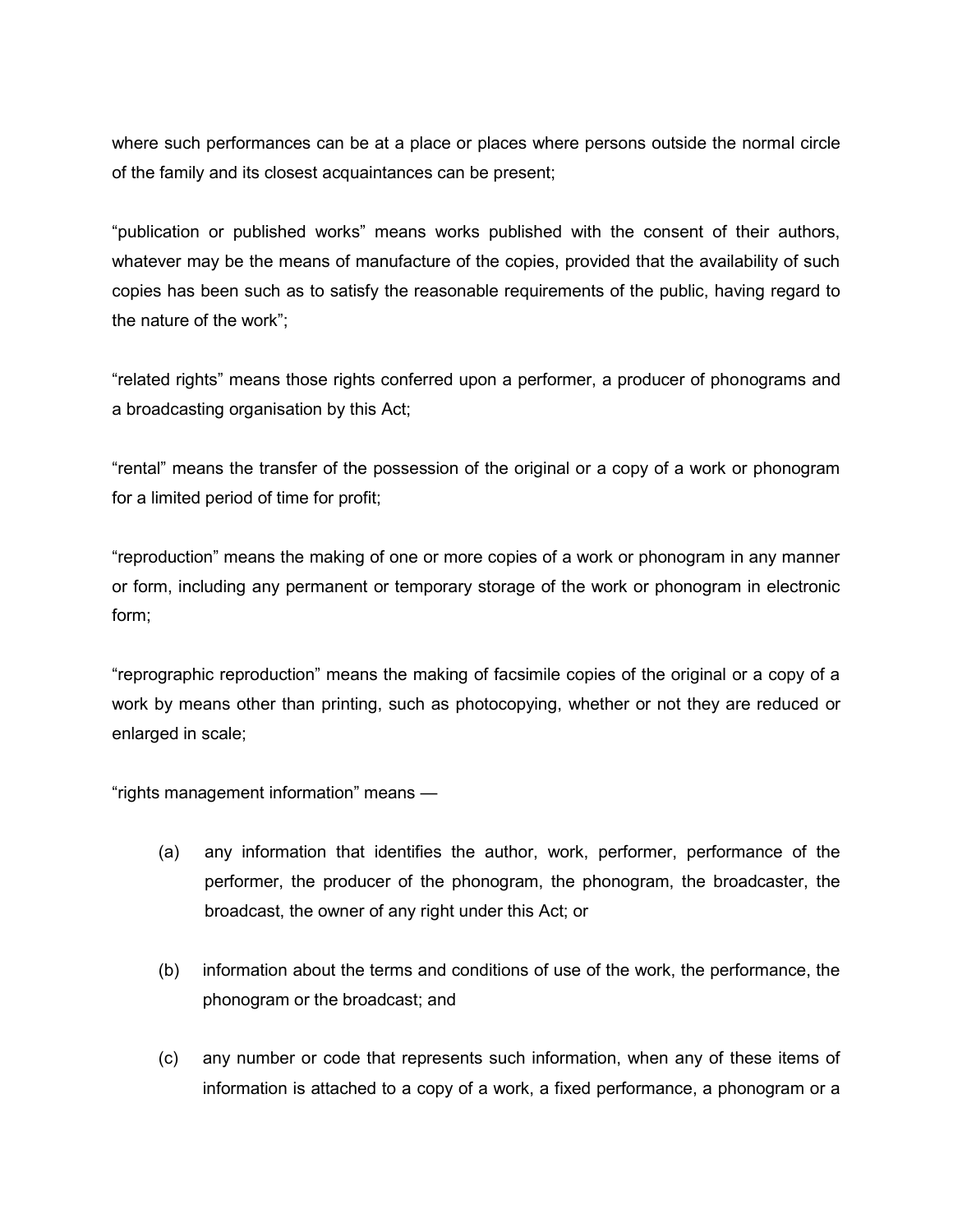fixed broadcast, or appears in connection with the broadcasting, communication to the public or making available to the public of a work, a fixed performance, a phonogram or a broadcast;

"Society" means the Mauritius Society of Authors established under section 43;;

 "sound recording" means the fixation of a sequence of sounds capable of being perceived aurally and of being reproduced by any appropriate device

"technological protection measures" means any technology, device or component that, in the normal course of operation, is designed to prevent or restrict acts, in respect of works or objects of related rights, which are not authorised by the right holder;

"traditional cultural expressions" means any form of artistic and literary expression, tangible or intangible, or a combination of both —

- (a) in which traditional culture and knowledge are embodied;
- (b) which is intergenerational, including but not limited to phonetic, verbal and tangible expressions;

"useful article" means an article having an intrinsic utilitarian function that is not merely to portray the appearance of the article or to convey information;

"work" means any artistic, literary or scientific work, or a derivative work;

"work of applied art" means an artistic creation with utilitarian functions or incorporated in a useful article, whether made by hand or produced on an industrial scale;

"work of joint authorship" means a work to the creation of which 2 or more authors have contributed.

# **Amended by** [\[Act No. 13 of 2017\]](https://supremecourt.govmu.org/get-doc-link/Act_No._13_of_2017)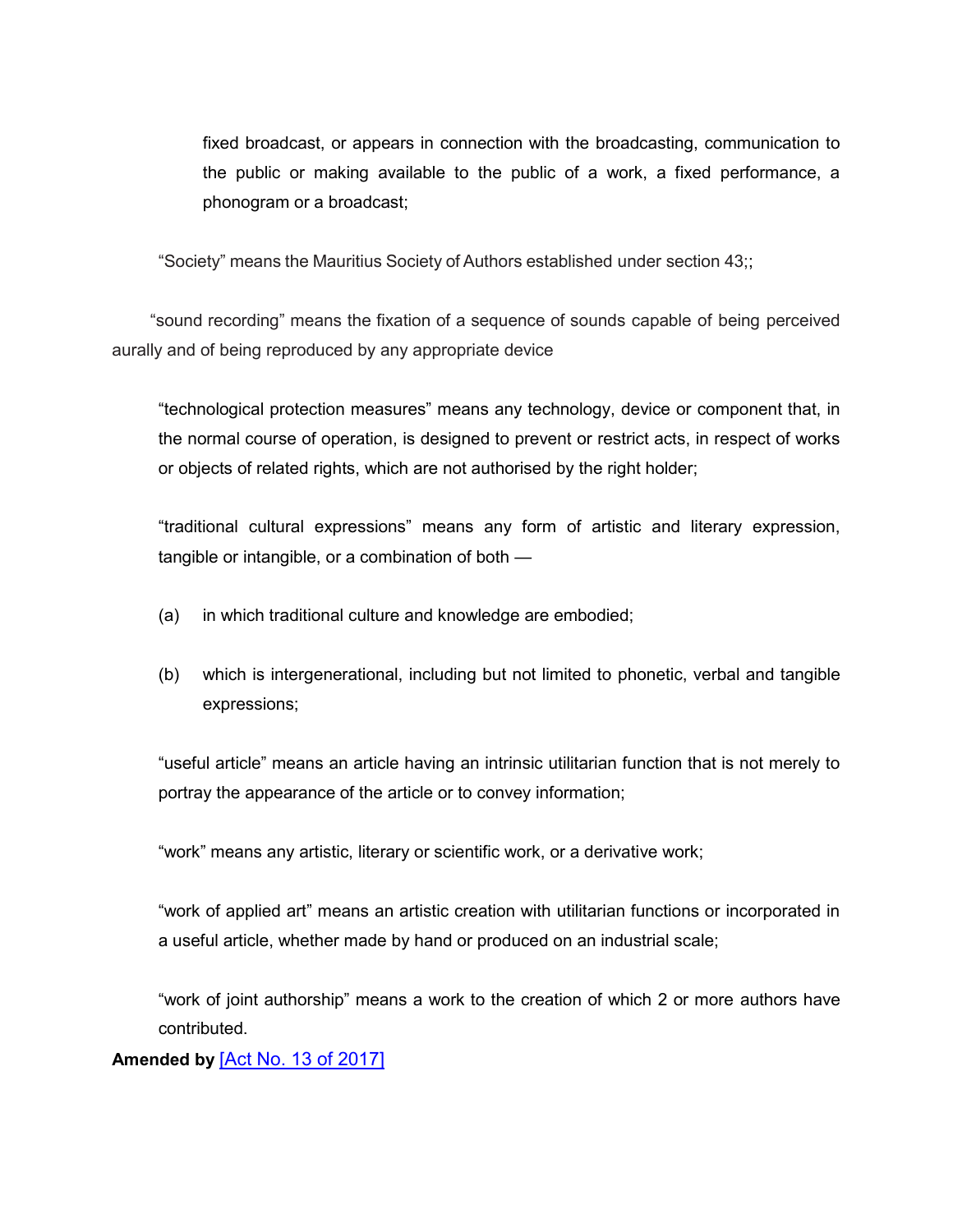## **PART II- PROTECTION OF WORKS**

## **3. Protection of works**

(1) Every artistic, literary or scientific work shall be an original intellectual creation in the artistic, literary or scientific domain.

(2) Every work shall be protected where it is fixed in some material form and irrespective of its mode or form of expression.

### **4. Derivative works**

The protection of any derivative work shall be without prejudice to any protection of a preexisting work or traditional cultural expression or expression of folklore incorporated in or utilised for the making of such a work.

## **5. Subject matter not protected**

Notwithstanding sections 3 and 4, no protection under this Act shall extend to —

- (a) any idea, procedure, system, method of operation, concept, principle, discovery or mere data;
- (b) any official text of a legislative, administrative or legal nature, as well as any official translation thereof
- (c) news of the day or miscellaneous facts having the character of mere items of press information;
- (d) political speeches and speeches delivered in the course of legal proceedings;
- (e) judgment of a court of law or tribunal.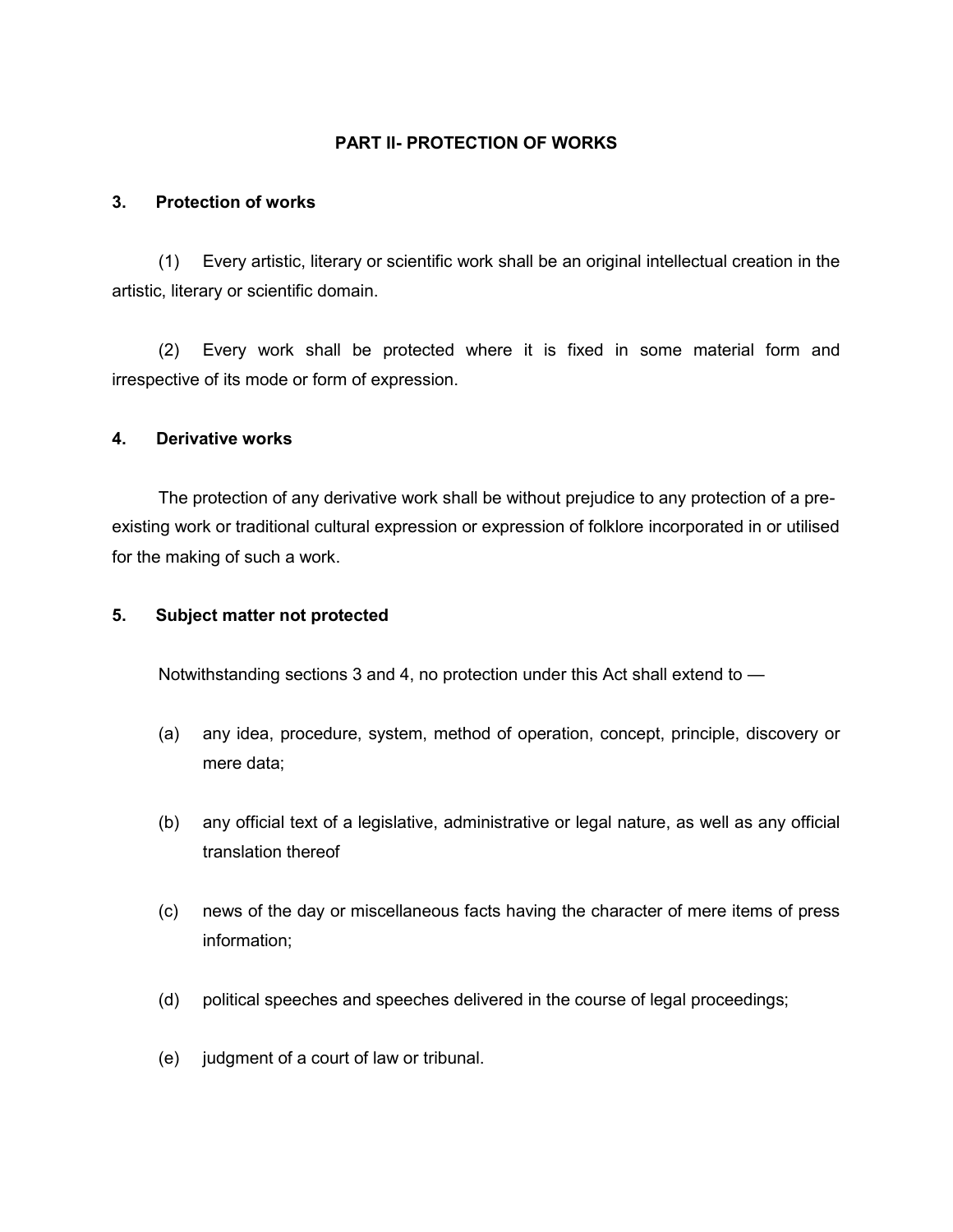## **6. Economic rights**

(1) Every author or other owner of copyright shall have the exclusive right to cany out or to authorise —

- (a) the reproduction of the work;
- (b) the translation of a work;
- (c) the adaptation, arrangement or other transformation of a work, including its cinematographic adaption;
- (d) the distribution to the public of the original or a fixed copy of a work;
- (e) the rental of the original or a fixed copy of a work;
- (f) the public performance of a work;
- (g) the broadcasting of a work;
- (h) other forms of communication to the public of a work.

(2) (a) Subject to paragraph (b), the right of distribution under subsection (1 )(d) shall not apply to the original or a copy of a work that has already been subject of a sale or other transfer of ownership in any country.

(b) The exhaustion of the right of distribution referred to in paragraph (a) shall not extend to a copy of a work that has been obtained in breach of the legal provisions protecting the copyright ownership in that country.

(3) The right of rental under subsection (1)(e) shall not apply to rental of computer programmes where the program itself is not the essential object of the rental.

(4) For the purposes of this section —

"work" means the whole, or a substantial part, of the work.

## **7. Moral rights**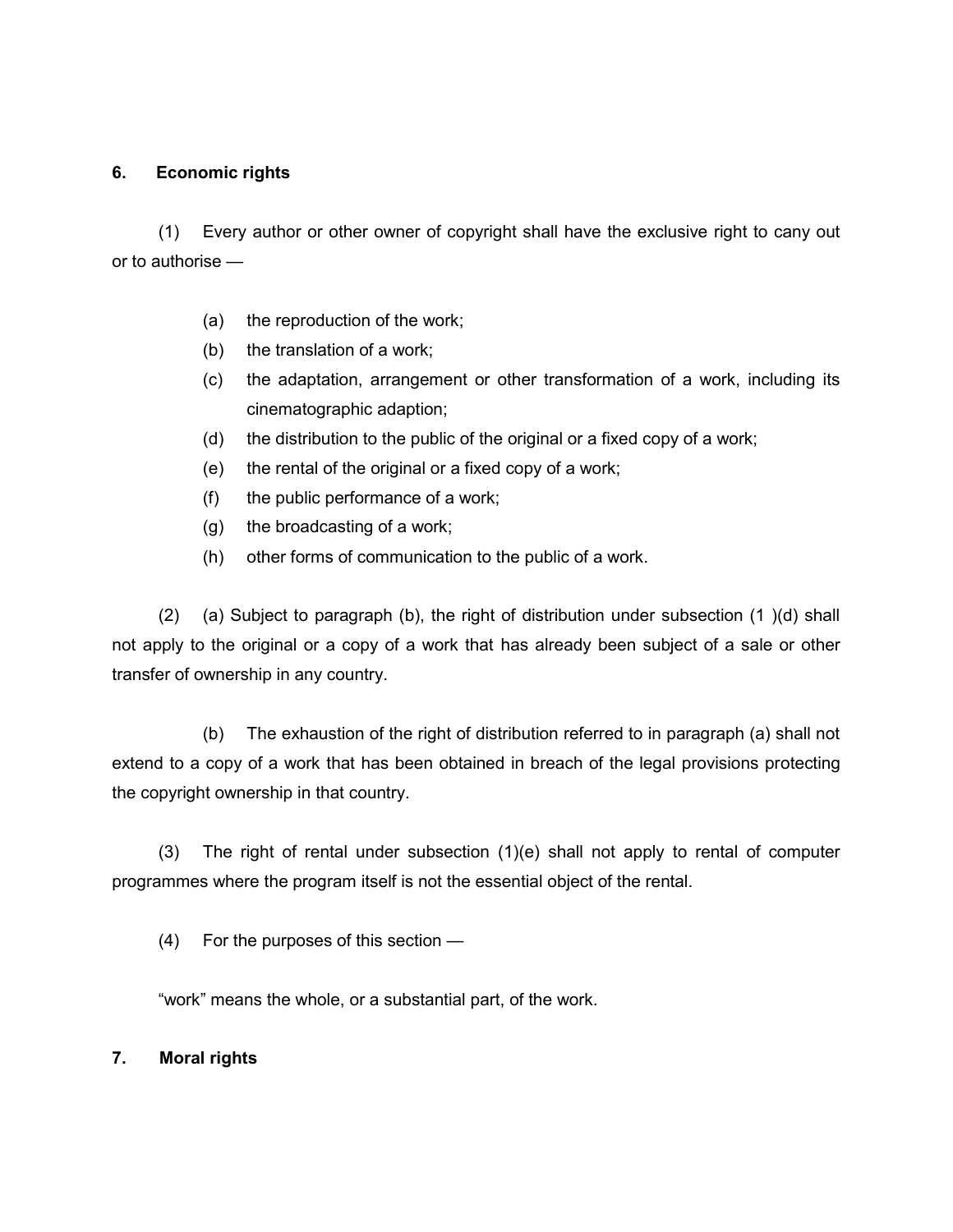(1) Notwithstanding the economic rights of the author and even after the transfer of the said rights, the author shall have the moral right —

- (a) to claim authorship of the work;
- (b) to object to any distortion, mutilation or other modification of, or derogatory action in relation to, the said work, which would be prejudicial to his honor or reputation.

(2) (a) The moral rights referred to in subsection (1) shall, after the death of the author, be maintained until the expiry of the economic rights.

(b) These moral rights shall be exercisable by the heirs of the deceased author or such institution as may be prescribed.

(3) A moral right shall be unassignable.

# **Amended by** [\[Act No. 13 of 2017\]](https://supremecourt.govmu.org/get-doc-link/Act_No._13_of_2017)

## **8. Alienation of works**

Where an author alienates the original or a copy of his work, he shall not, unless the contract of alienation otherwise provides, be deemed to have —

- (a) transferred any economic right;
- (b) granted a licence; or
- (c) waived the exercise of any moral right.

## **9. Original ownership of economic rights**

(1) Subject to subsections (2) to (4), the original owner of economic rights in respect of a work shall be the author who has created the work.

(2) (a) In respect of a work of joint authorship, the co-authors shall be the original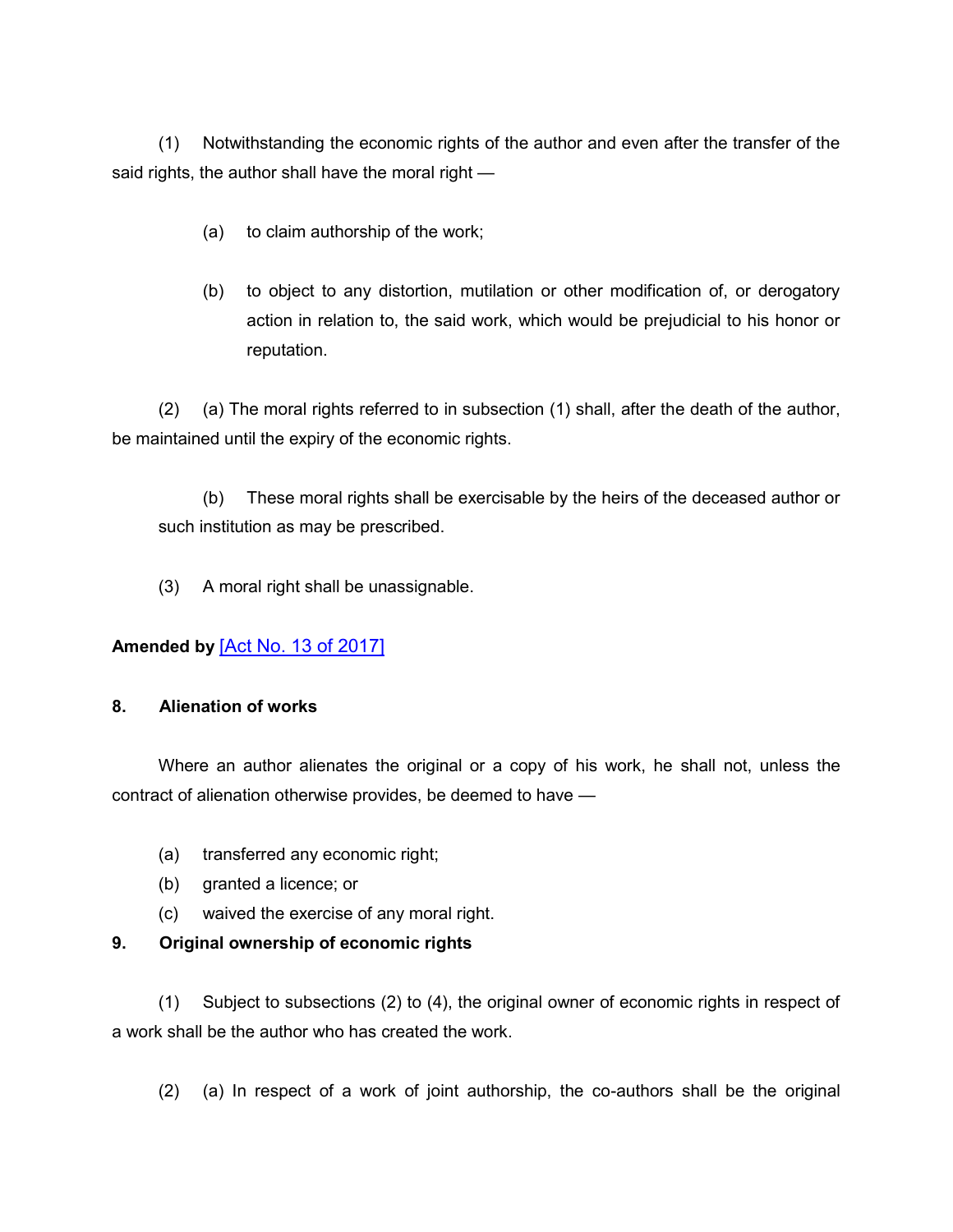owners of the economic rights.

(b) Where a work of joint authorship consists of parts that can be used separately, and the author of each part can be identified, the author of each part shall be the original owner of the economic rights in the part that he has created.

(3) In respect of a work created by an author, employed by a natural person or legal entity, in the course of his employment, the original owner of the economic rights shall be, unless provided otherwise in a contract, the employer.

(4) (a) In respect of an audiovisual work or phonogram, the original owner of the economic rights shall be the producer, unless provided otherwise in a contract.

(b) The co-authors of the audiovisual work or phonogram and the authors of the pre-existing works included in or adapted for the making of the audiovisual work shall, however, maintain their economic rights in their contributions or pre-existing works, respectively.

## **Amended by** [\[Act No. 13 of 2017\]](https://supremecourt.govmu.org/get-doc-link/Act_No._13_of_2017)

# **10. Presumptions regarding authorship, producer of audiovisual works or phonograms and publisher**

(1) The natural person whose name is indicated as the author on a work in the usual manner shall be presumed to be the author of the work, even if the name is a pseudonym, where the pseudonym leaves no doubt as to the identity of the author.

(2) The person whose name appears on an audiovisual work or phonogram in the usual manner shall be presumed to be the producer of the work.

(3) (a) Subject to subsection (1), in the case of an anonymous or pseudonymous work, the publisher, whose name appears on the work shall be presumed to represent the author and shall be entitled to exercise and enforce the moral and economic rights of the author.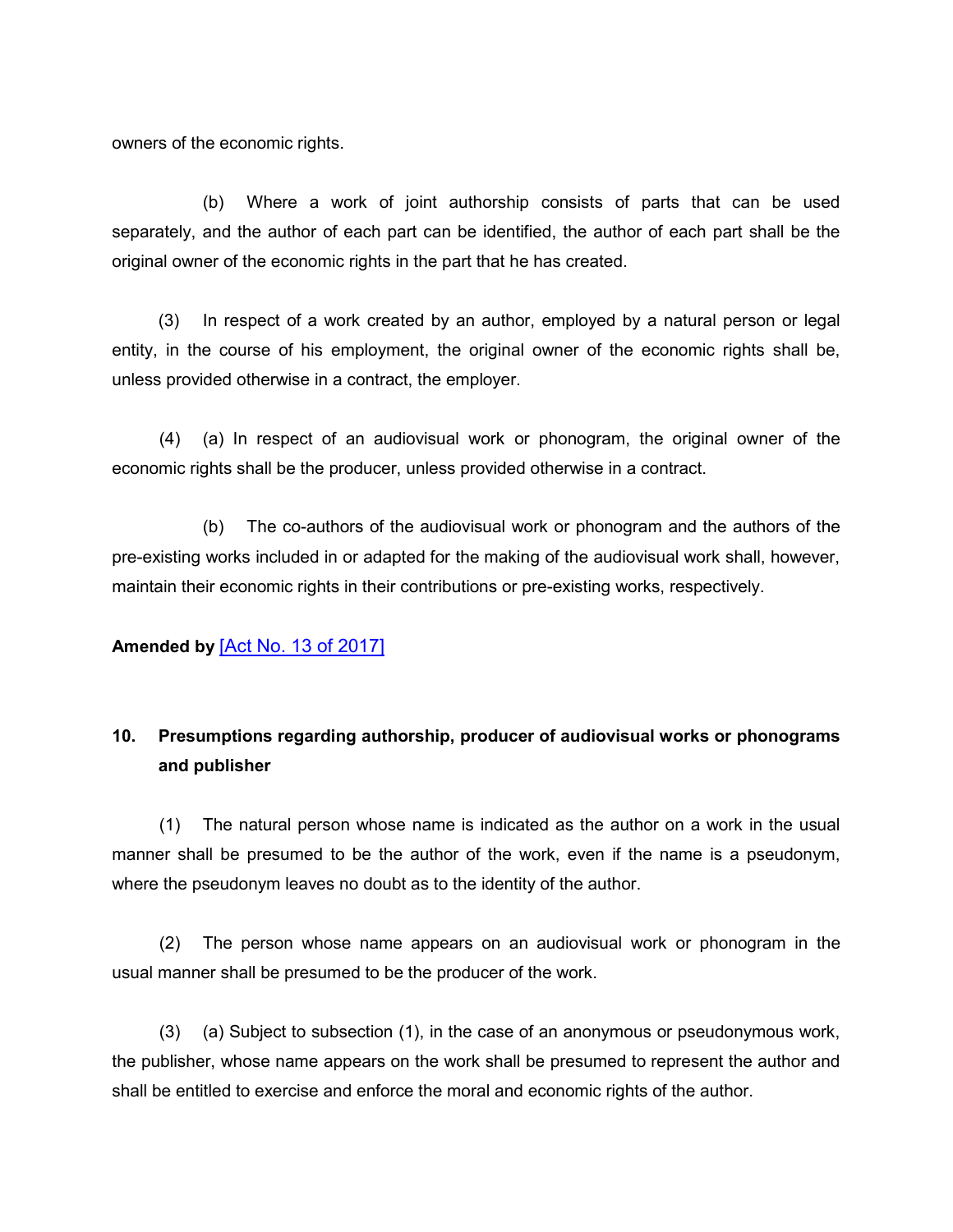(b) Where the author reveals his identity, the presumption shall cease to apply.

# **Amended by** [\[Act No. 13 of 2017\]](https://supremecourt.govmu.org/get-doc-link/Act_No._13_of_2017)

### **11. Contracts for commissioned works**

(1) A work which has been commissioned to be created shall be deemed to have been accepted by the person commissioning the work, unless he has rejected it by a written declaration within 3 months from the date the work is delivered to him or within such time as may be agreed between the parties.

(2) A person who has commissioned a work may, within the time specified in subsection (1), return the work to the author with a written request for such corrections or amendments as may be felt necessary.

- $(3)$  Where
	- (a) an author refuses to comply with a request for correction or amendment; or
	- (b) the corrected or amended work does not satisfy the stipulated purpose,

the person who commissioned the work may terminate the contract but shall pay to the author an equitable remuneration in return for the work done by the author.

## **PART III - FEATURES OF ECONOMIC RIGHTS**

### **12. Assignment and licensing of rights of author**

(1) Economic rights shall be assignable in whole or in part.

(2) Any assignment of an economic right, and any exclusive licence to do an act subject to authorisation by the author or other owner of copyright, shall be in writing, signed by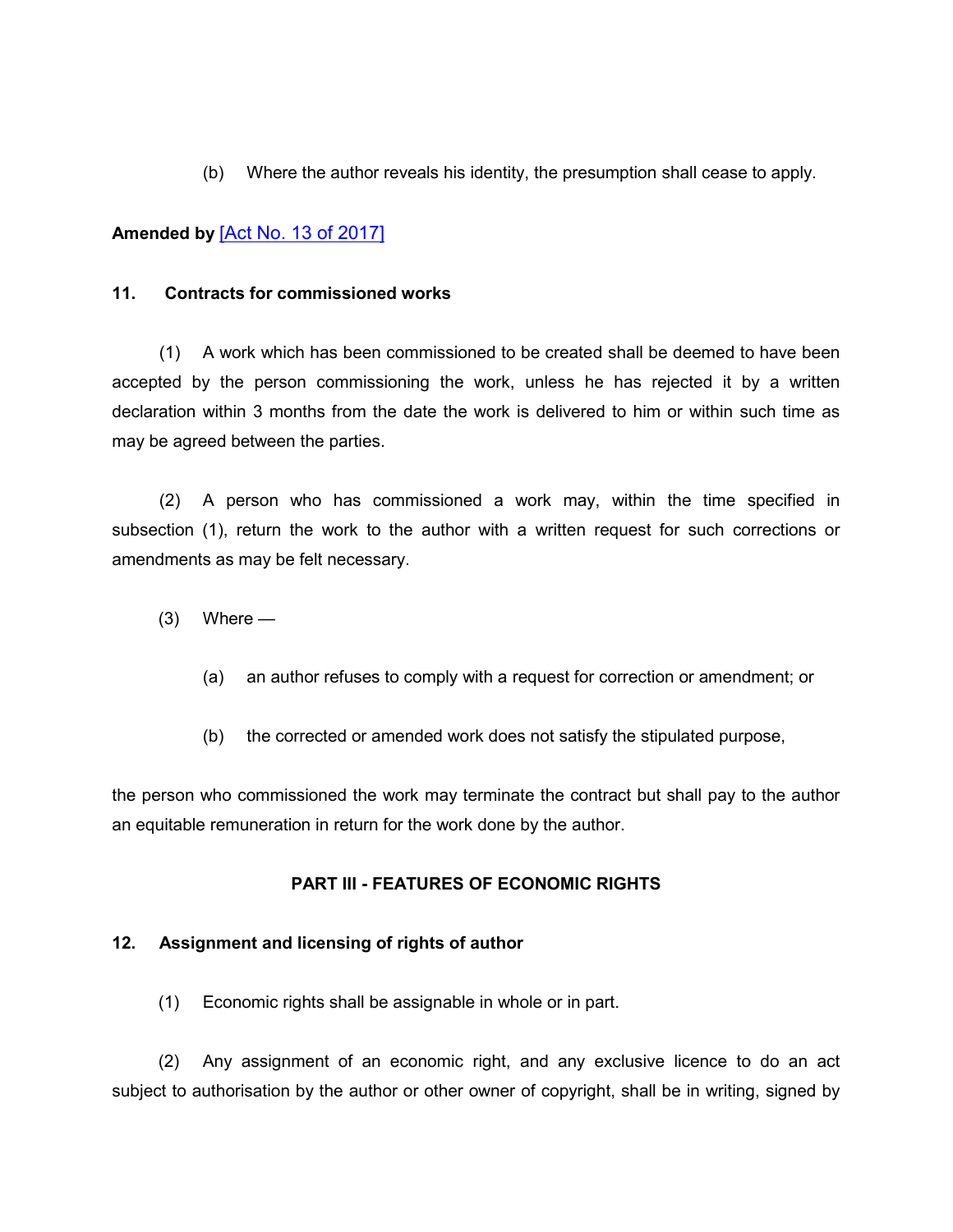(a) the assignor and the assignee; or

(b) the licensor and the licensee.

(3) An assignment of any economic right, or a licence to do an act subject to authorisation by the author or other owner of copyright, shall not include or be deemed to include the assignment or licence of any other rights not explicitly referred to therein.

(4) The scope of an assignment shall be limited to the specific use of the economic right mentioned in the agreement.

(5) Where the ownership of a copy of a work is assigned, the economic rights relating to the work shall not be deemed to have also been assigned.

(6) Where an agreement for the assignment of an economic right fails to mention the time for which the assignment shall operate, the assignment shall terminate 10 years as from the date of assignment.

(7) Where an agreement for the assignment of an economic right fails to mention any country in which the assignment may have effect, the assignment shall only operate in Mauritius.

(8) Where an agreement for the assignment of an economic right fails to specify the ways and means of exploitation of the right, the assignee shall be entitled to exploit the right by such ways and means as are necessary for the purpose envisaged by the parties when the assignment was granted.

(9) Nothing in this section shall prevent the copyright owner of a work from granting a licence, whether exclusive or not, to another person.

### **13. Agreement regarding future works**

—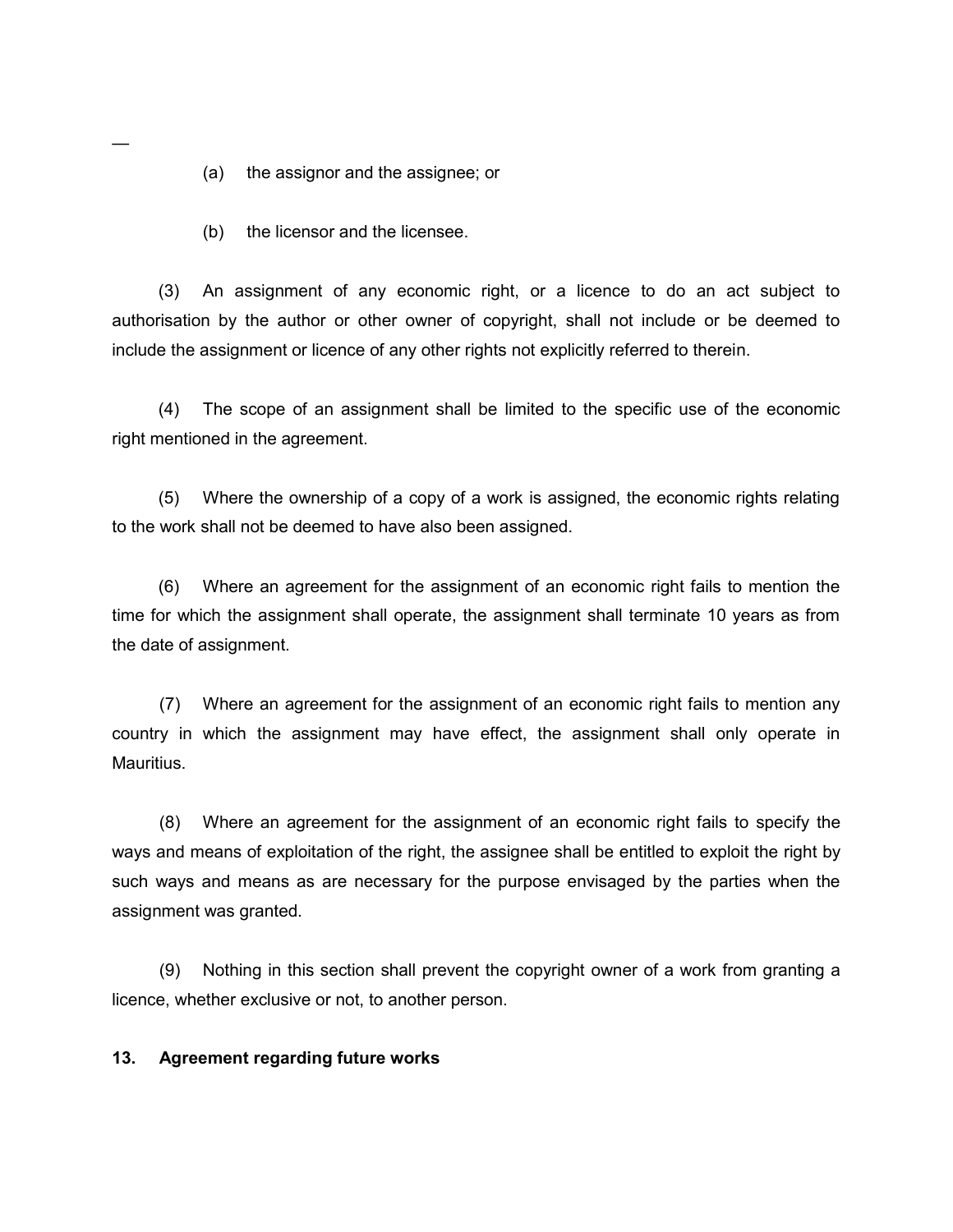(1) Where an author undertakes in writing to grant a licence, or to assign the economic rights concerning future works which are not specified in detail, either party may, on giving not less than one month's notice, terminate the agreement not earlier than 3 years after it was signed or such shorter period as may have been agreed.

(2) The right of termination referred to in subsection (1) may not be waived in advance.

## **14. Non-use of economic rights**

(1) Subject to subsection (2), where a person to whom an economic right in a work has been assigned or an exclusive licensee does not exercise his right, or does so only inadequately and the author's legitimate interests are prejudiced by such failure, the author may revoke the assignment or exclusive licence.

(2) A revocation in accordance with subsection (1) shall not be effected where the nonexercise or inadequate exercise of a right is primarily due to circumstances which the author can be expected to remedy.

(3) The right to revoke an assignment or a licence in accordance with subsection (1) shall not be exercised earlier than 3 years from the date of assignment or licence, or, if the work is supplied subsequently, from the date of delivery of the work.

(4) The right of revocation referred to in subsection (1) may not be waived in advance.

## **15. Duration of copyright**

(1) The economic and moral rights shall be protected during the lifetime of the author and for 70 years after his death.

(2) For a work of joint authorship, the economic and moral rights shall be protected during the life of the last surviving author and for 70 years after his death.

(3) For an audiovisual work or phonogram, the economic rights shall be protected for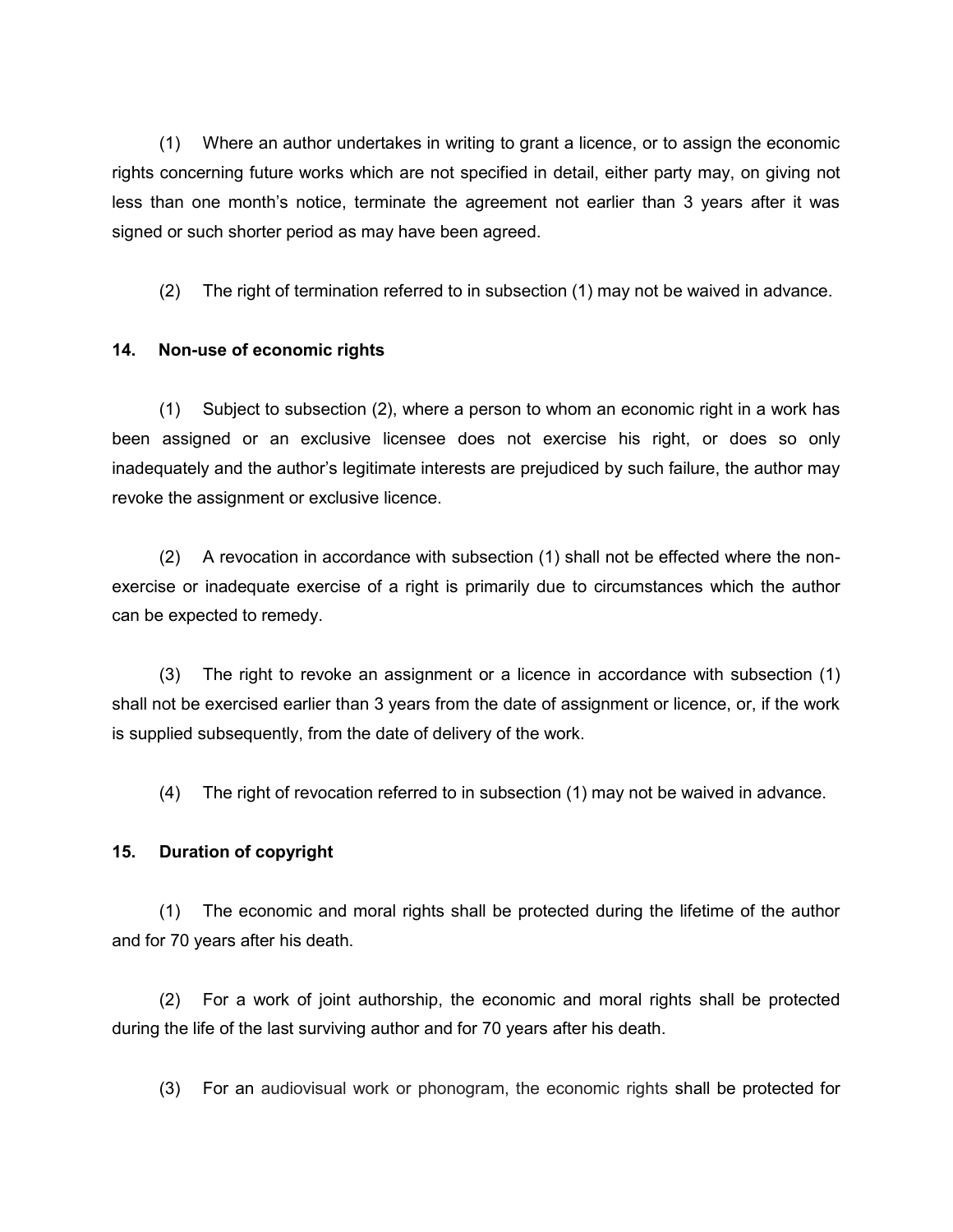70 years from the date on which the work was made or first made available to the public by publication, or by any other means, whichever date is the latest.

(4) For a work published anonymously or under a pseudonym, the economic and moral rights shall be protected for 70 years from the date on which the work was made or first made available to the public, by publication or by any other means, whichever date is the latest, where the author's identity is revealed or is no longer in doubt before the expiration of the said period, the provisions of subsection (1) or (2) shall apply, as the case may be.

(5) For a work of applied art, the economic and moral rights shall be protected for 25 years from the making of the work.

 (6) Every period provided for under the preceding subsections shall run to the end of the calendar year in which it would otherwise expire.

# **Amended by** [\[Act No. 13 of 2017\]](https://supremecourt.govmu.org/get-doc-link/Act_No._13_of_2017)

# **PART IV** - **LIMITATIONS ON ECONOMIC RIGHTS**

## **16. Private reproduction for personal purposes**

(1) Subject to subsection (2), the private reproduction of a legally obtained published work in a single copy shall be permitted, without the authorisation of the author or owner of copyright, where the reproduction is made by a natural person for his own personal use.

- (2) The permission under subsection(1) shall not extend to reproduction
	- (a) of a work of architecture in the form of building or other construction;
	- (b) in the form of reprography of the whole or of a substantial part of a book or of a musical work in the form of notation;
	- (c) of the whole or of a substantial part of a database in digital form; and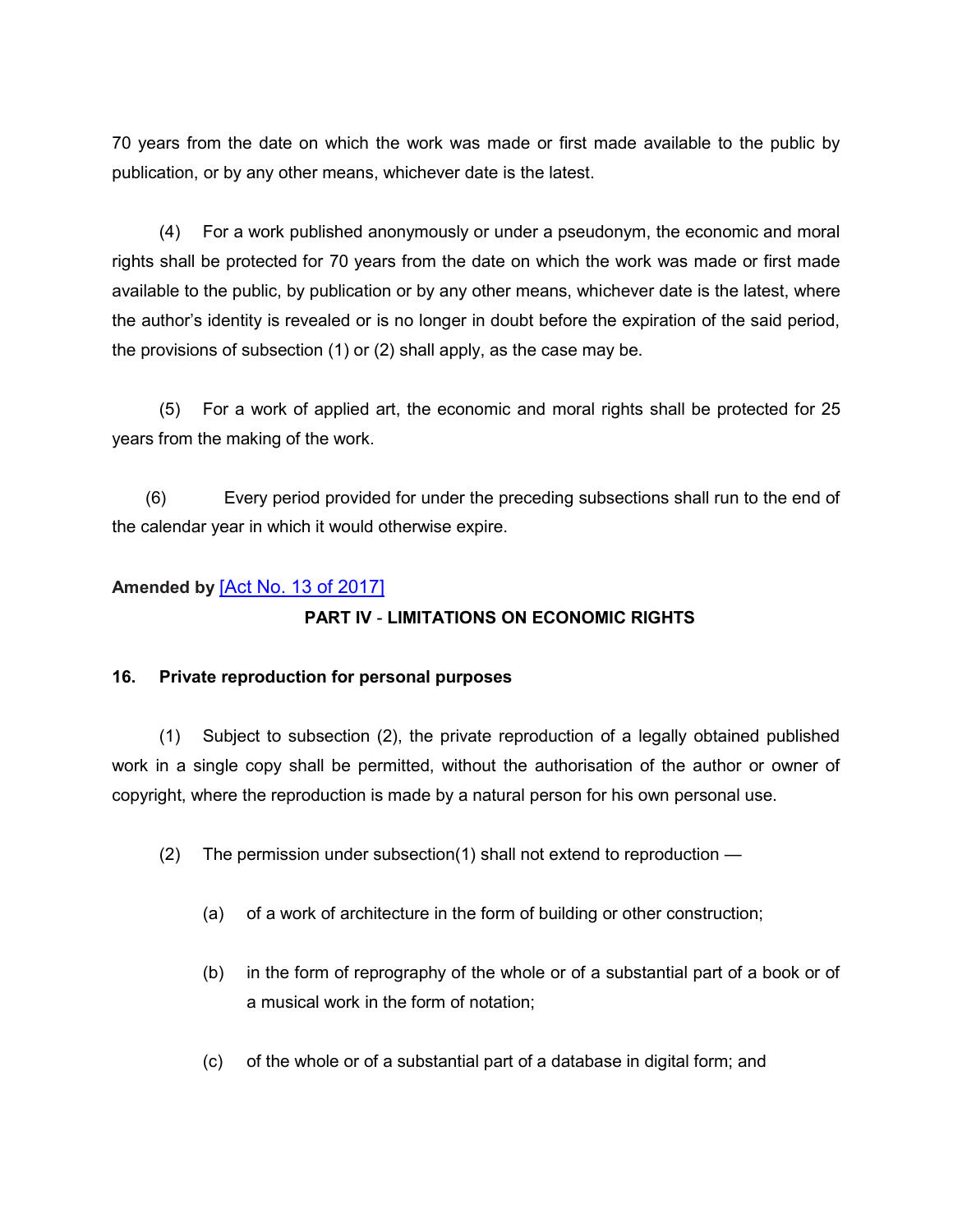(d) of a computer programme, except as provided in section 22.

(3) Equitable remuneration shall be paid to the author or copyright owner or to the Society, as applicable.

## **17. Temporary reproduction**

The temporary reproduction of a work shall be permitted where —

- (a) the reproduction is made in the process of a digital transmission of the work or an act of making a digitally stored work perceptible;
- (b) it is caused by a person or entity, who with the authorisation of the owner of copyright or of operation of law, is entitled to make the transmission or making perceptible of the work; and
- (c) it is an accessory to the transmission or making it perceptible, that occurs during the normal operation of the equipment used and entails the automatic deletion of the copy without enabling the retrieval of the work for any other purpose than those referred to in paragraphs (a) and (b).

### **18. Quotation**

—

(1) The quotation from a work that has lawfully been made available to the public shall be permitted without authorisation of the author or other owner of copyright, where the quotation

- (a) is compatible with fair practice;
- (b) does not exceed the extent justified by the purpose; and
- (c) is used for the purpose of caricature, parody or pastiche.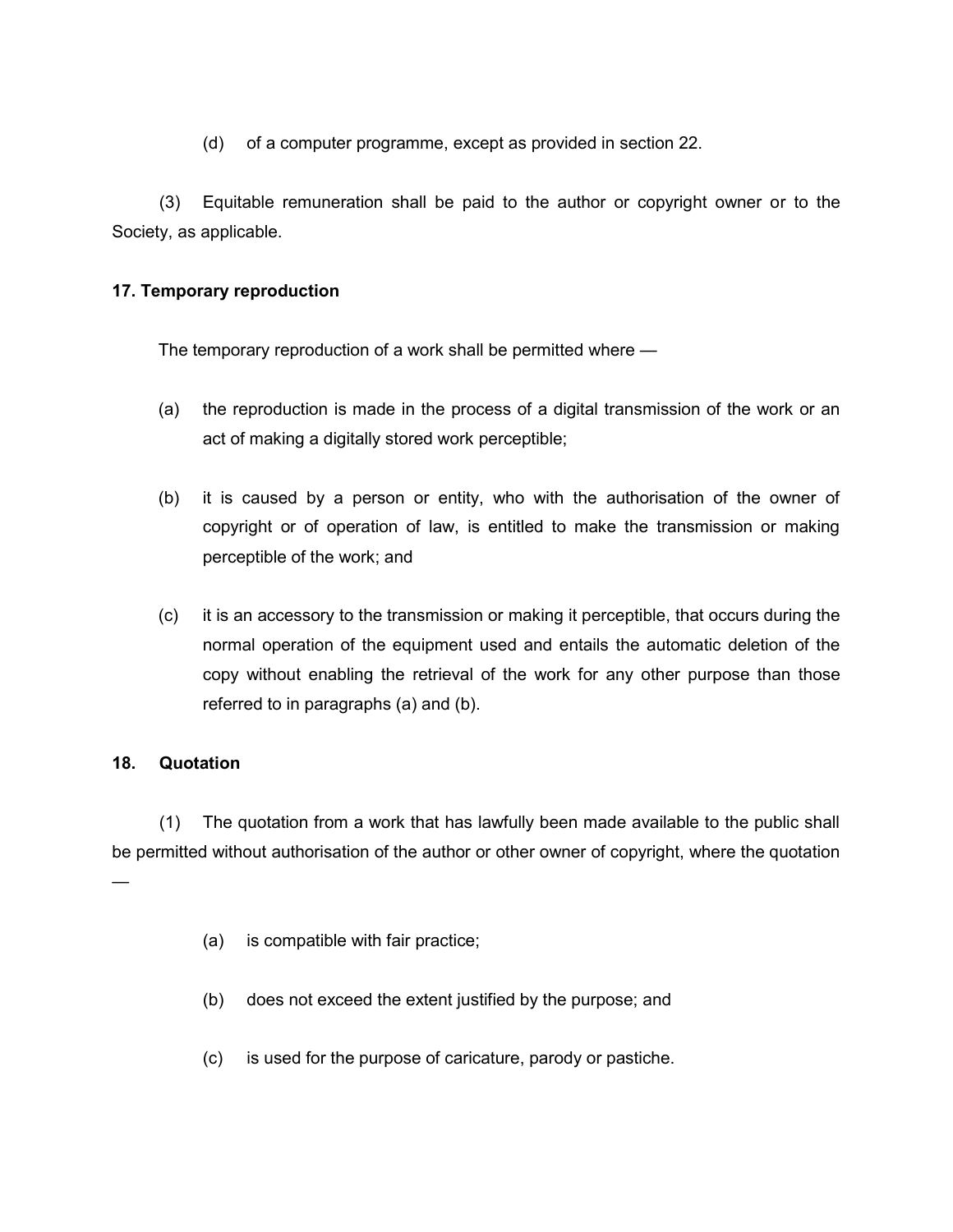(2) The quotation shall be accompanied by an indication of source and the name of the author where the name appears in the source from which the quotation is taken.

# **19. Reproduction and other utilisation for teaching and scientific non-commercial purposes**

(1) The following acts shall be permitted in respect of a work without the authorisation of the author or other owner of copyright —

- (a) the utilisation for scientific research purposes or by way of illustration for teaching of a work that has lawfully been made available to the public, in publications, broadcasting or sound or visual recordings, where such utilisation —
	- (i) is compatible with fair practice; and
	- (ii) does not exceed the extent justified by the purpose;
- (b) the reprographic reproduction, for face-to-face teaching in educational institutions of which the activities do not serve direct or indirect commercial gain, of published articles, other short works or short extracts of works, to the extent justified by the purpose, where —
	- (i) the reproduction of any particular work is an isolated act occurring, if repeated, on separate and unrelated occasions:
	- (ii) no more than a single copy for each pupil or student and the teacher is made; and
	- (iii) there is no collective licence offered or made available by a collective administration organisation of which the educational institution is or ought to be aware, under which such reproduction may be made.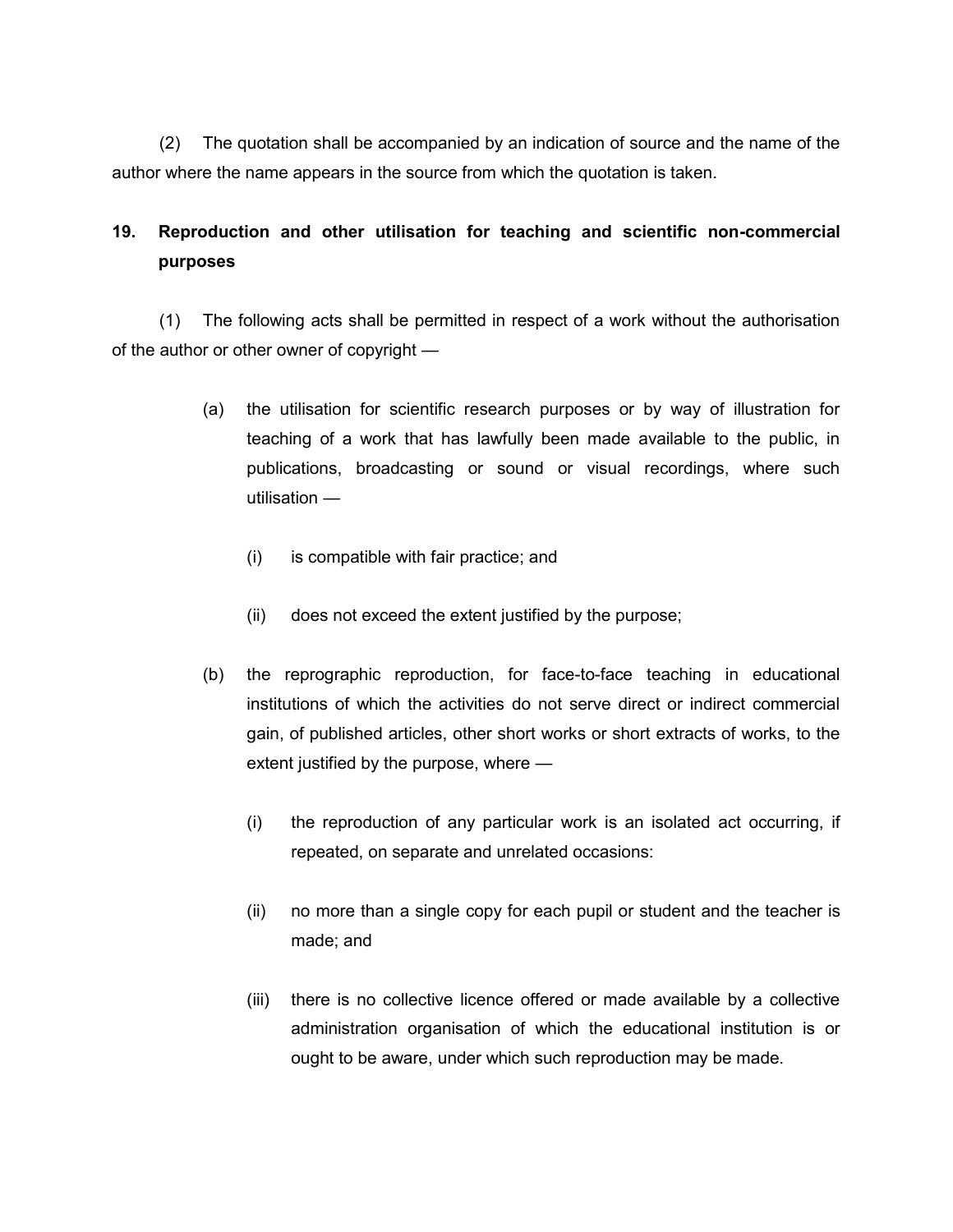(2) The source of the work and the name of the author shall be indicated, as far as practicable —

- (a) on all copies made under subsection (1); or
- (b) in reasonable connection with the work.

(3) For the purposes of this section —

"utilisation" includes the making available of such works in computer networks, where access to the works is only available to enrolled pupils or students and their teachers.

### **20. Reproduction by libraries and archives**

Any library or archive, whose activities do not serve direct or indirect commercial gain, may, without the authorisation of the author or other owner of copyright, make a copy of a work —

- (a) by reprographic reproduction
	- (i) where the work reproduced is a published article, other short work or short extract of a work; and
	- $(i)$  the purpose of the reproduction is to satisfy the request of a person, where  $-$ 
		- (A) the library or archive is satisfied that the copy shall be used solely for the purposes of study, scholarship or private research;
		- (B) the reproduction of any particular work is an isolated act occurring, if repeated, on separate and unrelated occasions; and
		- (C) there is no collective licence available offered by the society;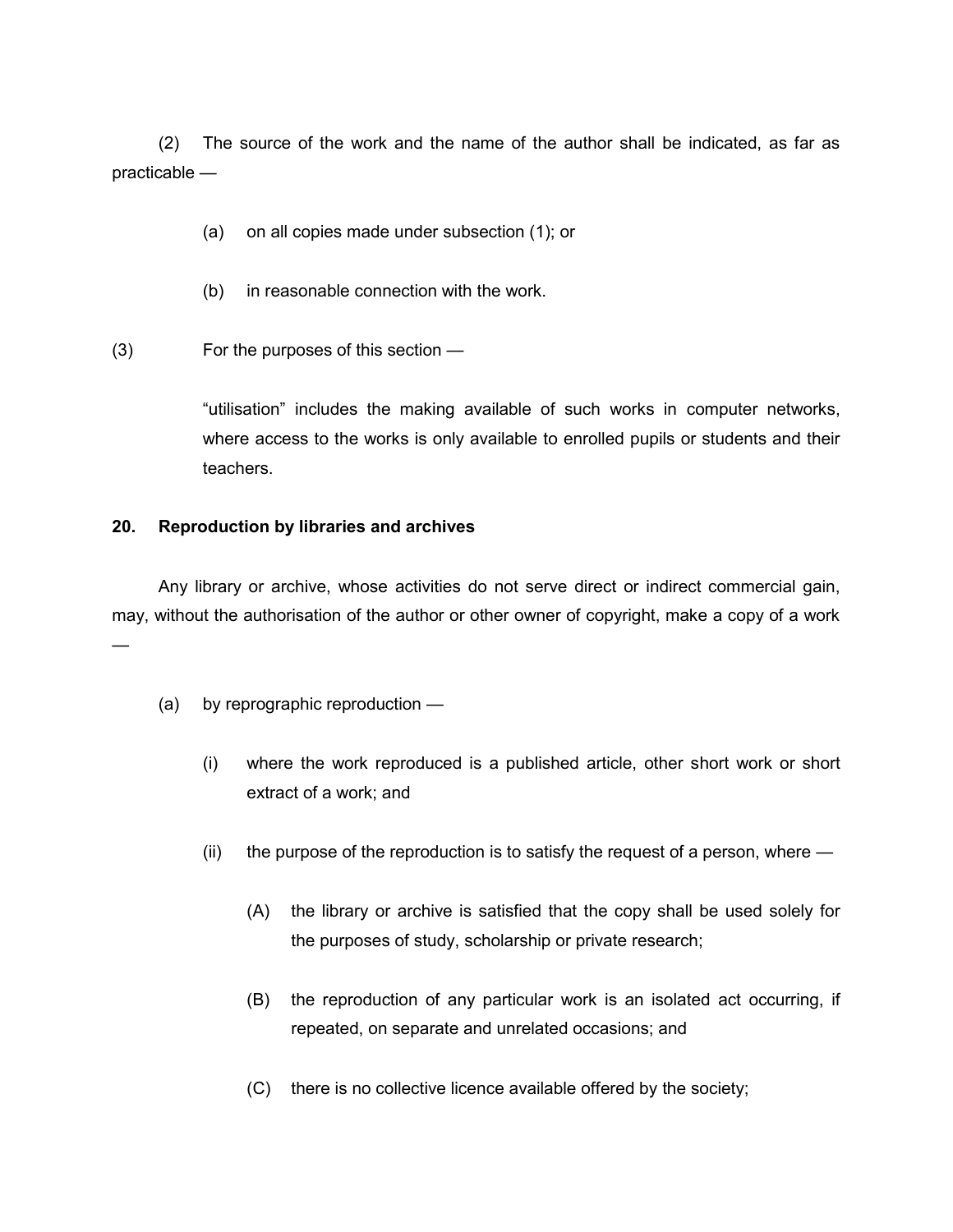(b) to preserve, and, if necessary, replace a copy which has been lost, destroyed, or rendered unusable in its own permanent collection or the permanent collection of another similar library or archive, where it is impossible to obtain such a copy under reasonable conditions.

# **Amended by** [\[Act No. 13 of 2017\]](https://supremecourt.govmu.org/get-doc-link/Act_No._13_of_2017)

# **21. Reproduction, broadcasting and other communication to the public for informatory purposes**

The following acts shall be permitted in respect of a work without the authorisation of the author or other owner of copyright, subject to the obligation to indicate the source and the name of the author, as far as practicable, where —

- (a) the reproduction in a newspaper or periodical, the broadcasting or other communication to the public, of an article published in a newspaper or periodical on current economic, political or religious topics or a broadcast work of the same character except that this permission shall not apply where the right to authorise reproduction, broadcasting or other communication to the public is expressly reserved on the copies by the author or other owner of copyright, or in connection with broadcasting or other communication to the public of the work;
- (b) for the purpose of reporting current events, the reproduction and the broadcasting or other communication to the public of short excerpts of a work seen or heard in the course of such events, to the extent justified by the purpose;
- (c) the reproduction in a newspaper or periodical, the broadcasting or other communication to the public of a lecture, address, sermon or other work of a similar nature delivered in public, to the extent justified by the purpose of providing current information.

### **22. Reproduction, adaptation of computer programmes and decompilation**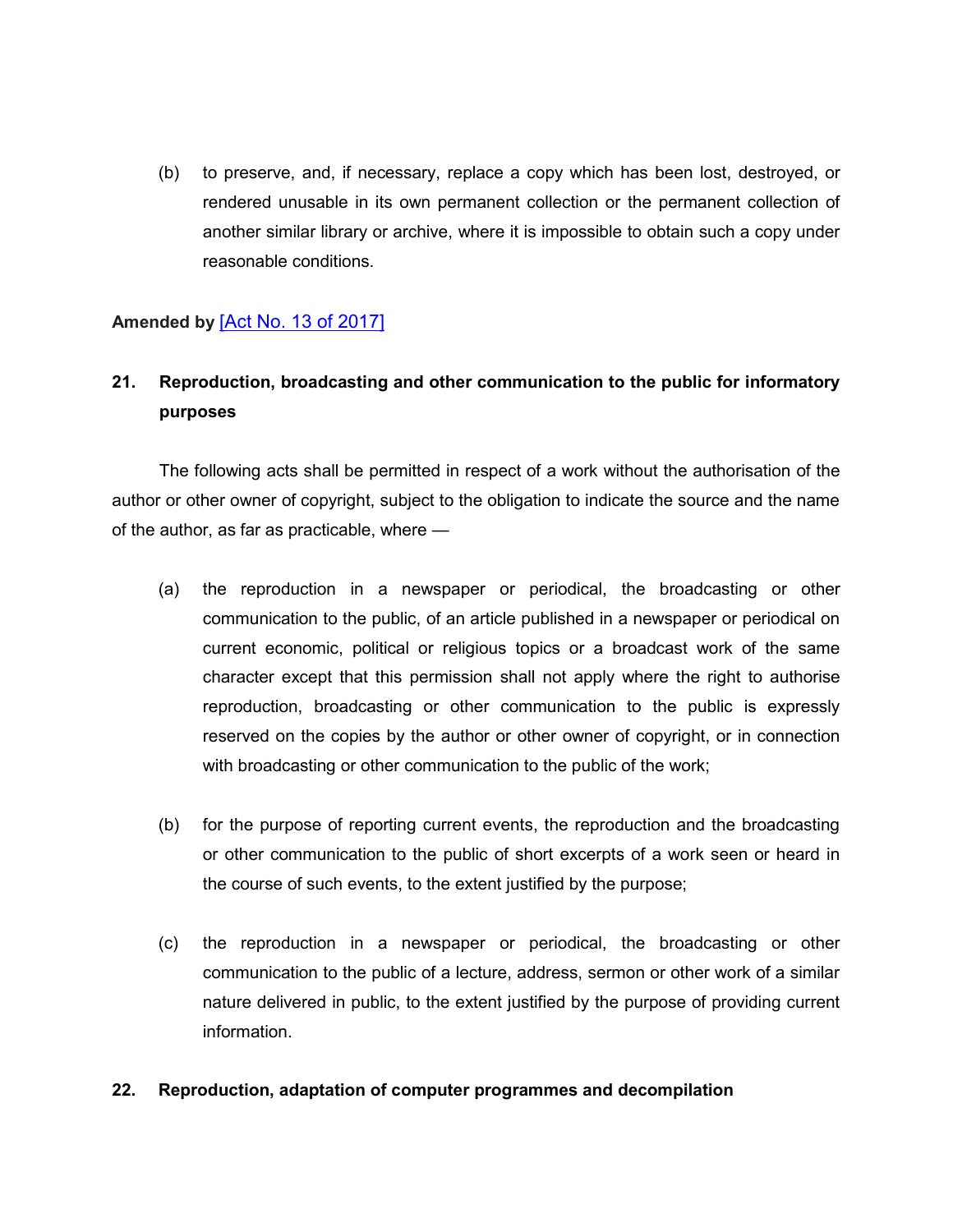(1) The reproduction, in a single copy, or the adaptation of a computer programme by the lawful owner of a copy of that computer programme shall be permitted without the authorisation of the author, or other owner of copyright where the copy or adaptation is necessary for —

- (a) use of the computer programme with a computer for the purpose and extent for which the computer programme has been obtained;
- (b) archival purposes; or
- (c) the replacement of the lawfully owned copy of the computer programme in the event that the said copy of the computer programme is lost, destroyed or rendered unusable.

(2) No copy or adaptation of a computer programme shall be used for any purpose other than those specified in subsection (1), and any such copy or adaptation shall be destroyed in the event that continued possession of the copy of the computer programme ceases to be lawful.

(3) The authorisation of the lawful owner of a computer programme is not required where reproduction of the code and translation of its form are indispensable to obtain the information necessary to achieve the interoperability of an independently created computer programme with other programmes, unless the following conditions are satisfied —

- (a) those acts are performed by the licensee or another person having a right to use a copy of a program;
- (b) the information necessary to achieve interoperability has not previously been readily available;
- (c) those acts are confined to the parts of the original program which are necessary in order to achieve interoperability.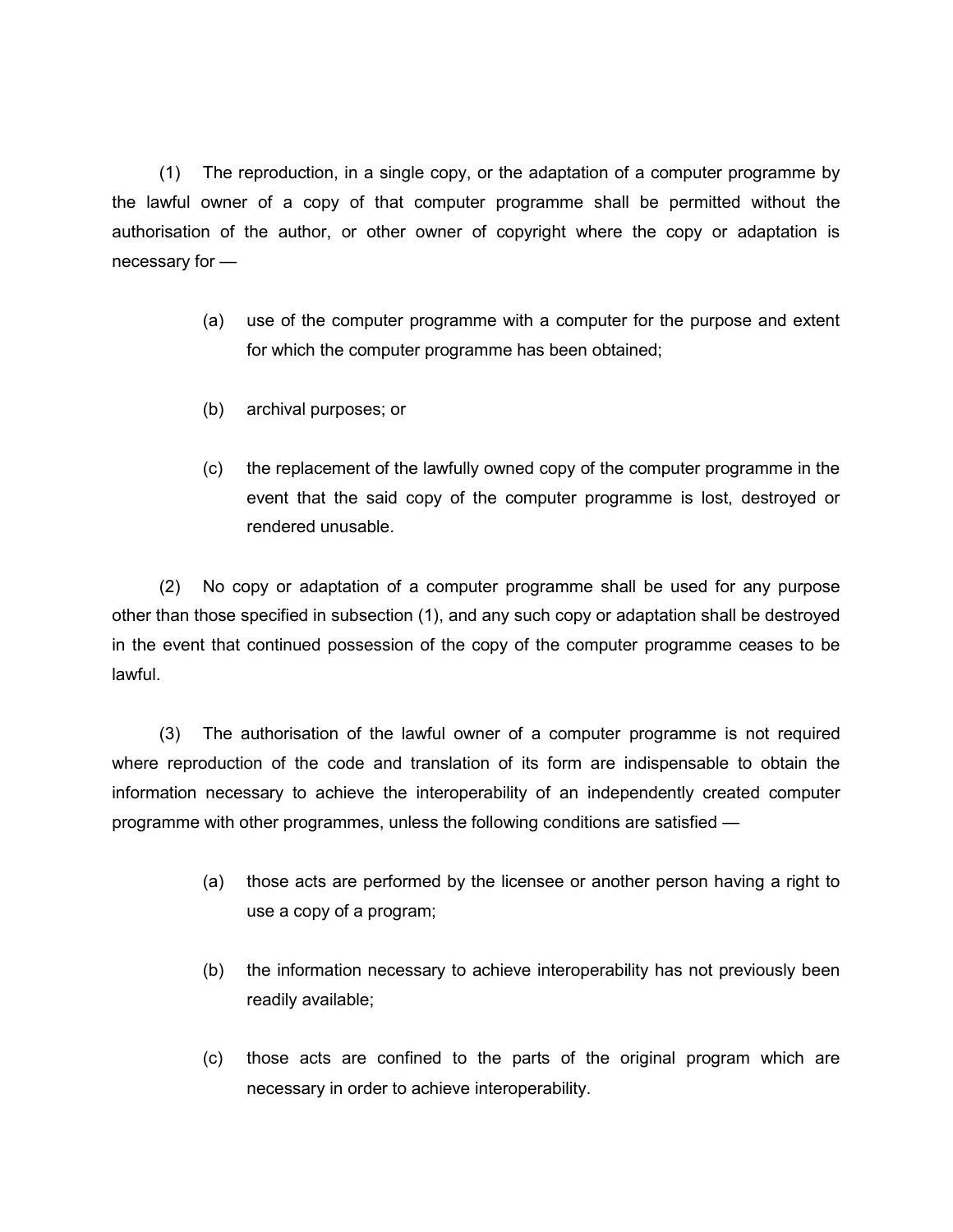### **23. Visually impaired person**

(1) It shall be permitted, without the authorisation of the author or other owner of copyright, to reproduce a published work for persons who are blind, visually impaired or otherwise print disabled in an alternative manner or form which enables their perception of the work, and to distribute and make available the copies exclusively to those persons, where —

- (a) the work is not reasonably available in an identical or largely equivalent form enabling its perception by these persons; and
- (b) the reproduction and distribution are made on a non-profit basis.

(2) Distribution shall also be permitted where copies for the visually impaired persons have been made abroad and the conditions referred to in subsection (1) are satisfied.

(3) A copy made under subsections (1) and (2) shall indicate the source and the name of the author, and it shall be permitted for an authorised entity to distribute or make available that copy to a beneficiary person or an authorised entity abroad.

(4) For the purposes of subsection (1), it shall be permitted to make the changes needed to make the work accessible in the alternative format.

### **24. Ephemeral recordings**

(1) Any broadcasting organisation may, without the authorisation of the author or other owner of copyright, make for the purpose of its own broadcasts, and by means of its own facilities, an ephemeral recording of any work which it is authorised to broadcast.

(2) A copy made under subsection (1) shall be destroyed within 6 months of its making or such longer term as may be agreed to by the author.

(3) Notwithstanding subsection (2), where such recording has an exceptional documentary character, one copy of it may be preserved in official archives.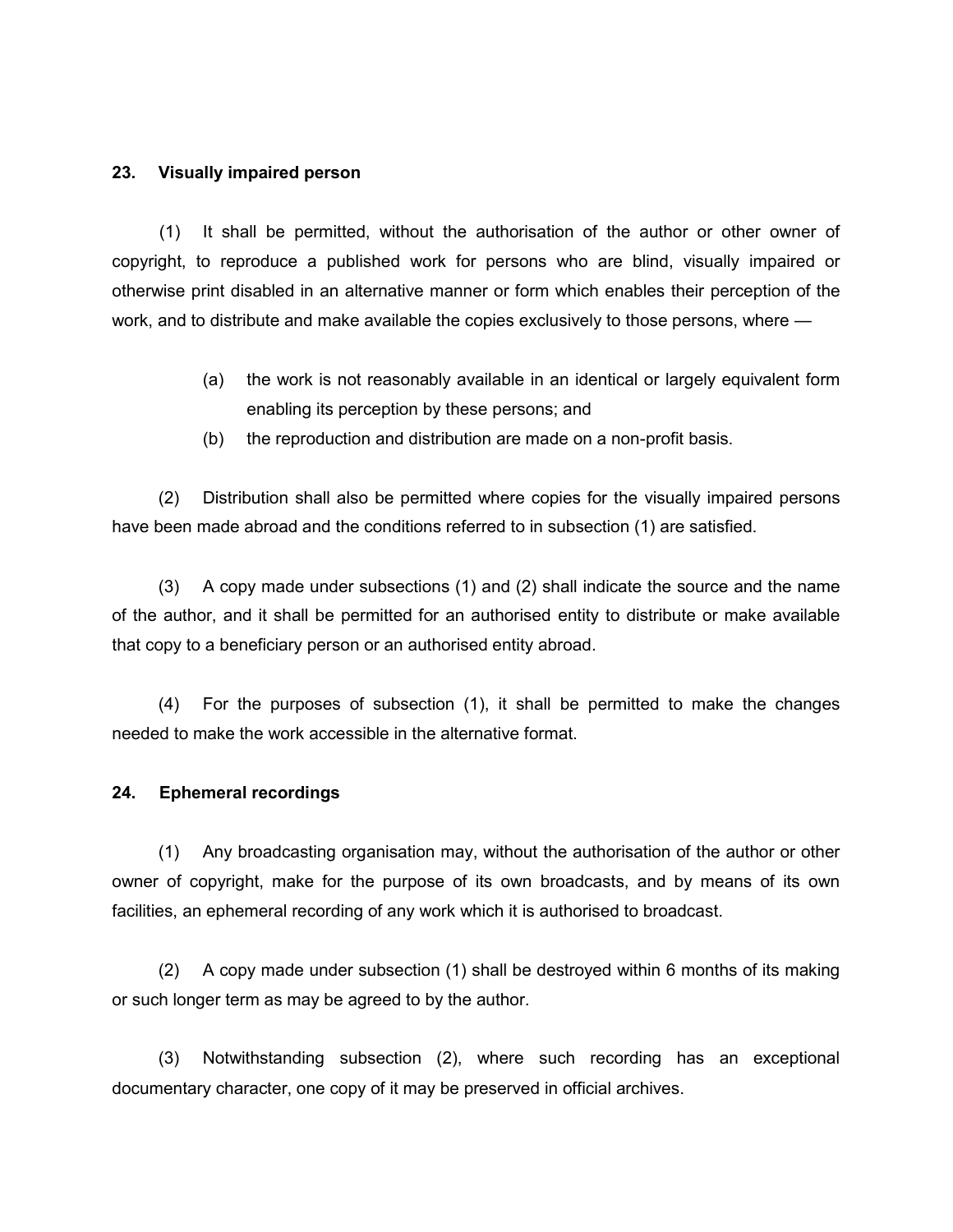### **25. Importation for personal purposes**

The importation of a copy of a work, by a physical person, for his personal purposes, shall be permitted without the authorisation of the author of, or other owner of copyright in, the work.

### **26. Distribution of copies of works**

Where a work has been distributed by means of the sale of fixed copies to the public, the copies may, without the author's authorisation and without payment of remuneration, be redistributed by means of sale.

#### **27. Public lending**

(1) A library or archive whose activities do not, directly or indirectly, serve commercial gain may, without the authorisation of the author, lend to a member of the public a copy of a work, other than a computer programme, which is part of the permanent collection of the library or archive.

(2) Every library or archive referred to in subsection (1) shall pay an equitable remuneration to the Society which shall distribute it to the author entitled thereto.

### **Amended by** [\[Act No. 13 of 2017\]](https://supremecourt.govmu.org/get-doc-link/Act_No._13_of_2017)

#### **28. Display of works**

The public display of originals or copies of works shall be permitted without the authorisation of the author, where —

- (a) the display is not made by means of—
	- (i) a film, slide, television image, or otherwise, on screen; or
	- (ii) any other device or process; and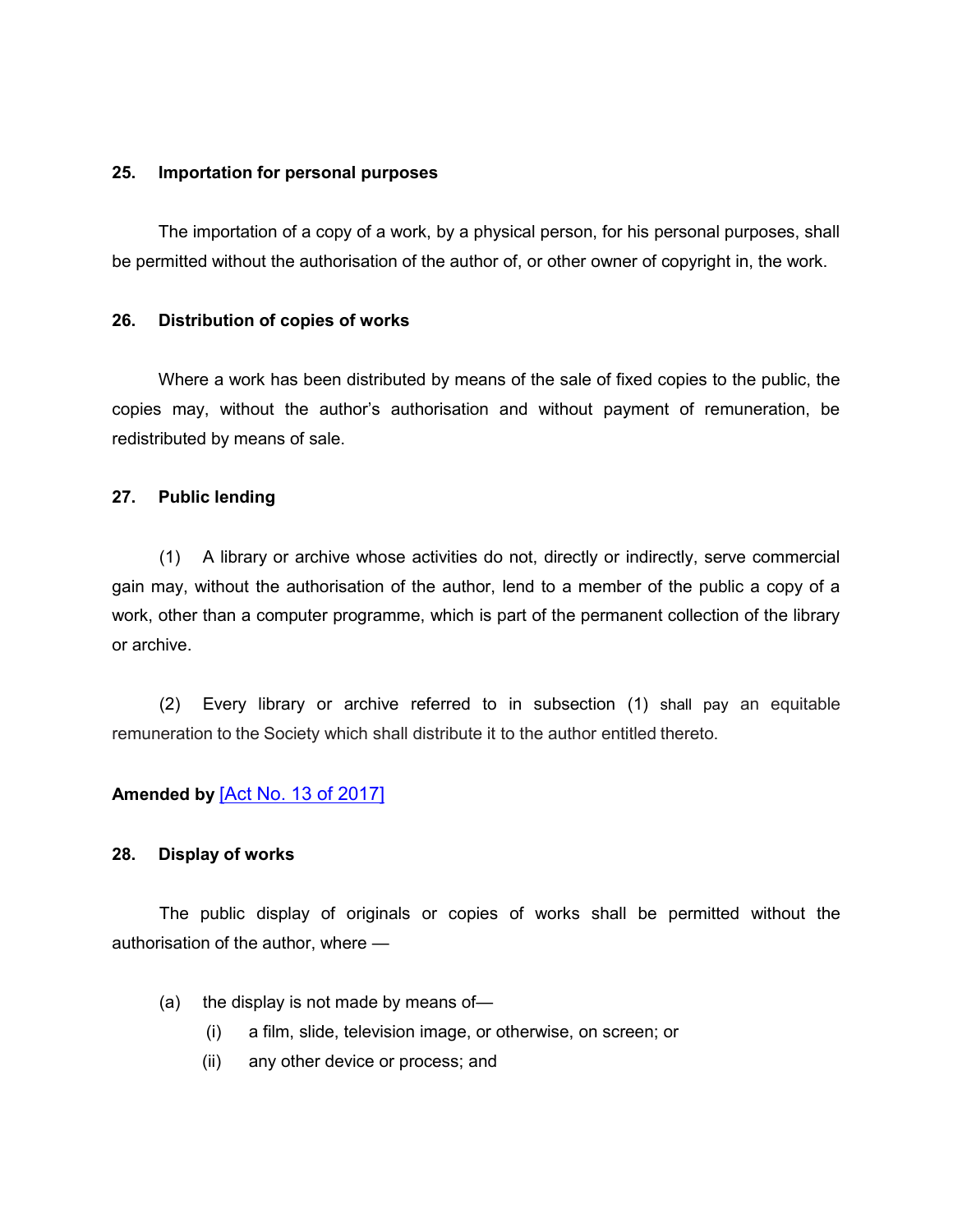- (b) (i) the work has been published; or
	- (ii) the original or the copy displayed has been sold, given away or otherwise transferred to another person by the author.

### **28A. Conditions for use of copyright protected works**

The limitations on economic rights in this Part shall be applicable where they do not conflict with the normal exploitation of the work and do not unreasonably prejudice the legitimate interests of the owner of the work.

# **Added by** [\[Act No. 13 of 2017\]](https://supremecourt.govmu.org/get-doc-link/Act_No._13_of_2017)

## **PART V - BROADCASTING ORGANISATIONS, PERFORMERS AND PRODUCERS**

### **29. Rights of broadcasting organisation**

(1) A broadcasting organisation shall have the exclusive right to carry out, to authorise or to prohibit any of—

- (a) the rebroadcasting of its broadcast;
- (b) the communication to the public of its broadcast;
- (c) the fixation of its broadcast;
- (d) the reproduction of a fixation of its broadcast.

(2) The rights under this section shall be protected from the moment the broadcasting takes place until the end of the twentieth calendar year following the year in which the broadcast takes place.

(3) Programme-carrying signals, transmitted by satellite, which are not intended for direct reception by the public, but for simultaneous or subsequent broadcasting or cable distribution by an authorised receiving organisation, may not be broadcast or communicated to the public without the authorisation of the broadcasting organisation that decided what programme the emitted signal would carry.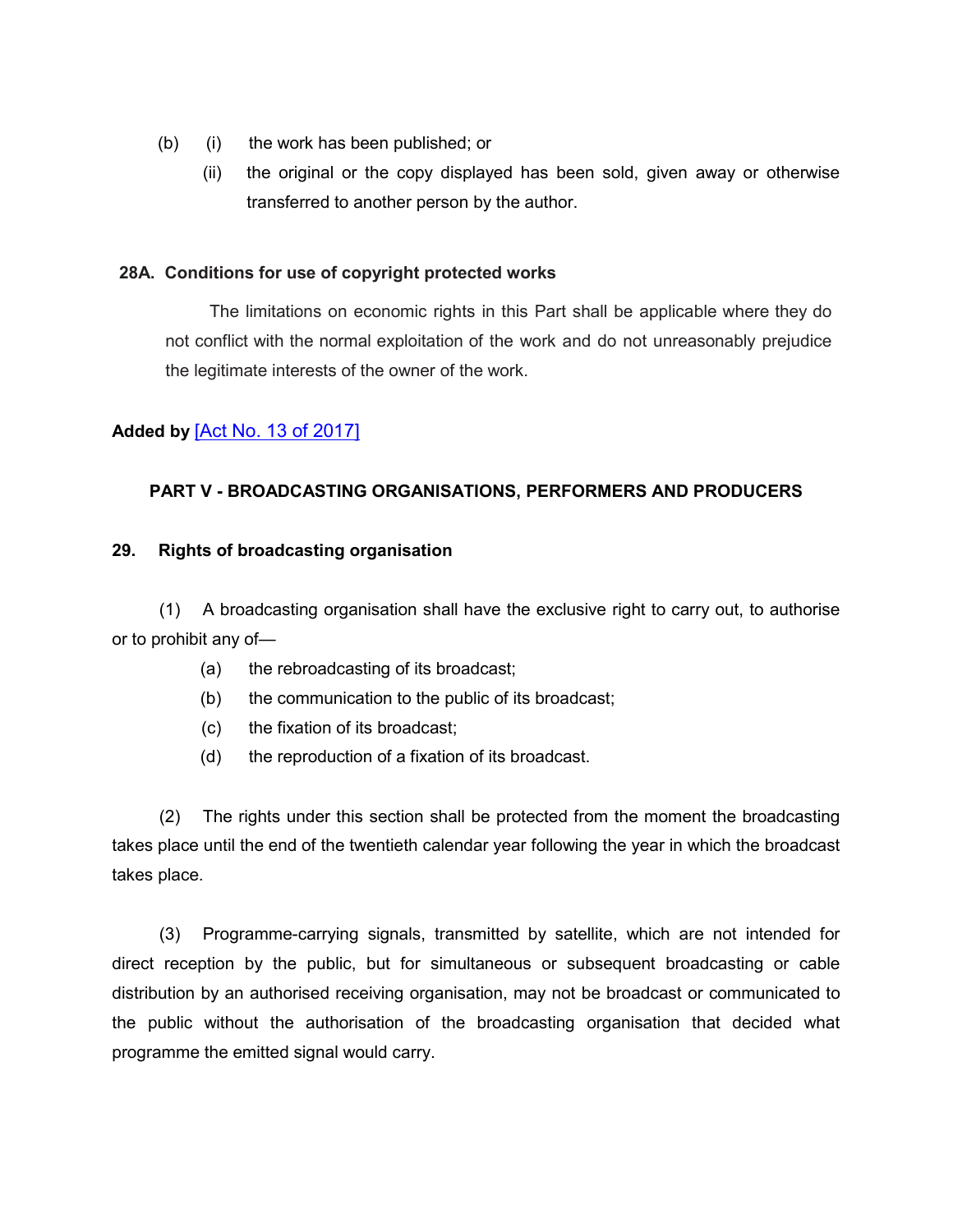### **30. Rights of performer**

- (1) Every performer shall have the exclusive right to carry out or to authorise
	- (a) the broadcasting or other communication to the public of his performance, except where the broadcasting or the other communication —
		- (i) is made from a fixation of the performance which the performer has authorised to be made; or
		- (ii) is a rebroadcasting made or authorised by the organisation initially broadcasting the performance;
	- (b) the fixation of his unfixed performance;
	- (c) the direct or indirect reproduction of a fixation of his performance, in any manner or form;
	- (d) the distribution of a fixation of his performance, or of fixed copies thereof, to the public;
	- (e) the rental to the public of a fixation of his performance, or their fixed copies; or
	- (f) the making available to the public of his fixed performance, by wire or wireless means, in such a way that members of the public may access them from a place or at a time individually chosen by them.

prejudicial to his reputation.

(2) (a) Subsection (1) shall not apply where the performer has authorised the incorporation of his performance in an audiovisual fixation.

(b) Unless otherwise agreed in writing, the performer shall be deemed to have assigned his exclusive economic rights with respect to the fixation to its producer.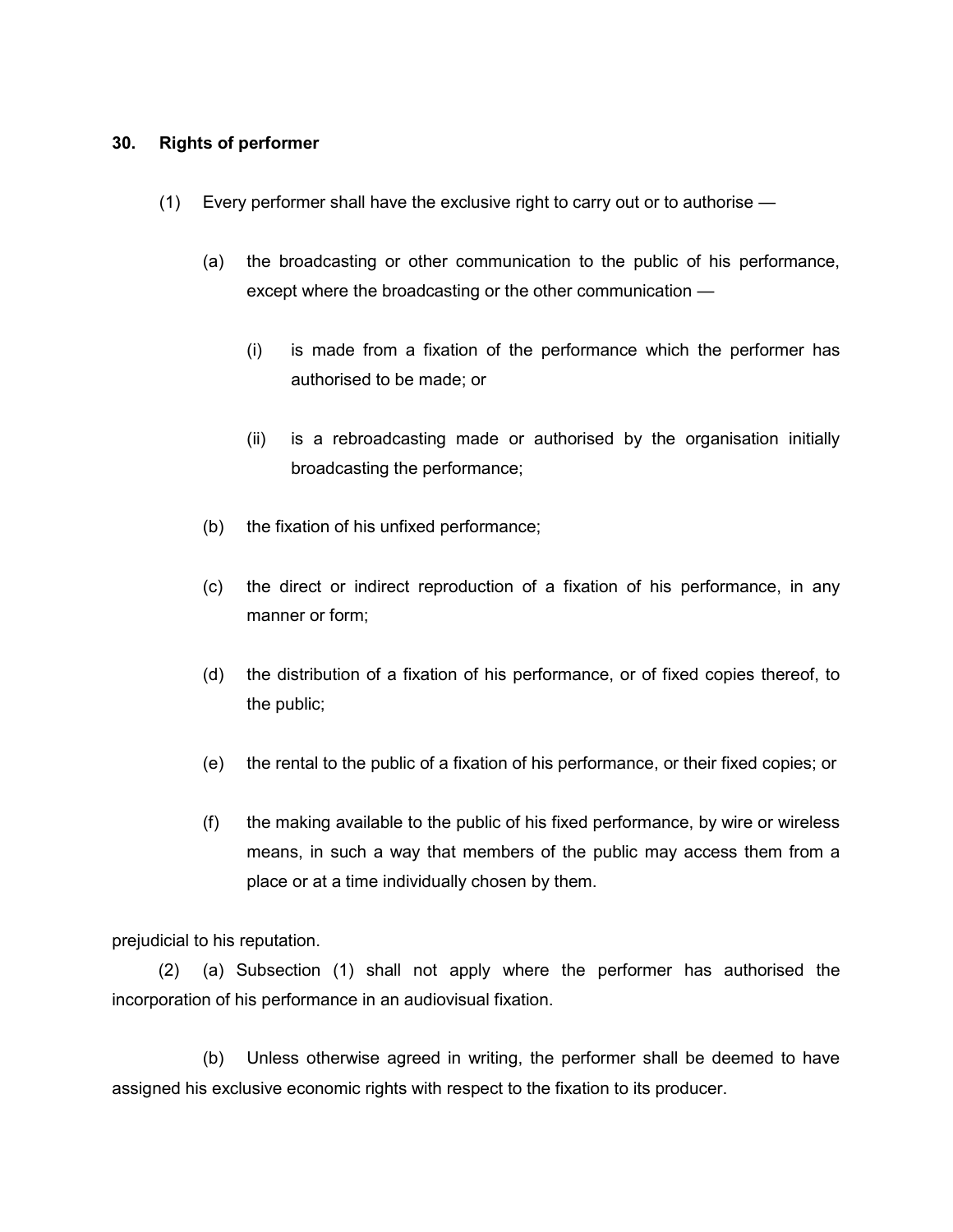(3) The right of distribution under subsection (1)(d) shall not apply to a fixed copy of a fixation of his performance that has already been subject to a sale or other transfer of ownership authorised by the performer in any country.

(4) (a) Notwithstanding the economic rights of the performer, and even after the transfer of those rights, the performer shall have the right to —

- (i) claim to be identified as the performer of his performances, except where omission is dictated by the manner of the use of the performance; and
- (ii) object to any distortion, mutilation or other modification of his performances that would be

(b) Modifications consistent with the normal exploitation of a performance in the course of a use authorised by the performer shall not be considered prejudicial to the performer's reputation.

(5) The rights under this section shall be protected until the end of the seventieth calendar year following the year in which the performance was fixed.

# **Amended by** [\[Act No. 13 of 2017\]](https://supremecourt.govmu.org/get-doc-link/Act_No._13_of_2017)

## **31. Grant of authorisation by performer**

An authorisation under section 30 shall be given by a performer or by a duly appointed representative to whom the performer has delegated his power in writing.

**Amended by** [\[Act No. 13 of 2017\]](https://supremecourt.govmu.org/get-doc-link/Act_No._13_of_2017)

## **32. Rights of phonogram producer**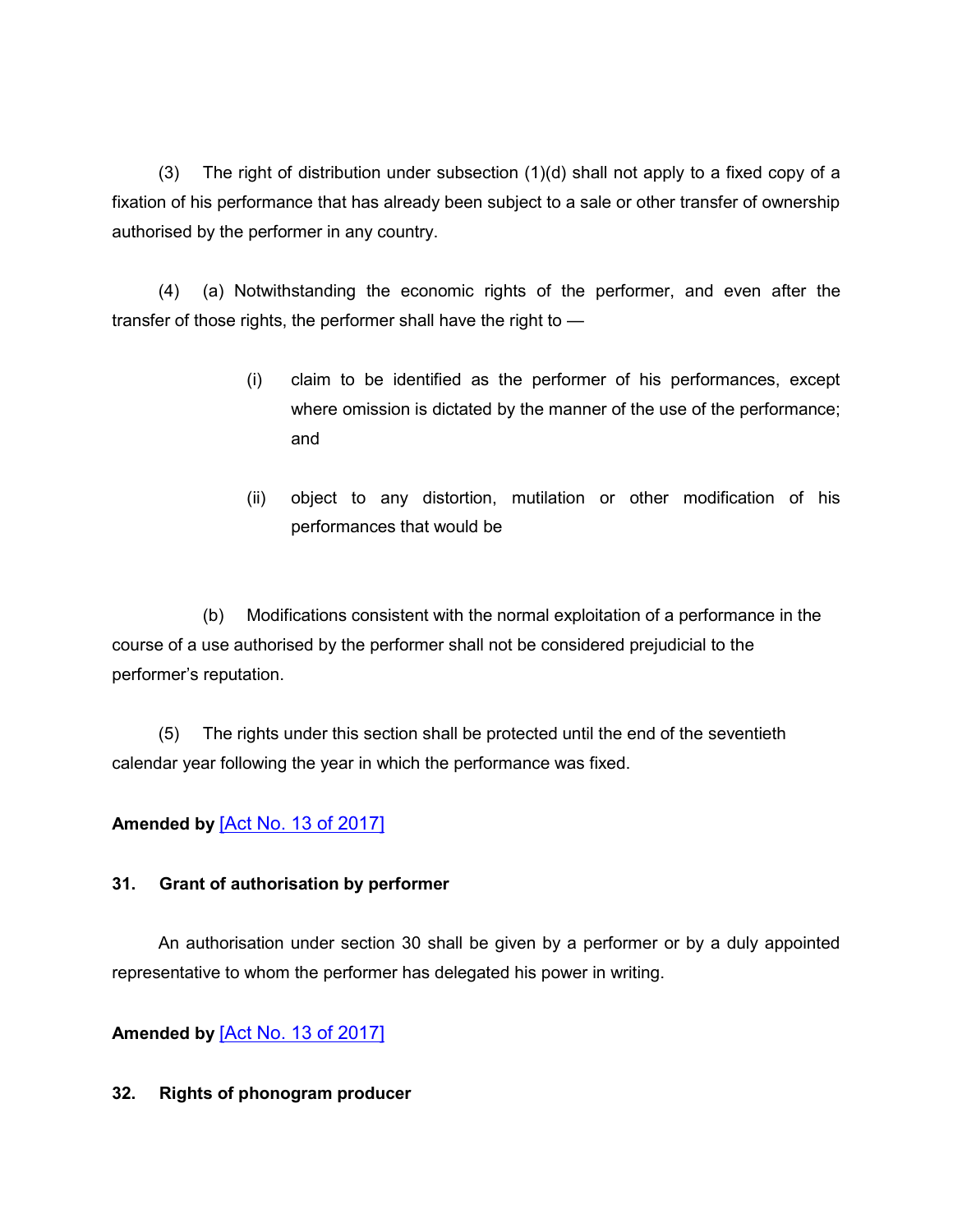(1) Every producer of a phonogram shall have the exclusive right to cariy out or to authorise —

- (a) the direct or indirect reproduction of the phonogram in any manner or form;
- (b) the distribution of the original or copies of the phonogram to the public;
- (c) the rental of a copy of the phonogram to the public;
- (d) the making available to the public Of the phonogram, by wire or wireless means, in such a way that members of the public may access it from a place and at a time individually chosen by them.

(2) The right of distribution under subsection (1)(b) shall not apply to the original or the copy of the phonogram that has already been subject to a sale or other transfer of ownership authorised by the producer in any country.

(3) The rights under subsection (1) shall be protected from the publication of the phonogram —

- (a) until the end of the seventieth calendar year following the year of publication;
- (b) the phonogram has not been published from the fixation of the phonogram until the end of the seventieth calendar year following the year of fixation.

# **Amended by** [\[Act No. 13 of 2017\]](https://supremecourt.govmu.org/get-doc-link/Act_No._13_of_2017)

## **33. Obligations of producer**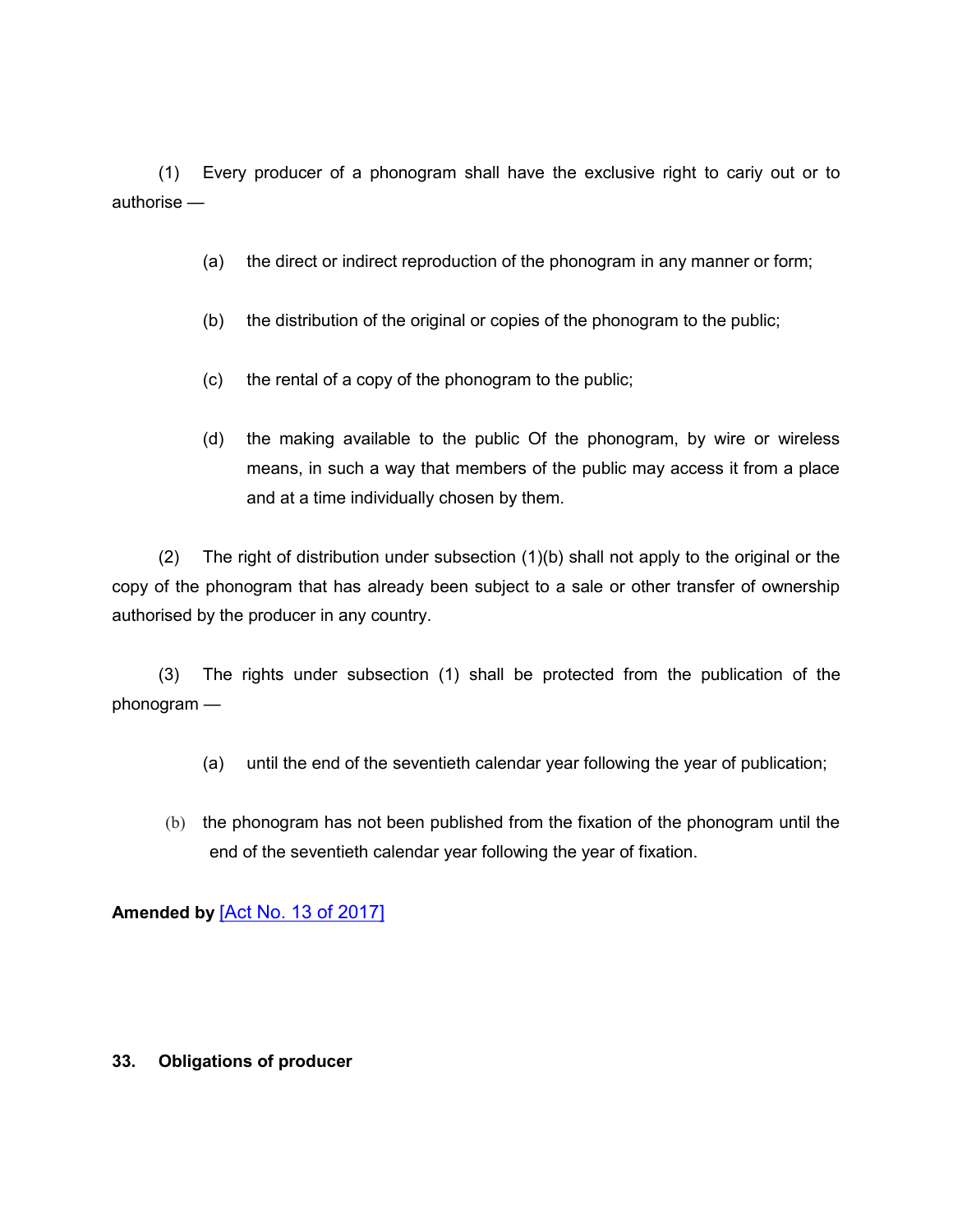# (1) **Repealed by** [\[Act No. 13 of 2017\]](https://supremecourt.govmu.org/get-doc-link/Act_No._13_of_2017)

(2) Every producer of a sound recording shall state on the label of the recording or on its container —

- (a) the names of the author and of the main performer;
- (b) the title of the work;
- (c) the name or distinguishing mark of the producer; and
- (d) that the rights accruing to the producer under this Act are reserved.

(3) For the purposes of subsection (2)(a), a choir or an orchestra shall be referred to by its name and that of its leader, if any.

# **34. Notice of protection of rights of producers**

(1) Where a copy of a sound recording or an audiovisual work is made for commercial purposes, the label of the recording or its container shall conspicuously bear a notice, as follows –

- (a) the symbol "P";
- (b) the hologram of the Society;
- (c) the year of the first publication; and
- (d) the name of the copyright owner.

(2) The notice referred to in subsection (1) shall be placed in a manner that gives reasonable indication of claim of protection to the rights of the producer.

- (3) Where the notice referred to in subsection (1) does not identify  $-$ 
	- (a) the producer, it shall indicate the name of the person who owns the rights of the producer;
	- (b) the principal performer, it shall indicate the name of the person who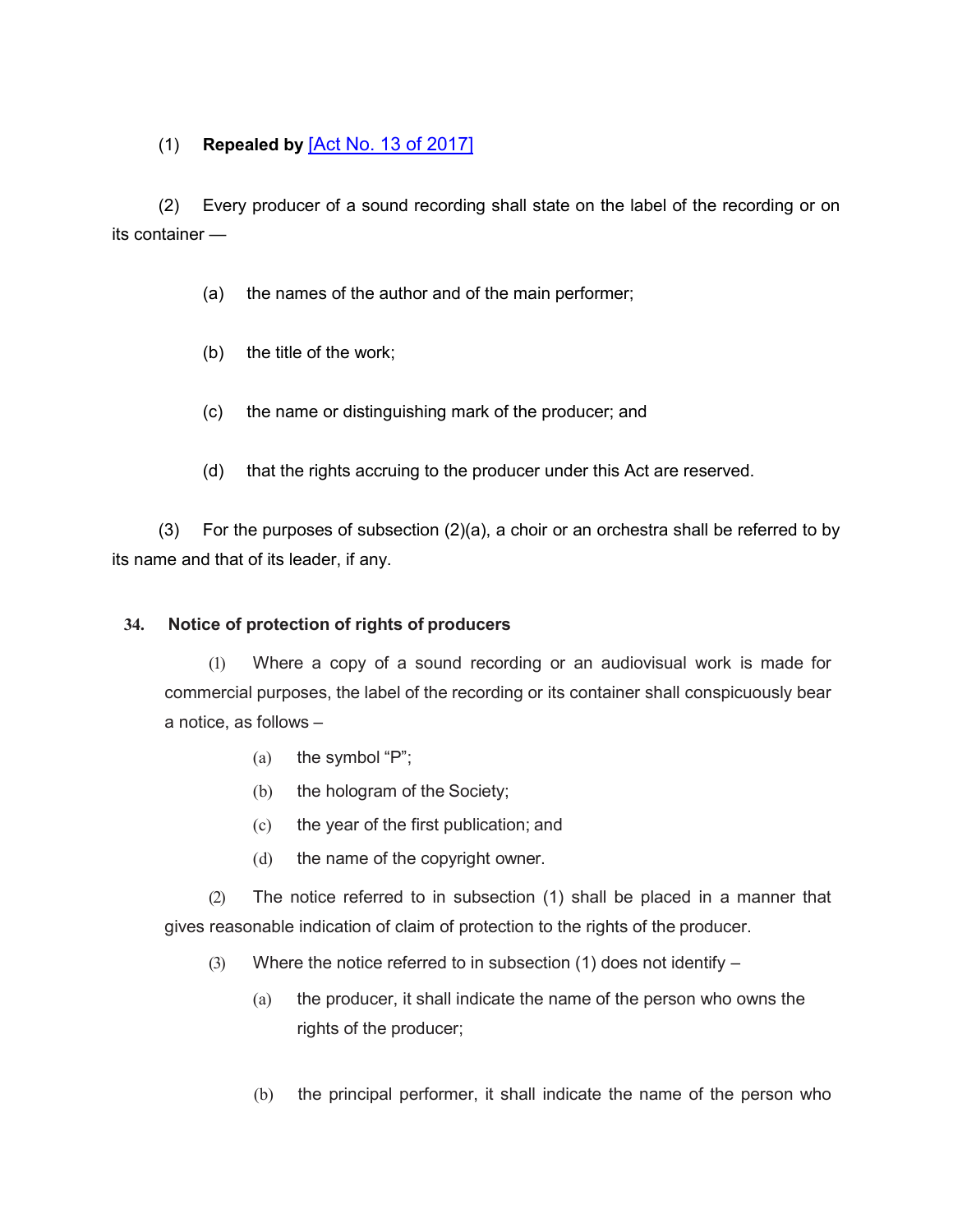owns the rights of the performers.

(4) Where a producer fails to comply with this section, this shall not deprive the producer of copyright protection.

No person shall deal in, or have in his possession, a copy of a sound recording or an audiovisual work referred to in subsection (1) unless the hologram of the Society is affixed on its label or container.

# **Amended by** [\[Act No. 13 of 2017\]](https://supremecourt.govmu.org/get-doc-link/Act_No._13_of_2017)

# **35. Equitable remuneration for use of phonogram**

(1) Subject to subsection (5), where a phonogram published for commercial purposes, or a reproduction of such phonogram, is used for broadcasting or other communication to the public, or is publicly performed, a single equitable remuneration for the performer and the producer of the phonogram shall, as the case may be, be paid by the user to the Society.

 (2) Unless otherwise agreed between the performer and the producer, the amount received under subsection (1) shall be paid by the Society in equal amount to the performer and producer.

(3) Where the phonogram is protected under section 32(3), the right to an equitable remuneration under this section shall subsist from the date of publication of the phonogram until the end of the seventieth calendar year following the year of publication.

(4) For the purposes of this section, phonograms that have been made available to the public by wire or wireless in such a way that members of the public may access them from a place and at a time individually chosen by them shall be considered as if they have been published for commercial purposes.

(5) Section 35(1) shall not apply to the extent that the use of the phonogram is covered by an exclusive right under section 32.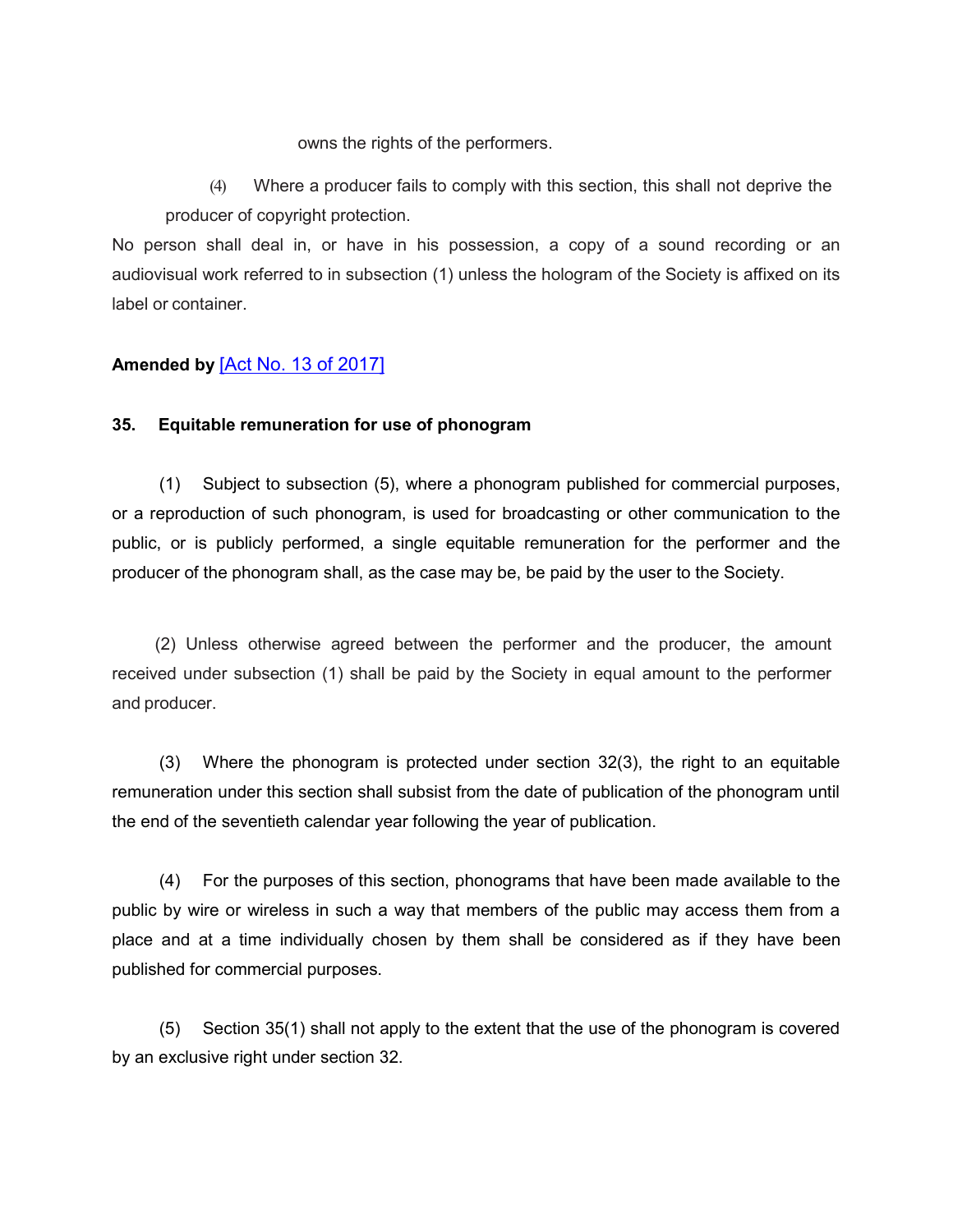# **Amended by** [\[Act No. 13 of 2017\]](https://supremecourt.govmu.org/get-doc-link/Act_No._13_of_2017)

## **36. Limitation on protection**

Sections 29, 30, 31 and 32 shall not apply where the acts referred to in those sections are related to —

- (a) using short excerpts for reporting current events to the extent justified by the purpose of providing current information;
- (b) reproduction solely for scientific research;
- (c) reproduction solely for the purpose of teaching activities, except for performances and phonograms which have been published as teaching or instructional materials;
- (d) instances where, under Part IV, a work may be used without the authorisation of the author or other owner of copyright.

# **Amended by** [\[Act No. 13 of 2017\]](https://supremecourt.govmu.org/get-doc-link/Act_No._13_of_2017)

## **PART VI- ANTI-CIRCUMVENTION**

### **37. Technological protection measures**

- $(1)$  It is prohibited to  $-$ 
	- (a) circumvent effective technological protection measures; or
	- (b) (i) produce, import, distribute, sell, rent, advertise for sale or rental; or
		- (ii) possess devices, products, components or services for commercial purposes that —
			- (A) are promoted, advertised or marketed for the purpose of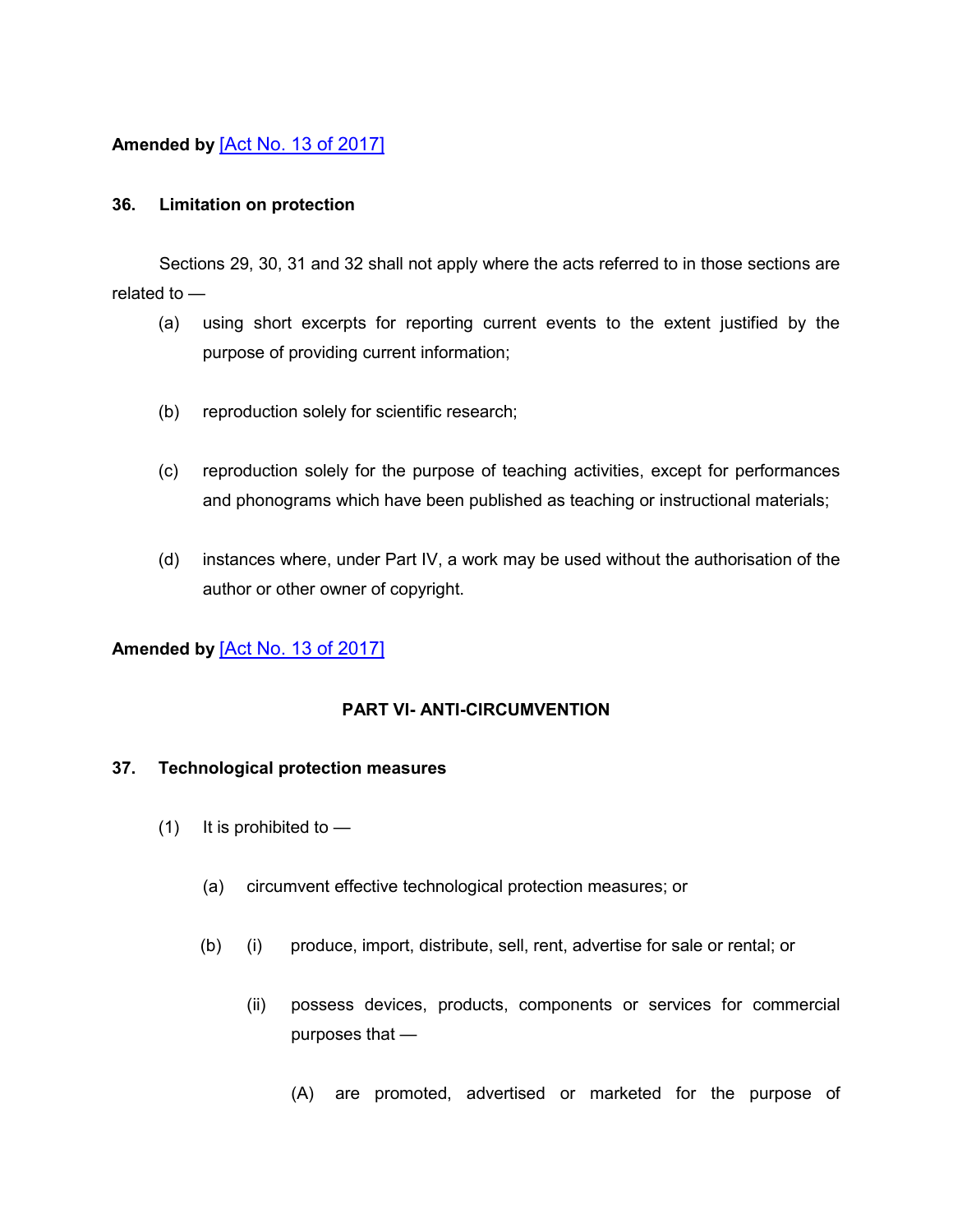circumventing effective technological protection measures;

- (B) have only a limited commercially significant purpose or useother than to circumvent effective technological protection measures; or
	- (C) are primarily designed, produced, adapted or performed for the purpose of enabling or facilitating the circumvention of effective technological protection measures.

(2) In this section, a technological protection measure shall be considered effective where the use of a work or related right is controlled by the right holder through application of an access control or protection process such as encryption, scrambling or other transformation of the work or other subject-matter, or a copy control mechanism which, in the normal course of its operation, achieves the protection objective.

(3) Notwithstanding subsection (1), upon the request by the beneficiary of an exception or limitation in accordance with sections 14, 15, 16, 18, 19, 20 or 21, the right holder shall have the technological protection measure lifted, to the extent necessary, for the beneficiary to fully benefit from the exception or limitation, as applicable.

(4) The provisions of subsection (2) shall not apply to works or other subject matter made available to the public on agreed contractual terms in such a way that members of the public may access them from a place and at a time individually chosen by them.

## **38. Protection of rights management information**

- (1) No person shall
	- (a) remove or alter any electronic rights management information without the consent of the right holder; or
	- (b) distribute, import for distribution, broadcast or communicate to the public of works or other subject matter protected under this Act from which electronic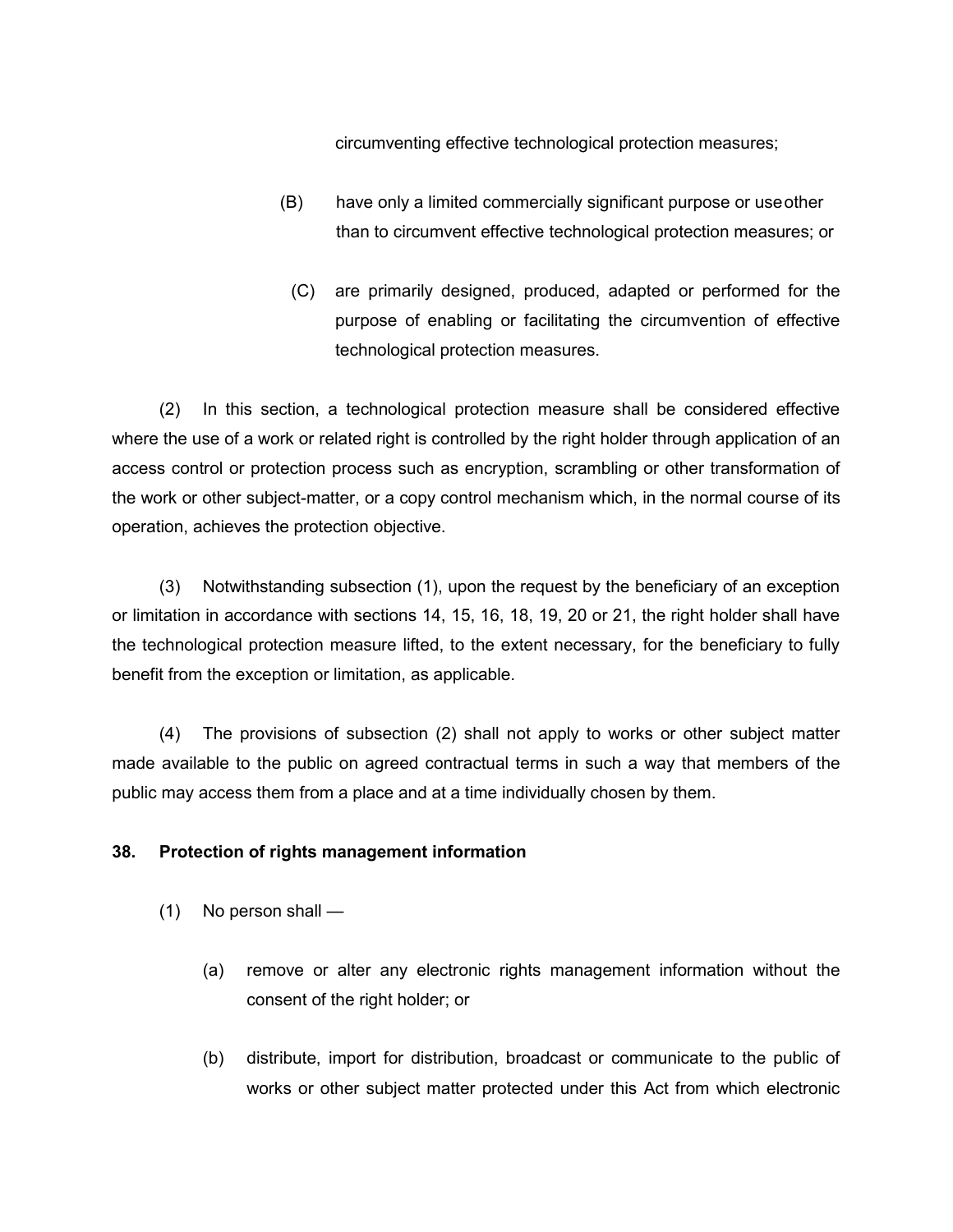copyright management information has been removed or altered without the authorisation of the right owner when such act will induce, enable, facilitate or conceal an infringement of any right covered by this Act.

(2) Subsection (1) shall not prohibit any governmental activities for public policy or security authorised by law.

# **39. Prohibited acts assimilated to infringement of rights**

Any action or prosecution under sections 29(3), 37 and 38 shall be without prejudice to any action or prosecution for infringement of copyright or related rights under this Act.

# **PART VII- APPLICATION OF ACT**

## **40. Scope of application of copyright**

(1) The provisions of this Act concerning the protection of artistic, literary or scientific works shall apply to —

- (a) works of authors who are citizens of, or have their habitual residence in Mauritius;
- (b) works first published
	- (i) in Mauritius; or
	- (ii) in another country and published thereafter iii Mauritius, within 30 days, irrespective of the citizenship or residence of their authors;
- (c) audiovisual works, the producer of which has his headquarters or habitual residence in Mauritius; or
- (d) works of architecture erected in Mauritius including other artistic works incorporated in a building or other structure located in Mauritius.
- (2) The provisions of this Act shall also apply to works that are eligible for protection in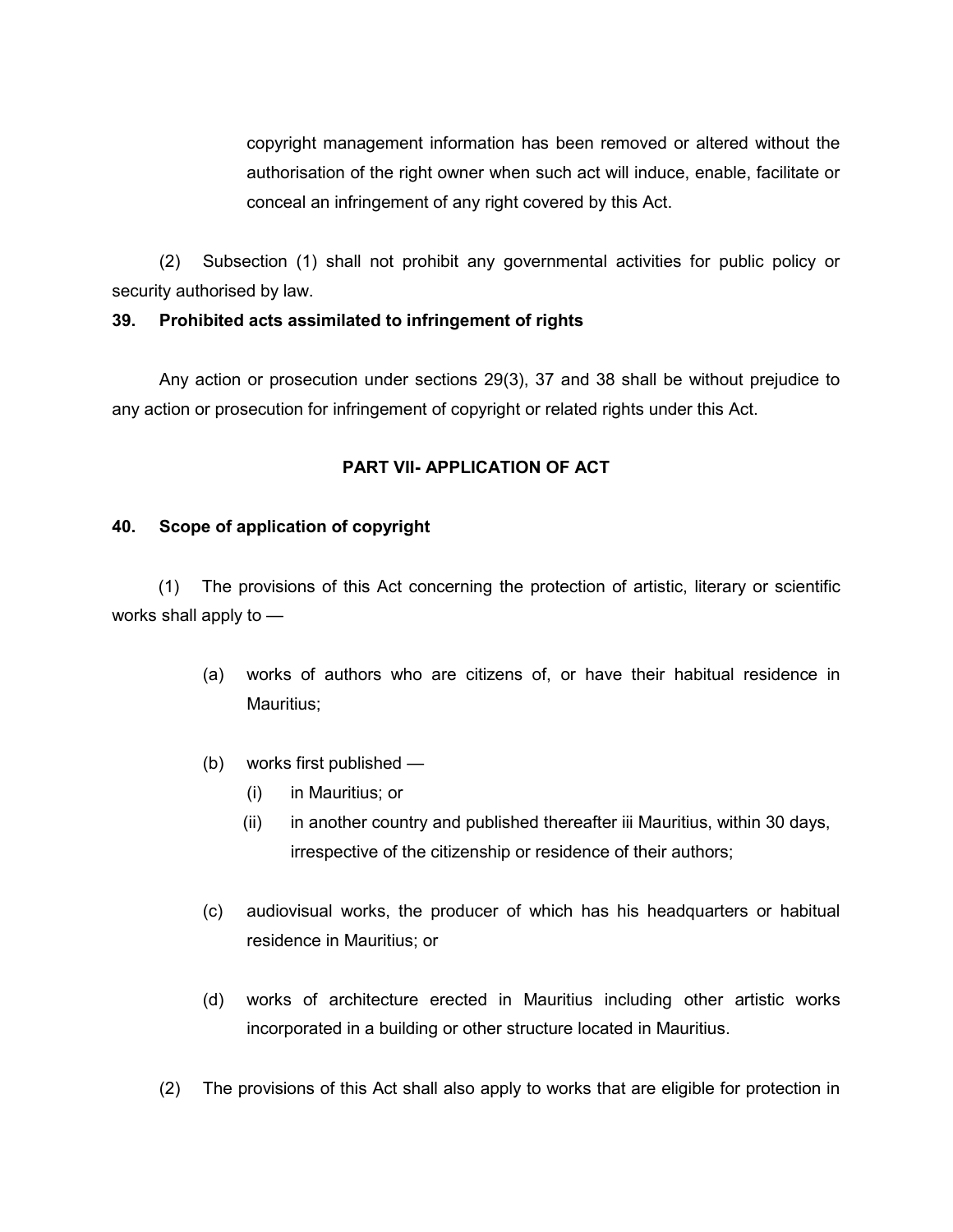Mauritius by virtue of and in accordance with any international convention or other international agreement to which Mauritius is a party and as are prescribed.

# **41. Scope of application of related rights**

- (1) The provisions of this Act relating to the protection of performers shall apply to performers taking part in a performance
	- (a) taking place in Mauritius;
	- (b) incorporated in phonograms that are protected under this Act; or
	- (c) which has not been fixed in a phonogram but is carried by a broadcast protected under this Act.

(2) This Act relating to the protection of phonograms shall apply to phonograms produced, first fixed or first published in Mauritius.

- (3) The provisions of this Act concerning the protection of broadcasts shall apply to  $-$ 
	- (a) broadcasts of a broadcasting organisation or the headquarters of which are situated in Mauritius;
	- (b) broadcasts transmitted from transmitters situated in Mauritius.

(4) This Act shall also apply' to performers, producers of phonograms, broadcasting organisations and originating organisations which are eligible for protection by virtue of and in accordance with any international convention or other international agreement to which Mauritius is party and as are prescribed.

**Amended by** [\[Act No. 13 of 2017\]](https://supremecourt.govmu.org/get-doc-link/Act_No._13_of_2017)

# **PART VIII- THE SOCIETY**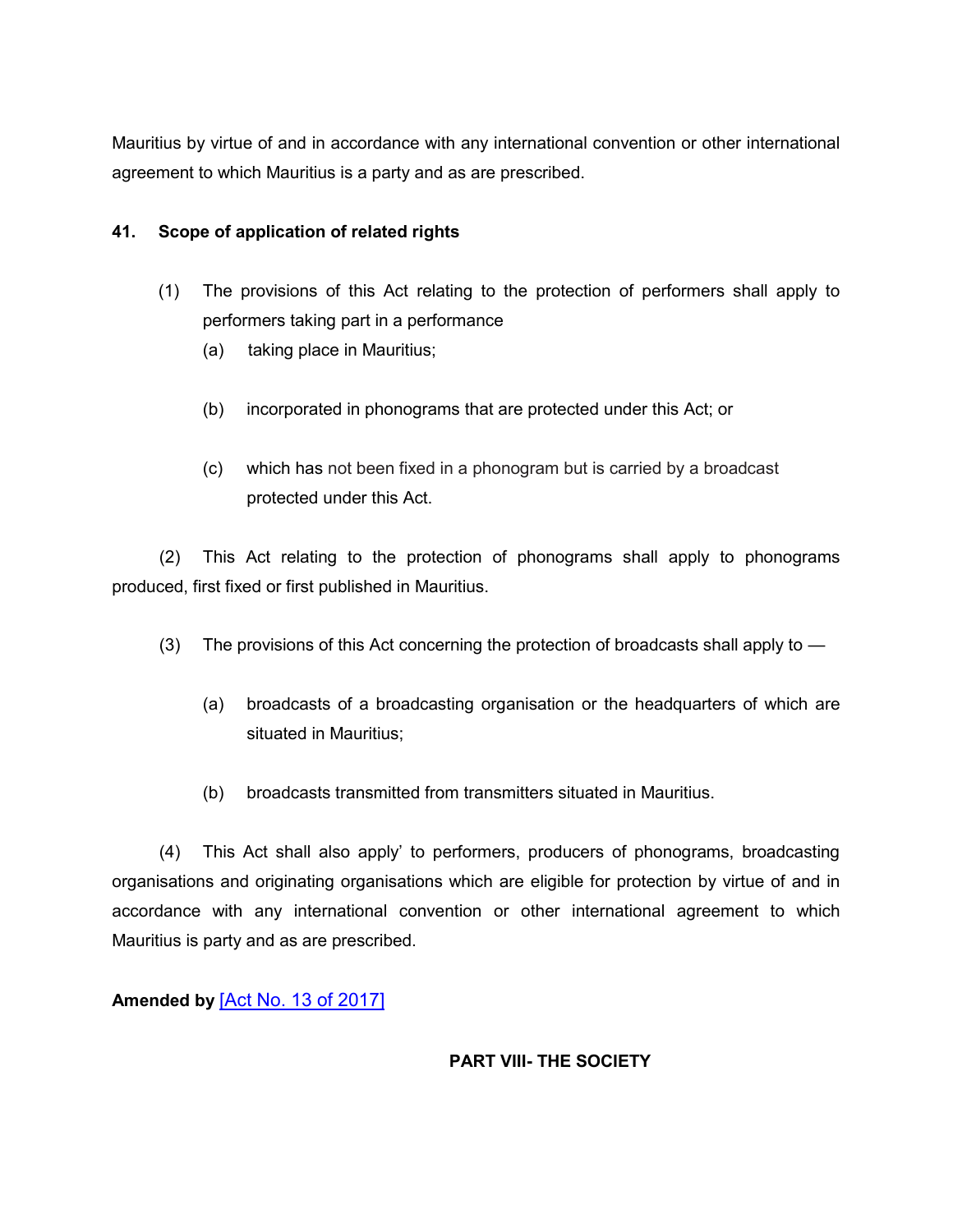## **42. Management of rights**

Copyright and related rights may be managed by —

- (a) **Deleted by** [\[Act No. 13 of 2017\]](https://supremecourt.govmu.org/get-doc-link/Act_No._13_of_2017)
- (b) the Society.

### **43. Establishment of Society**

(1) There shall be established for the purposes of this Act the Mauritius Society of Authors which shall be a body corporate.

- (2) The Society shall be managed and administered by a Board and shall have its own seal.
- (3) The Board shall consist of
	- (a) a Chairperson, to be appointed by the Minister;
	- (b) a representative of the Ministry;
	- (c) a representative of the Attorney-General's Office;
	- (d) a representative of the Ministry responsible for the subject of finance;
	- (e) a representative of the Ministry responsible for the subject of industry;
	- (f) a representative of the Ministry responsible for the subject of information and communication technology;
	- (g) a representative of the Customs Department;
	- (h) a representative of the Industrial Property Office;
	- (i) a member having knowledge and experience in the field of copyright and related rights, to be appointed by the Minister after consultation with such persons as the Minister may determine; and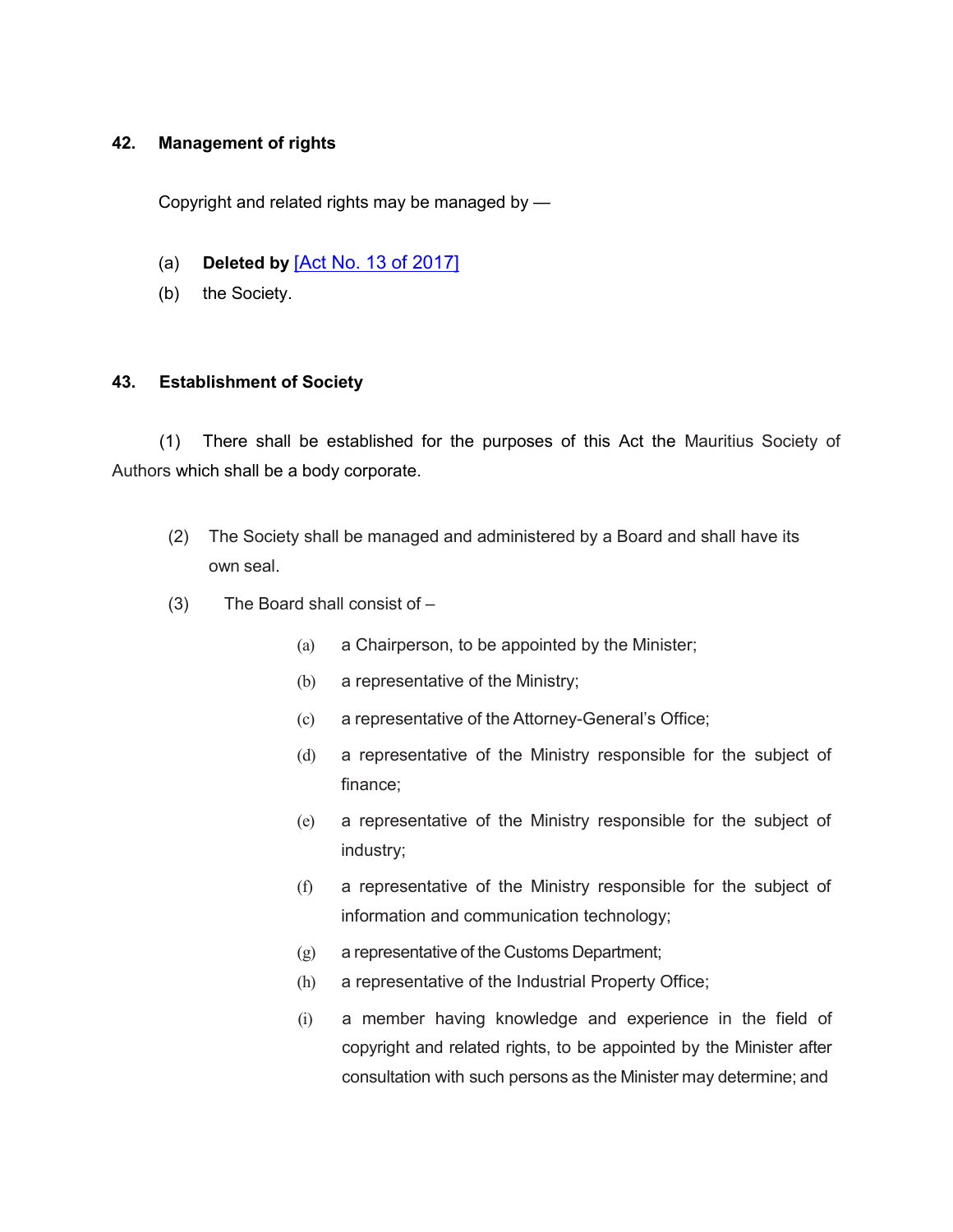(j) 7 other members, to be elected, subject to subsection (3A), from amongst the categories referred to in the Schedule, and in accordance with the procedure for the holding of an election as specified in that Schedule.

(3A) Where no nomination is received for the election of members in any category referred to in the Schedule, the Minister shall appoint a member for that category.

(3B) Where an elected member dies, retires, resigns or is removed from office, the vacancy caused shall be filled, for the remaining period of the term of office –

- (a) by appointing the person who obtained the highest number of votes in the relevant category, as appropriate, after the elected members at the preceding election held; or
- (b) where no person is qualified for appointment under paragraph (a), by a person of that category, to be appointed by the Minister.
- (4) The composition of the Board shall be published in the Gazette.
- (5) Every member, other than a member referred to in subsection (3)(b) to (h), shall hold office for a period of 3 years and shall be eligible for re-election or reappointment for one additional term.
- (6) At any meeting of the Board, 9 members shall constitute a quorum.
- (7) Every member shall be paid such allowance or fees as the Board may, after consultation with the Minister, determine.
- (8) For the purpose of subsection (3)(i), the election of the members of the Society shall be held within 3 months from the commencement of this section.
- (9) (a) All rights, obligations and liabilities subsisting in favour of or against the Rights Management Society shall, on the commencement of this section, continue to exist under the same terms and conditions in favour of or against the Mauritius Society of Authors.

(b) Any act or thing done, or any contract or agreement entered into, by the Rights Management Society shall, on the commencement of this section, be deemed to have been done or entered into by the Mauritius Society of Authors.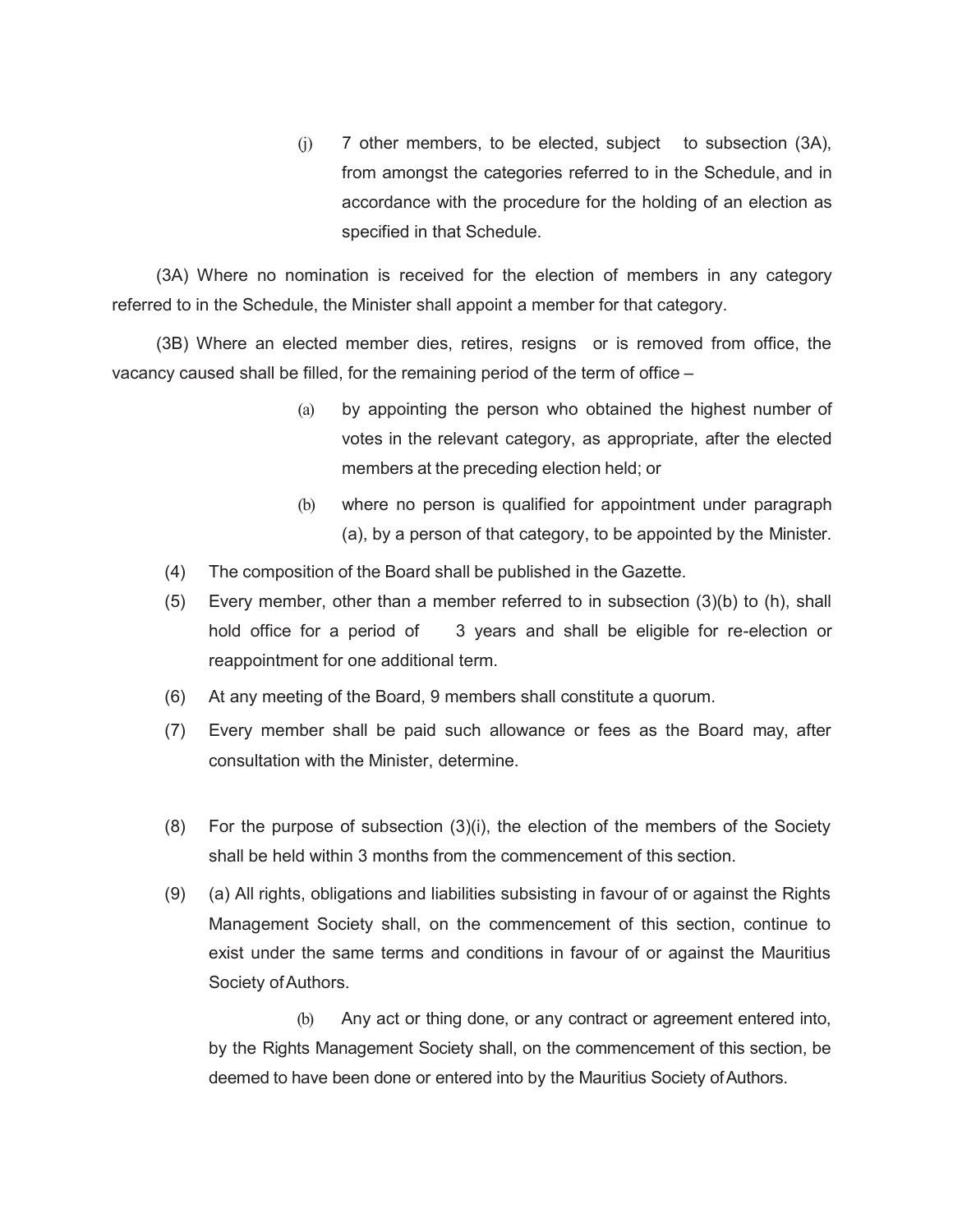(c) All proceedings, judicial or otherwise, initiated before and pending on the commencement of this section, by or against the Rights Management Society, shall be deemed to have been initiated, and may be continued, by or against the Mauritius Society ofAuthors.

# **Amended by** [\[Act No. 13 of 2017\]](https://supremecourt.govmu.org/get-doc-link/Act_No._13_of_2017)

### **44. Appointment of staff**

- (1) The Board shall appoint on such terms and conditions as appropriate
	- (a) a Director who shall
		- (i) be responsible for the day-to-day management of the Society;
		- (ii) execute the policy of the Board; and
		- (iii) act in accordance with such directions, not inconsistent with this Act, as he may receive from the Board;
- (aa) a Secretary to the Board who shall
	- (i) for every meeting of the Board, give notice of the meeting to the members and keep minutes of proceedings of every meeting; and
	- (ii) carry out such other duties as the Board may assign to him.
	- (b) such other staff as may be necessary for the proper discharge of the functions of the Society.

(2) The staff referred to in subsection  $(I)(b)$  shall be under the administrative control of the Director.

# **Amended by** [\[Act No. 13 of 2017\]](https://supremecourt.govmu.org/get-doc-link/Act_No._13_of_2017)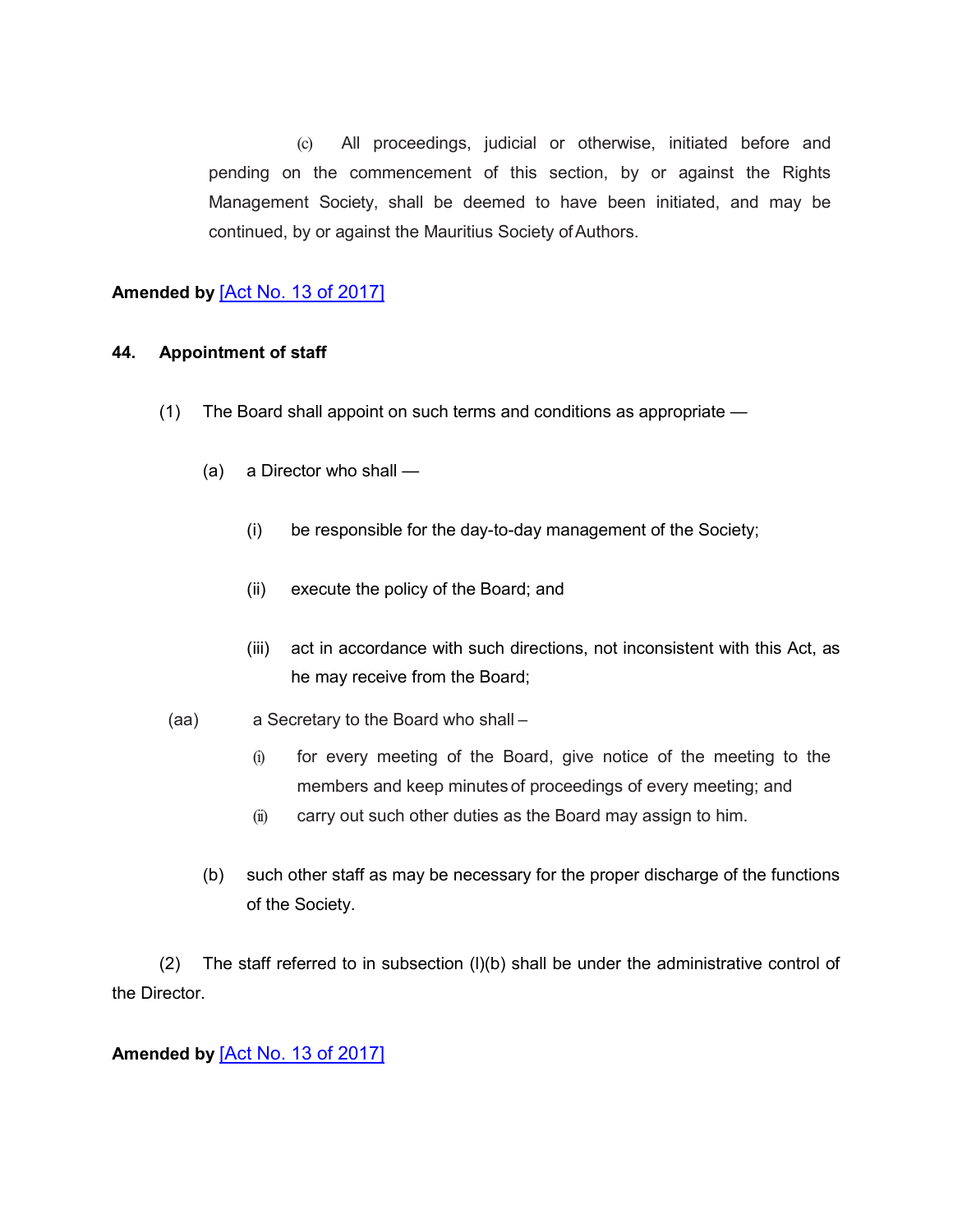## **45. Functions of Society**

The Society shall –

- (a) collect copyright fees and charges from the users of a work, on behalf of its members, and distribute those fees among the members;
- (b) determine the criteria for, and classes of, membership of the Society;
- (c) represent and defend the interests of its members in Mauritius and abroad;
- (d) contribute, by all appropriate means, to the promotion of national creativity in the artistic, literary and scientific fields;
- (e) administer within Mauritius such economic rights of its members as it may determine;
- (f) negotiate with any users of a work  $-$ 
	- (i) the conditions of, and the fees and charges to be paid for, the authorisation to be given to do an act covered by any economic rights referred to in paragraph (e);
	- (ii) the amount of equitable remuneration where the right to such remuneration is administered by the Society;
- $(q)$  grant any authorisation which it is permitted to give under this Act;
- (h) enter into reciprocal agreements with foreign collective management organisations for the issue of exclusive authorisation in respect of their members' works and for the collection and distribution of copyright fees deriving from those works;
- (i) endeavour to obtain the transfer of membership of Mauritian authors who are members of foreign collective management organisations and safeguard in favour of the Mauritian authors whose membership has been transferred, all the advantages which may have accrued to them before the transfer;
- (j) enter into contracts with relevant persons, for the benefit of its members, regarding the use of the works of the members;
- (k) foster such harmony and understanding between copyright owners and the users of their works as may be necessary for the protection of the economic rights of the authors;
- (l) provide its members with information or advice on all matters relating to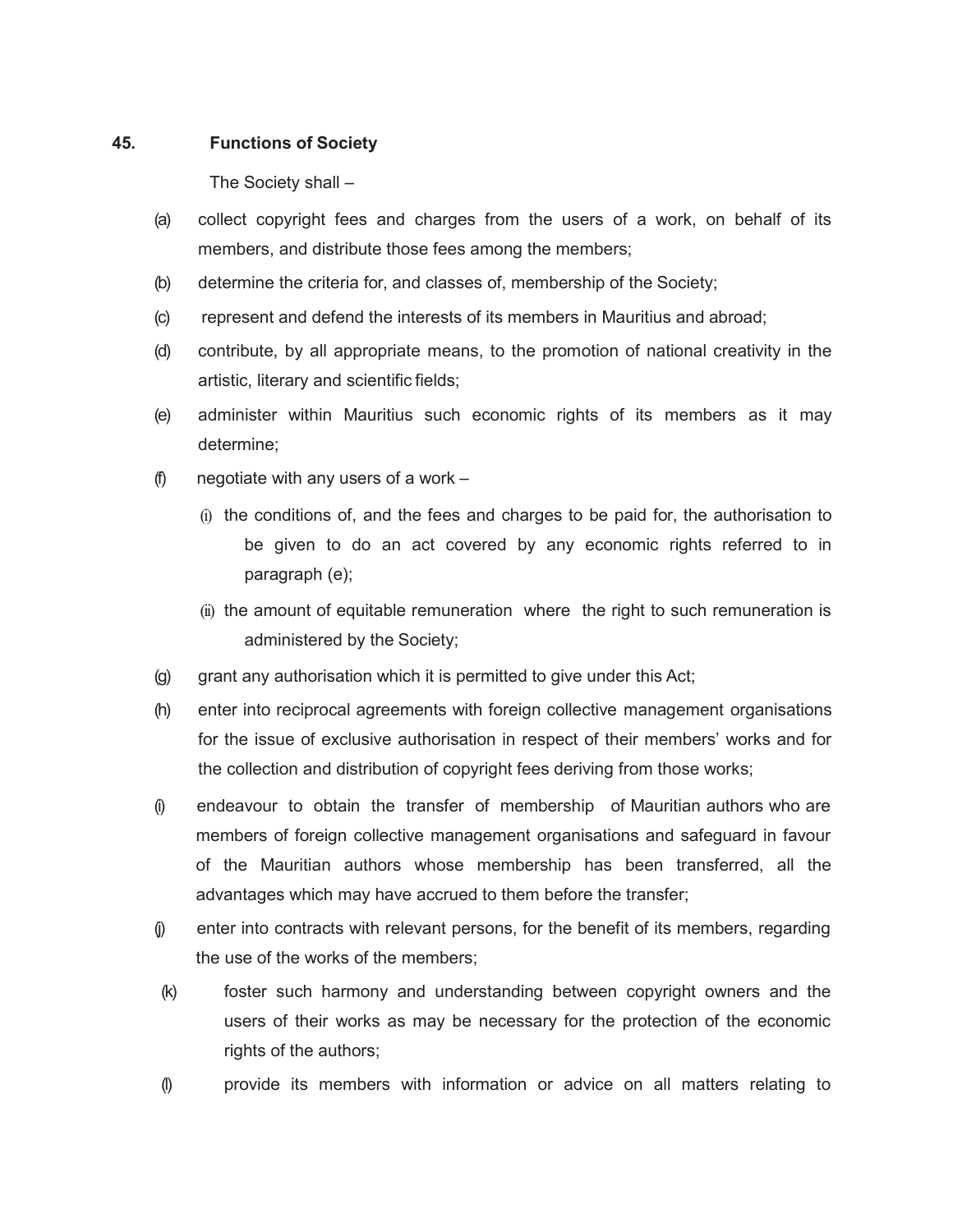copyright;

- (m) establish and administer a Provident Fund and a Benevolent Fund for its members and their heirs; and
- (n) discharge such other functions as may be prescribed.

# **Amended by** [\[Act No. 13 of 2017\]](https://supremecourt.govmu.org/get-doc-link/Act_No._13_of_2017)

### **45A. Committees**

(1) The Board may set up such committees as it may determine to assist it in the discharge of its functions and the exercise of its powers.

(2) (a) A committee shall consist of at least 3 members and 2 other persons with relevant expertise not already available to the Board as the Board may co-opt.

(b) The members and persons referred to in paragraph (a) shall be appointed by the Board on such terms and conditions as it may determine and be paid such allowance as the Board may determine.

(3) The Board shall appoint a chairperson of the committee.

(4) A committee shall meet as often as may be necessary and at such time and place as the chairperson of the committee may determine.

(5) A committee shall, within such time as the Board may determine, submit its report on any matter referred to it.

(6) The report referred to in subsection (5) shall contain the observations, comments and recommendations of the committee.

(7) Subject to this section, a committee shall regulate its meetings and proceedings in such manner as it may determine.

# **Added by** [\[Act No. 13 of 2017\]](https://supremecourt.govmu.org/get-doc-link/Act_No._13_of_2017)

## **46. Membership of Society**

(1) (a) A copyright owner or exclusive licensee may, in accordance with the rules of the Society, apply for membership of the Society.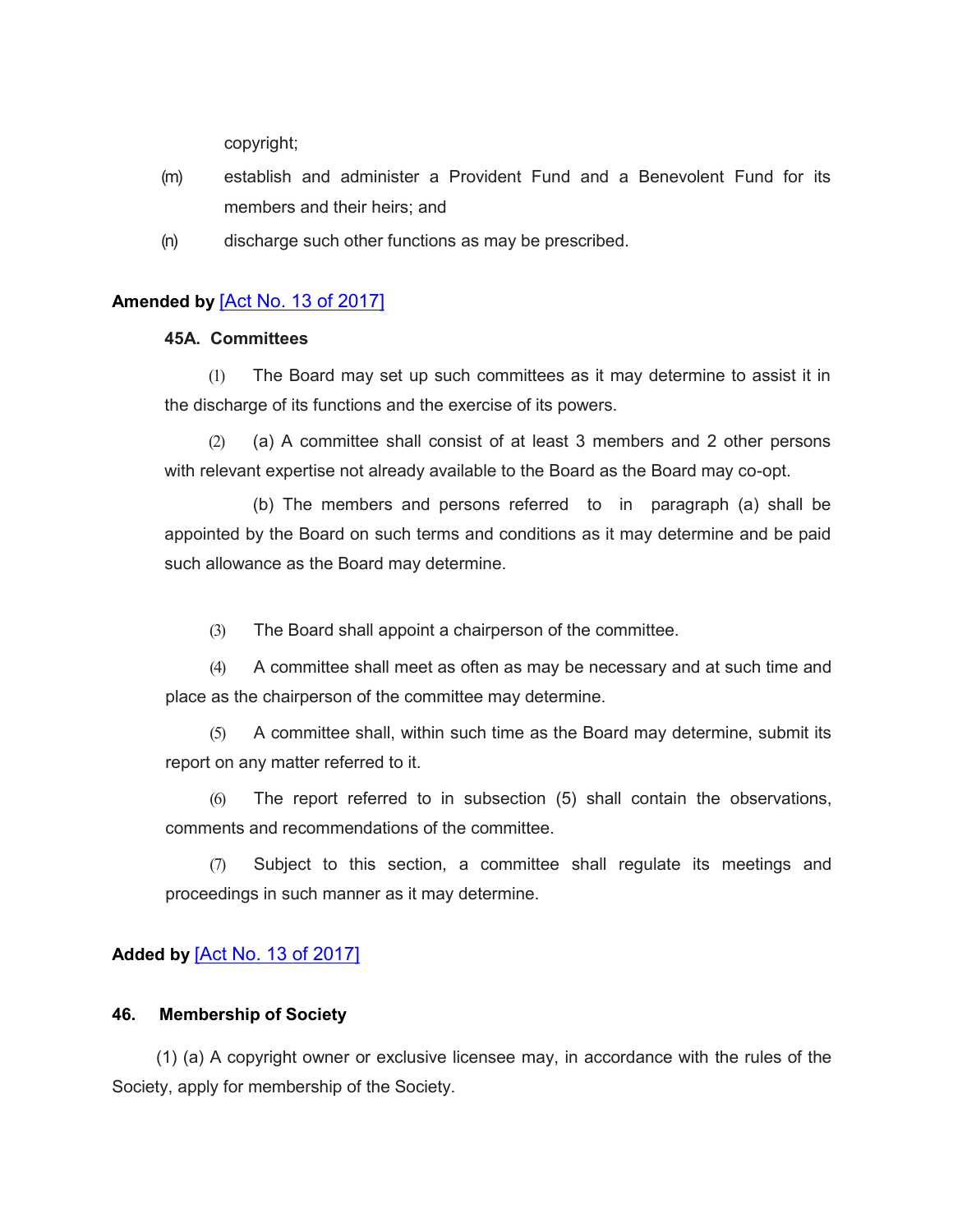(b) The Society shall manage the economic rights of its members where such members deposit their works with the Society.

(2) The Society may, on receipt of an application under subsection (1), request the applicant to furnish such particulars as it may require for the purpose of determining whether the application ought to be granted or not.

(3) The Society may refuse the application or grant it on such terms and conditions and on payment of such membership fee as are provided for in its rules.

# **Amended by** [\[Act No. 13 of 2017\]](https://supremecourt.govmu.org/get-doc-link/Act_No._13_of_2017)

## **47. General Fund**

- (1) The Society shall establish a General Fund
	- (a) into which any money received by the Society shall be paid;
	- (b) out of which all payments required to be made by the Society shall be effected.

(2) The Society may, in the discharge of its functions and in accordance with the terms and conditions upon which its funds may have been obtained or derived, charge to the General Fund all remunerations, allowances, salaries, fees, gratuities, working expenses and other charges properly arising.

(3) The Society shall manage, utilise, or invest the assets and the funds of the Society in such manner and for such purposes as in its opinion will best promote its interests.

### **48. Annual report**

(1) The Director shall, in accordance with the Statutory Bodies (Accounts and Audit) Act, prepare, in respect of every financial year, an annual report and submit it to the Board for approval, together with an audited statement of accounts on the operations of the Society.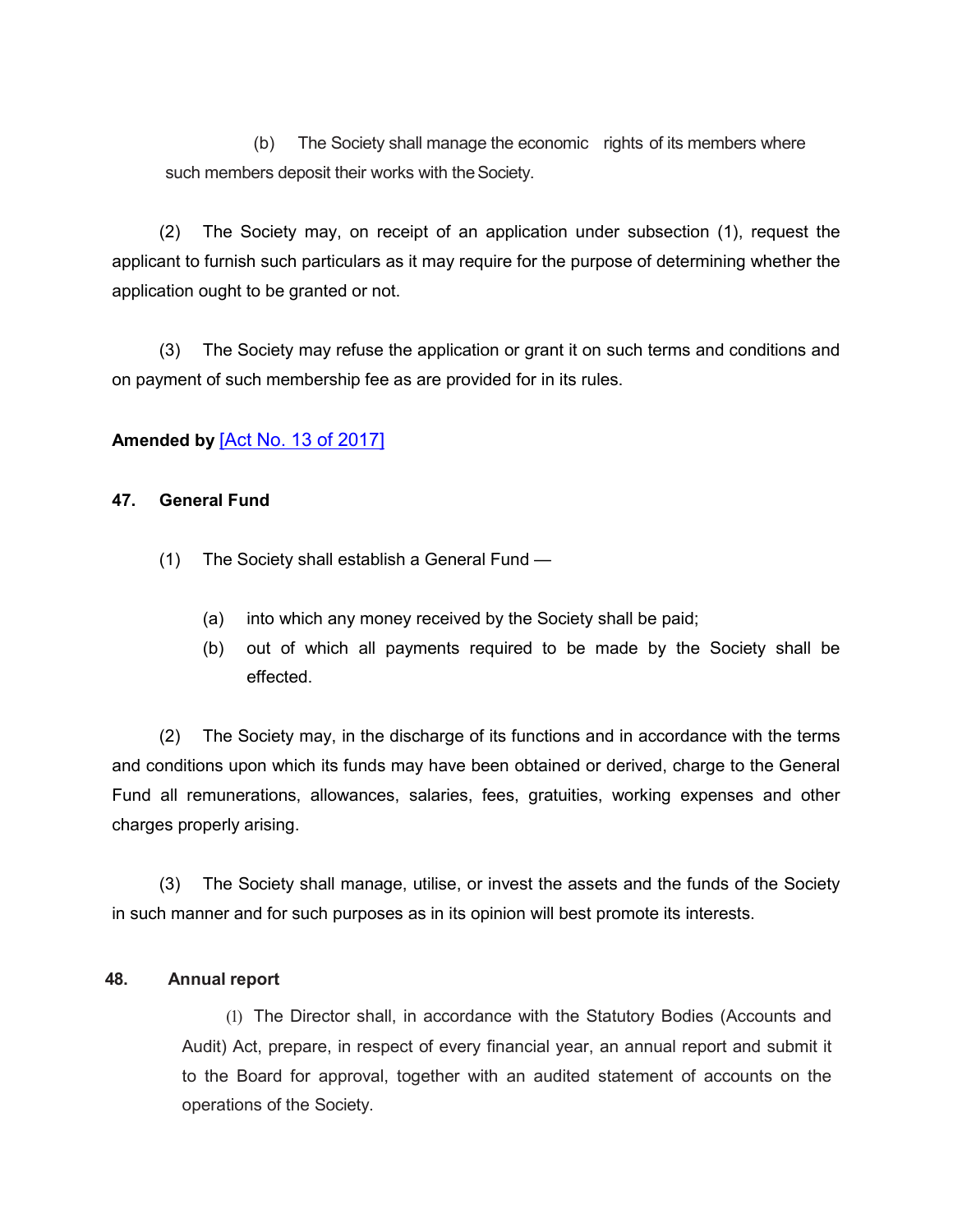(2) The auditor to be appointed under section 5(1) of the Statutory Bodies (Accounts and Audit) Act shall be the Director of Audit.

## **Amended by** [\[Act No. 13 of 2017\]](https://supremecourt.govmu.org/get-doc-link/Act_No._13_of_2017)

### **48A. Directions by Minister**

(1) The Minister may give such written directions of a general character to the Society, not inconsistent with this Act, as he considers necessary in the public interest, and the Society shall comply with those directions.

(2) The Minister may require the Society to furnish such information in such manner and at such time as he thinks necessary in respect of its activities and the Society shall supply such information.

# **Added by** [\[Act No. 13 of 2017\]](https://supremecourt.govmu.org/get-doc-link/Act_No._13_of_2017)

## **49. Execution of documents**

(1) Subject to subsection (2), any document shall be deemed to be properly executed by or on behalf of the Society, where it is signed by the Chairperson and the Director.

(2) Where the Chairperson or the Director is unable to sign any document, the Board may designate a member of the Board to sign the document.

### **50. Exemptions**

(1) Article 910 of the Code Napoleon shall not apply to the Society.

(2) The Society shall not be liable to the payment of income tax.

(3) No registration duty shall be payable in respect of any document signed or executed by the Society or under which it is the sole beneficiary.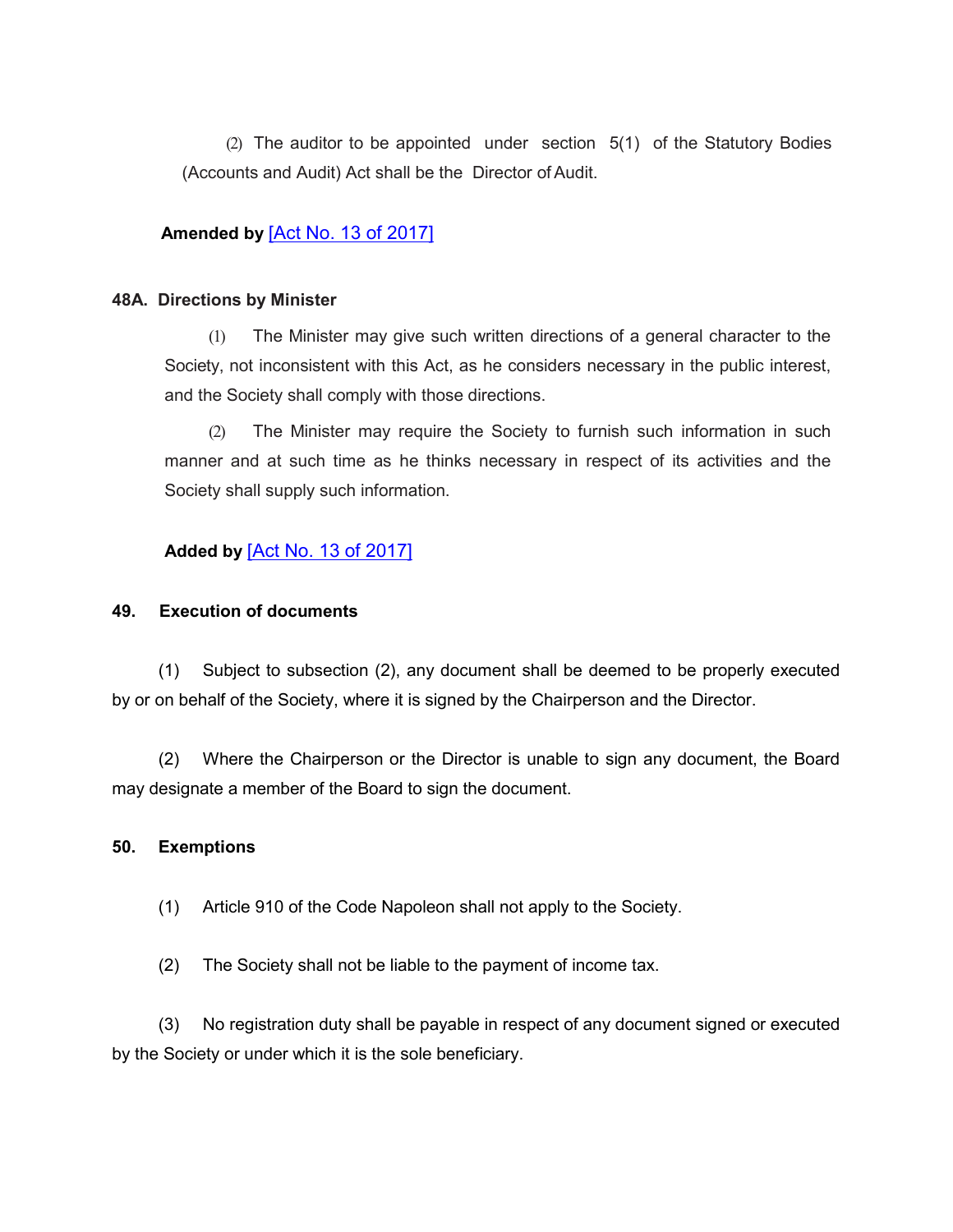### **51. Rules**

(1) The Board may, with the approval of the Minister, make such rules as it thinks fit in order to implement the objects of the Society.

(2) The rules made under subsection (1) shall be published in the *Gazette.*

(3) **Deleted by** [\[Act No. 13 of 2017\]](https://supremecourt.govmu.org/get-doc-link/Act_No._13_of_2017)

## **Amended by** [\[Act No. 13 of 2017\]](https://supremecourt.govmu.org/get-doc-link/Act_No._13_of_2017)

#### **51A. Amendment of Schedule**

The Minister may, by regulations, amend the Schedule.

## **Added by** [\[Act No. 13 of 2017\]](https://supremecourt.govmu.org/get-doc-link/Act_No._13_of_2017)

#### **52. Protection from liability**

No action shall lie against the Society, the Board, any member of the Board or any employee of the Society, as the case may be, in respect of any act done or omission made by it or him in good faith, in the performance of its or his functions under this Act or any other enactment.

### **PART IX** - **JUDICIAL PROCEEDINGS**

#### **53. Special remedies**

(1) The Supreme Court may, notwithstanding any other enactment and without prejudice to such action as the author or right holder may have under such other enactment, grant such remedies, by way of damages, injunction, forfeiture of any infringing copy and of any apparatus, article or thing used for the making of the infringing copy or otherwise, as the Court thinks fit.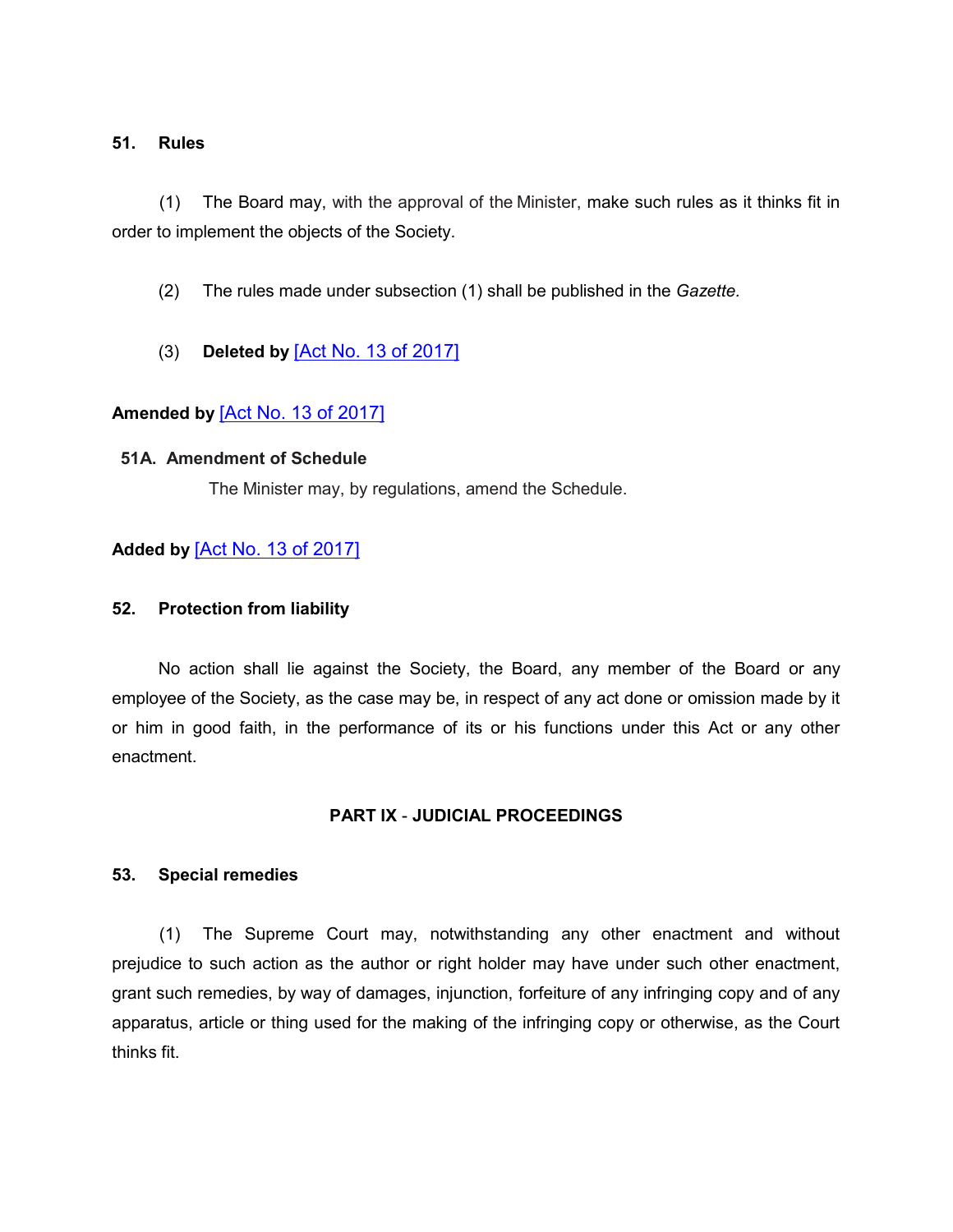(2) Without prejudice to any action or claim which he may have, a copyright owner or author may apply to a Judge in Chambers for an injunction or order for a *mesure conservatoire*  as is appropriate in the circumstances, for the protection against infringement of his rights under this Act.

- (3) An order under subsection (1) may include
	- (a) the forfeiture or seizure of any infringing copy or any apparatus, article or thing used for the making of the infringing copy;
	- (b) handing over to the copyright owner or author any infringing copy.

# **54. Presumptions**

In any action for an alleged infringement of copyright —

- (a) it shall be presumed, unless the defendant puts it in issue, that
	- (i) copyright or related right subsists in the work to which the action relates;
	- (ii) the plaintiff is the right holder if he claims so to be;
	- (iii) the person whose name is indicated on an audiovisual work in the usual manner as being the producer is the producer of the work;
- (b) it shall be presumed, unless the contrary is proved, that the person named as author of a published work, if it were his true name or a name by which he was commonly known, is the author of the work;
- (c) where it is proved or admitted that the author of a work is dead or a work was published anonymously or under a pseudonym, it shall be presumed, unless the contrary is proved, that —
	- (i) the work is an original work;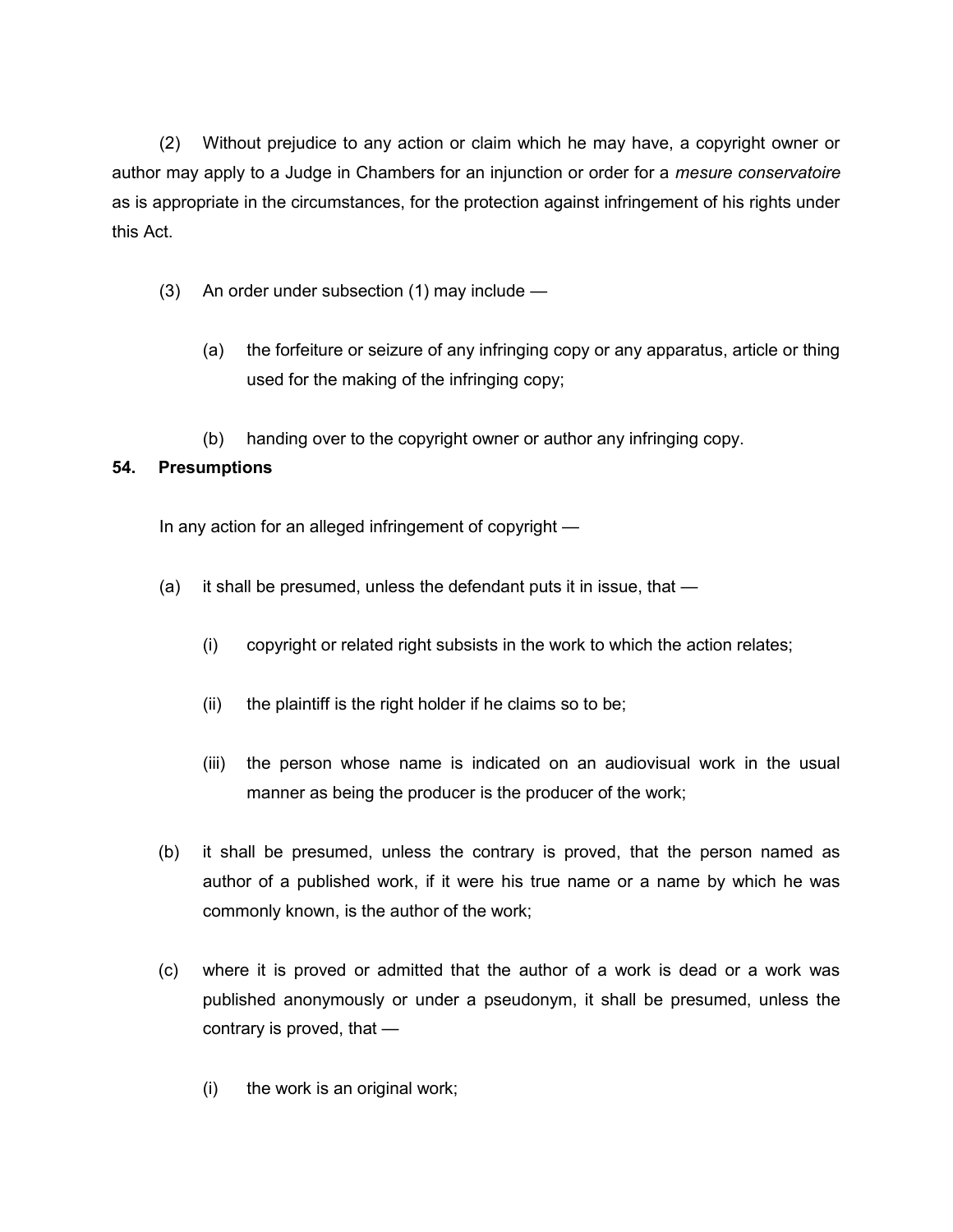- (ii) any allegation by the plaintiff that the publication was a first publication and occurred in a specified country on a specific date is true;
	- (iii) in the case of a work which was published anonymously or under a pseudonym, the publisher of the work is the copyright owner.

# **Amended by** [\[GN No. 13 of 2017\]](https://supremecourt.govmu.org/get-doc-link/GN_No._13_of_2017)

### **55. Vain threats**

(1) Subject to subsection (2), where a person who claims to be a right holder or an exclusive licensee threatens any other person with legal proceedings in respect of an alleged infringement of his copyright or related right, the person threatened may —

- (a) bring an action against the claimant and obtain an injunction against the continuance of the threat;
- (b) recover damages for any injury which he has sustained where the alleged infringement to which the threat related was not in fact an infringement of any copyright or other intellectual property rights of the claimant.

(2) Subsection (1) shall not apply where the claimant commences and prosecutes an action with due diligence for infringement of his copyright or related rights.

### **56. Offences**

- (1) Any person who
	- (a) without the written authorisation of the copyright owner or Society
		- (i) publishes, distributes, sells or reproduces a work;
		- (ii) performs a work in public;
		- (iii) communicates a work to the public;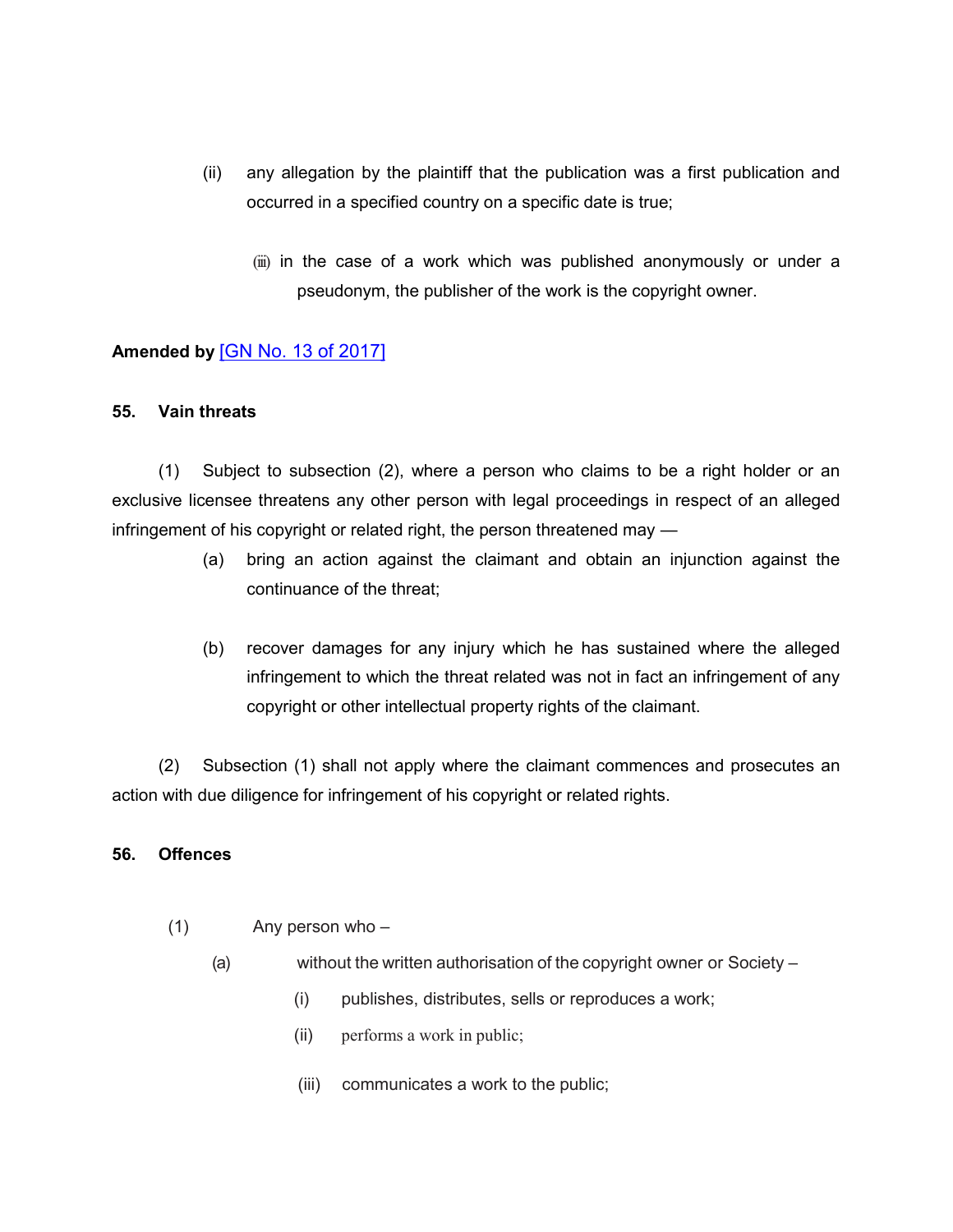- (iv) broadcasts a work;
- (v) makes a derivative work;
- (vi) imports otherwise than exclusively for his own private and personal use, buys, sells, exposes, offers for sale or hire, or has in his possession in the course of trade, any copy of a work which constitutes an infringement of the copyright of its owner, or would constitute such an infringement if the copy of the work were made in Mauritius;
- (vii) has, in his possession, any copy of a work which constitutes an infringement;
- (b) manufactures, or imports for sale or rental, any device or means which  $is -$ 
	- (i) specifically designed or adapted to circumvent any device or means intended to prevent or restrict reproduction of a work or to impair the quality of any copy made thereof; or
	- (ii) susceptible to enable or assist in the reception of an encrypted program, which is broadcast or otherwise communicated to the public, by a person who is not entitled to receive the program;
- (c) has, in his possession in the course of trade any apparatus, article or thing, knowing that it is to be used for making infringing copies of a work or for a purpose referred to in paragraph (b);
- (d) in any other manner contravenes this Act, shall commit an

offence.

(2) For the purposes of subsection  $(I)(a)$ , where a work is communicated to the public on the premises of an occupier by the operation of any apparatus which is provided by or with the consent of the occupier of those premises, the occupier shall be deemed to be the person communicating the work to the public, whether he operates the apparatus or not.

(3) (a) Any person who commits an offence shall—

(i) on a first conviction, be liable to a fine not exceeding 300,000 rupees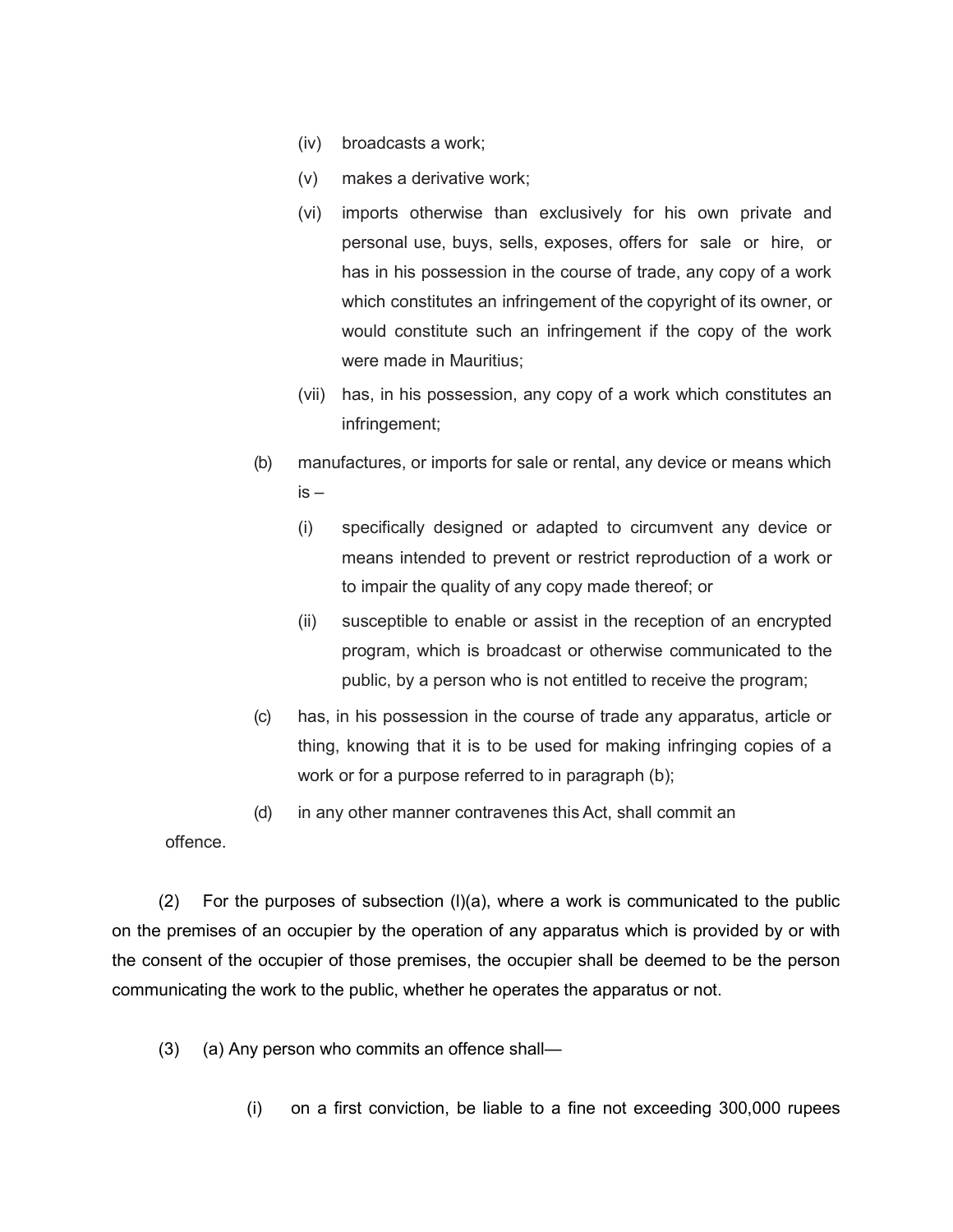and to imprisonment for a term not exceeding 2 years;

(ii) on a second or subsequent offence, be liable to a fine not exceeding 500,000 rupees and to imprisonment for a term not exceeding 8 years.

(b) Notwithstanding any other enactment, the Magistrate of the Intermediate Court shall have exclusive jurisdiction to try any person at first instance charged with an offence under this Act.

(4) The Court before which a person is convicted of an offence may, in addition to any other penalty imposed —

- (a) order the forfeiture of any apparatus, article or thing which is the subjectmatter of the offence or is used in connection with the commission of the offence;
- (b) order that such apparatus, article or thing shall be delivered up to any person lawfully entitled to it.

# **Amended by** [\[Act No. 13](https://supremecourt.govmu.org/get-doc-link/Act_No._13_of_2017) of 2017]

# **PART X** - **MISCELLANEOUS**

## **57. Regulations**

(1) The Minister may make such regulations as he thinks fit for the purposes of this Act.

(2) Regulations made under subsection (1) may provide for the levying of fees and charges.

## **58. Transitional provisions**

(1) In this section —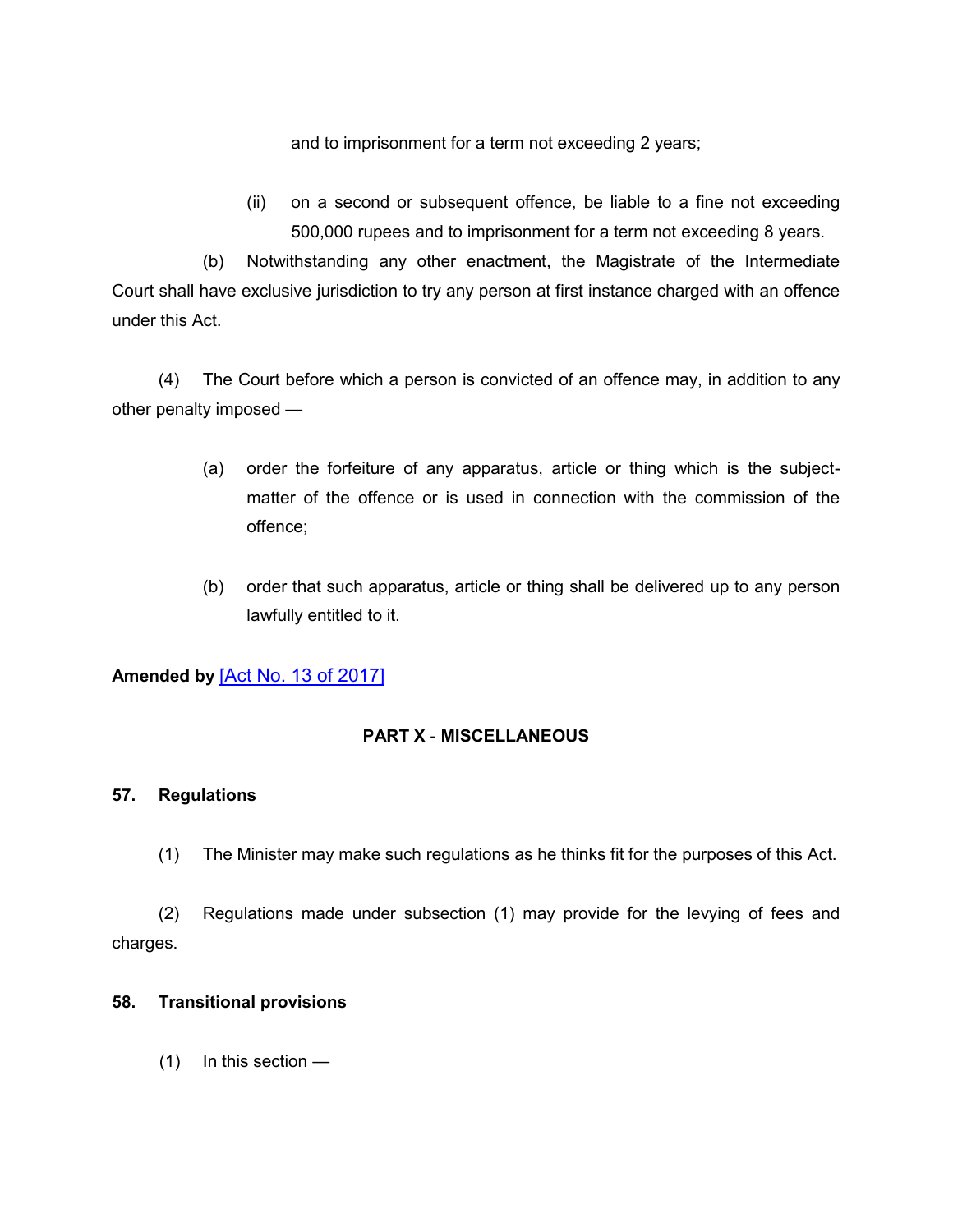"former Society" means the Mauritius Society of Authors established under the Copyright Act.

(2) Every asset, right or liability of the former Society shall vest in or attach to, the Society.

(3) Any act commenced or done by, or in relation to the former Society shall be deemed to have been commenced or done by or in relation to, the Society.

(4) Any action or judicial proceedings entered by or against the former Society shall be deemed to have been validly entered by or against the Society.

(5) Any contract of employment as regards the staff of the former Society and which are still valid at the time of coming into force of this Act, shall be deemed to have been duly entered by the Society.

(6) Any reciprocal agreement made with foreign societies by the former Society shall be deemed to have been validly entered into by the Society.

(7) Any authorisation or licence issued by the former Society and which is still valid at the time of coming into force of this Act, shall be deemed to have been validly issued by the Society.

(8) Any rules made by the former Society shall be deemed to have been made by the Society under this Act.

## **59. Repeal and savings**

(1) The Copyright Act 1997 is repealed.

(2) Notwithstanding subsection (1), any protection granted to or enjoyed by a copyright owner or author under the Copyright Act, except in respect of exhaustion of rights and parallel imports, and which is still subsisting at the time of coming into force of this Act, shall continue to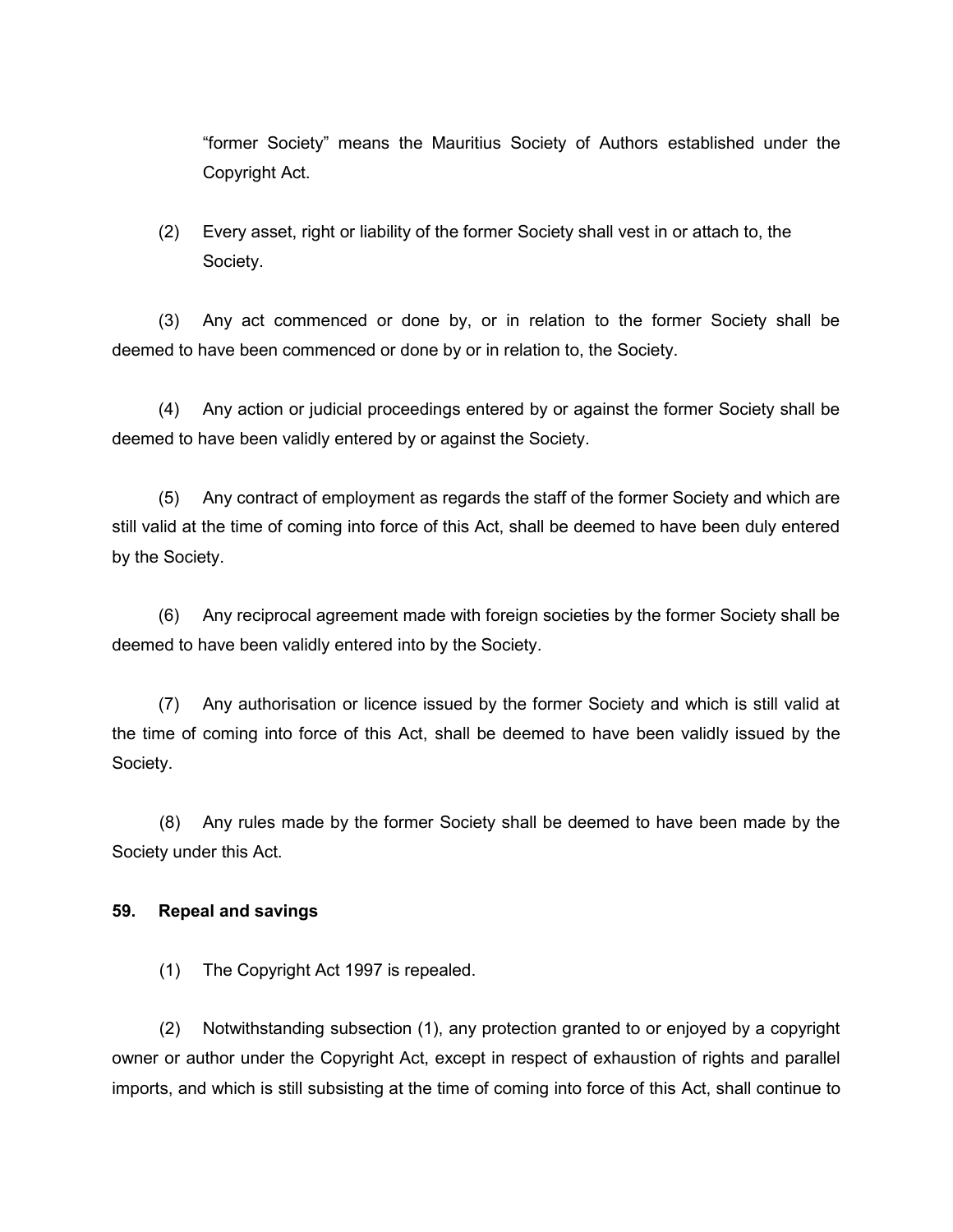apply as if granted under this Act.

(3) Any contract relating to a work, performance, phonograrn or broadcast entered prior to the coming into force of this Act and which is still valid at the time of coming into force of this Act, shall be deemed to have been made under this Act.

(4) Where this Act does not make provision for any transition, the Minister may make such regulations as may be necessary for that purpose.

### **60. Commencement**

## **Proclaimed by** [\[Proclamation No. 30 of 2014\]](https://supremecourt.govmu.org/get-doc-link/Proclamation_No._30_of_2014) **w.e.f. 31 July 2014**

(1) Subject to subsection (2), this Act shall come into operation on a date to be fixed by Proclamation.

(2) Different dates may be fixed for the coming into operation of different sections of this Act.

Passed by the National Assembly on the first day of April two thousand and fourteen.

**Bibi Safeena Lotun (Mrs)** *Clerk of the National Assembly*

## **SCHEDULE**

[Section 43(3)(j)]

## **RULES OF ELECTION**

### **Sub-Part A – Categories**

Seven members shall be elected from amongst the following categories, as follows –

- (a) 2 members from the category of Music Author, Composer and Performer;
- (b) 2 members from the category of Audiovisual/Theatrical;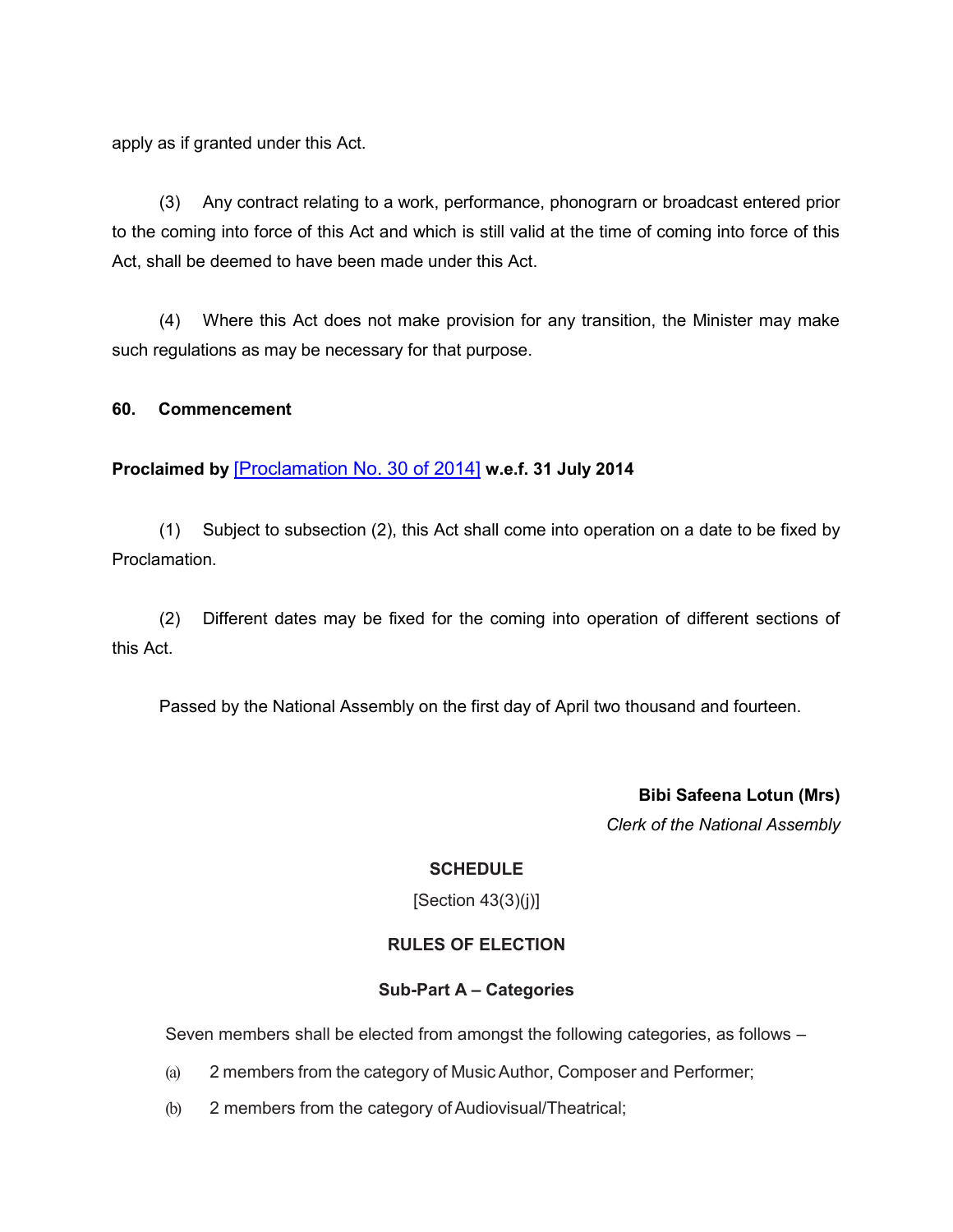- (c) one member from the category of Literary Author;
- (d) one member from the category of Publisher; and
- (e) one member from the category of Other Works.

## **Sub-Part B – Procedure for Election**

### **1. Calling for nominations and appointment of nominationday**

Not less than one month before the expiry of the three-month period specified in section 43(8) of the Act, and thereafter, not less than one month before the expiry of the term of office of the members referred to in section 43(3)(j), the Secretary to the Board shall publish in the Gazette and such newspaper as the Society may determine, a notice inviting the submission of nominations and appointing a day on, and the time at, which nominations shall be submitted.

## **2. Eligibility to stand as candidate**

No person shall be eligible to stand as candidate for election as a member of the Board unless, on nomination day, he is a member of the Society.

## **3. Procedure after nomination**

(1) If the number of persons nominated exceeds the number of persons to be elected, the Secretary to the Board shall publish in the Gazette and such newspaper as the Society may determine, a notice –

- (a) specifying the names of persons duly nominated;
- (b) appointing a day, time and place, being not less than 15 days after the publication of the notice, for the holding of an election.

(2) A person who has been nominated shall not publish or distribute any manifesto which is likely to induce persons to vote for him to be a member of the Board.

## **4. Persons entitled to vote**

(1) Every person who, on nomination day, is a member of the Society shall be entitled to vote at an election of the members of the Board.

(2) Every member of the Society voting pursuant to subparagraph (1) shall vote for such number of candidates as there are vacancies available in the membership of the Board.

(3) Any vote which is cast contrary to subparagraph (2) shall be null and void.